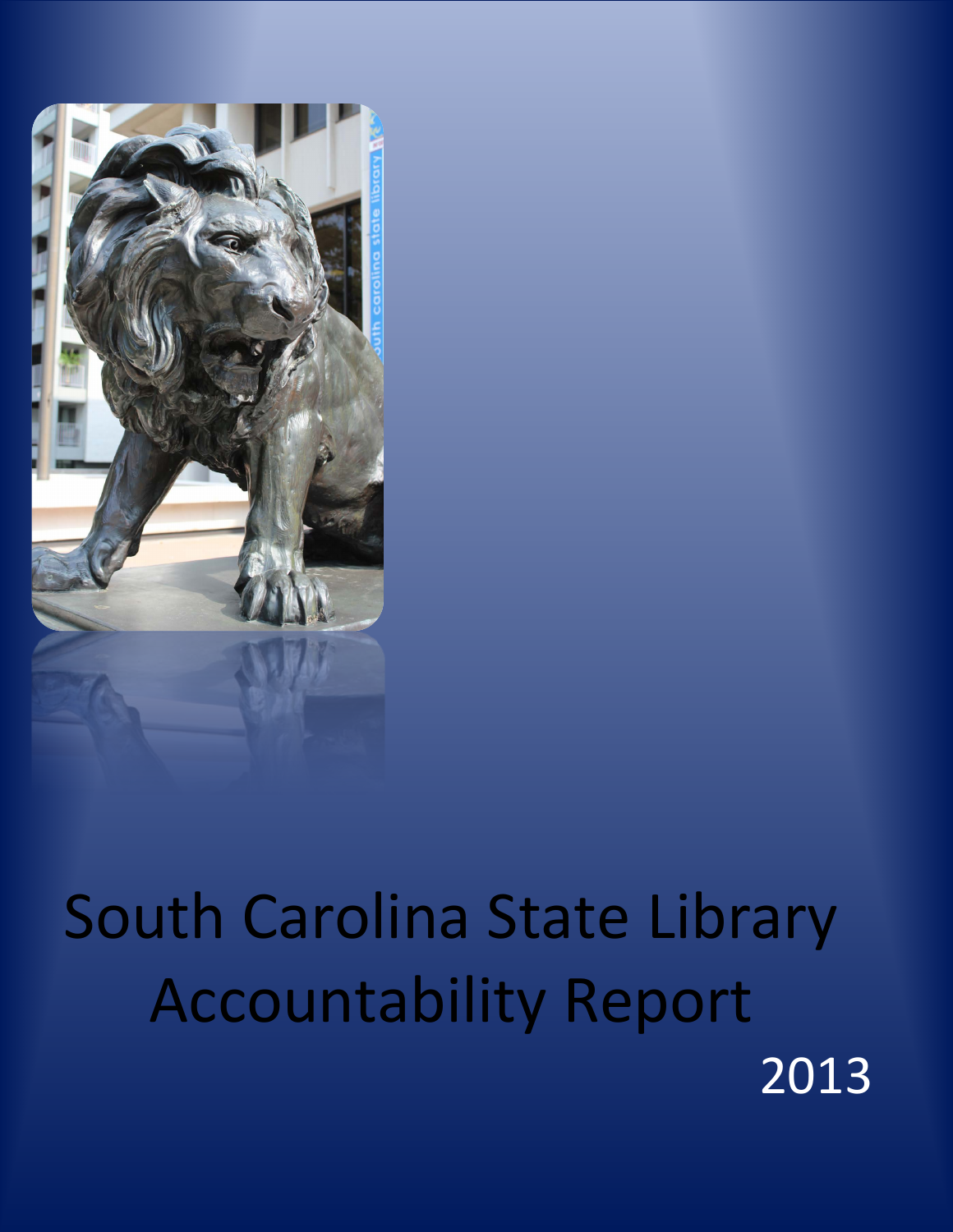# **Section I – Executive Summary**

# **I.1. Mission, Vision and Values**

**VISION**: The South Carolina State Library is a national model for innovation, collaboration, leadership and effectiveness. It is the keystone in South Carolina's intellectual landscape.

**MISSION**: We optimize South Carolina's investment in library and information services. We do this by:

- Supporting good governance for South Carolinians through the provision of research and information services to elected officials and state government personnel.
- Providing equal access to information for all South Carolinians.
- Ensuring collaboration and cooperation among information providers and cultural institutions.
- Defining standards for libraries and librarianship that promote professionalism and excellence among library personnel statewide.
- Providing and promoting superior library and information services through research, development and implementation of leading edge practices
- Advocating for innovation and learning in order to create a better informed and more highly skilled South Carolina citizenry.

**VALUES**: Values dictate the way we work with each other as we strive to meet our mission and pursue our vision. We strongly believe that our performance and behavior are guided as much by the spirit of the values as by the definition of the values.

- **Communication**: We believe communication is essential to performing our mission and pursuing our vision. Communication is vital to building organizational trust and is the hallmark of respect. Communication is a multifaceted, mutually beneficial process, and the transformation of ideas is crucial to organizational advancement. We believe the articulation of ideas by people engaged in an open-minded exchange results in new concepts, different perspectives and organizational excellence.
- **Professionalism**: We believe professionalism is an essential value, and a well-trained and knowledgeable staff is our greatest asset. Integrity, respect and fairness guide our performance as we strive to exemplify professionalism in everything we do for the state of South Carolina.
- **Collaboration**: We believe the best possible results are achieved through partnerships and teamwork. When the ideas and actions of all interested parties are wisely considered the whole is always greater than the sum of the parts.
- **Leadership**: We believe that leadership is organizational and personal. At the center of leadership is accountability for the responsibilities we have been assigned. We believe that good leadership is characterized by the ability to make decisions, take risks, and manage failure. We believe great leadership creates an environment of inspiration.
- **Innovation**: We believe that change is the only constant and at the heart of the organization is people thinking outside the sphere of current norms and learning to live beyond their zone of comfort. Through the wise use of new concepts and technology, we can define the intellectual landscape of South Carolina. Technology is only as good the concept that drives it.

# **I.2 Major Achievements**

Libraries empower the people of South Carolina to learn, to achieve, and to compete. Valuing the tried-andtrue practices of the past while preparing for the demands of the future, the State Library responds to the changing needs of people of all ages and abilities, providing technology to enhance knowledge-seeking, and helping people of all ages develop the skills they need to lead productive lives. The State Library builds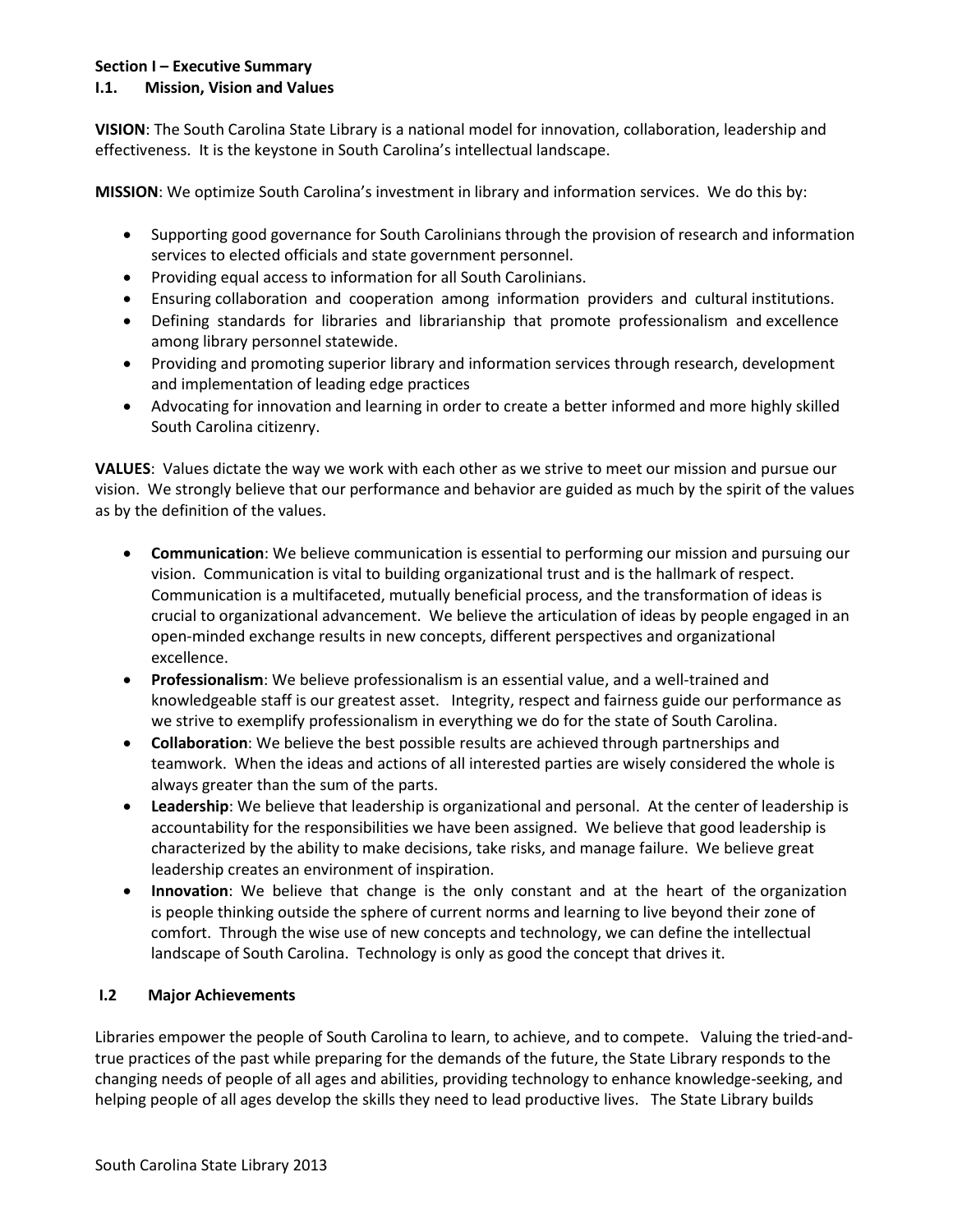organizational capacity in public libraries and by extension the personal capacity of library users, by continuously improving program design and management and advancing best practices. We are pleased to present our specific contributions and significant achievements of 2013. Those achievements consist of statewide services created within and delivered from the State Library, as well as our outreach services provided across South Carolina.

# **Administration**

The State Library enhanced its ability to provide services by improving its physical environment in 2013. Two buildings previously housed our staff and collections, both requiring a tremendous amount of maintenance and great annual cost. By the end of 2012 it was clear that changing priorities necessitated the downsizing of our physical space to promote more efficient management and staff interaction as well as accommodating a streamlined, purpose-driven collection of resources. The result was the agency's consolidation in a single



building at 1500 Senate Street in the Fall of 2012, bringing all services and departments under one roof for the first time in many years. The move was managed with maximum efficiency and minimum cost; staff were able to settle in and continue business with little down-time. Since the move we are convinced, and comments from our customers have verified, that effectiveness and

productivity have both improved. The State Library building now contains ample meeting spaces, updated internal technology access, improved arrangements for materials and supplies inventory, comfortable office environments for enhanced staff effectiveness, and a more welcoming aspect for visitors. In the improved facility, State Library staff continues to demonstrate value and effectiveness within a positive and energetic organizational culture. We are taking steps internally to provide staff with development opportunities which will make them highly productive in an ever changing and demanding environment.

Also in 2013, the State Library filled two key staff positions. The State Library actively seeks employees who understand human behavior and value public service; these positions are placed to lead major service initiatives in coming years. We also increased the number of interns joining us from area colleges to assist with development and delivery of services. Intern involvement helps to ensure that new informationmanagement graduates are industry ready, while also providing professional development opportunities for the Library's own staff. We believe attention to staff skills and preparation will, over time, result in increased citizen satisfaction with government services.

#### **Technology**

The State Library aspires to keep ahead of the demand for new products and services through investigation and adoption of newly-developing hardware options, applications, software and a relevant and interactive website. Our agency moved into a strategic planning phase at the end of the fiscal year, investigating new directions in technology and seeking priorities for service delivery and program development. Advancements in technologies are recognized as powerful tools for government as well as for citizens. We regard libraries as an essential site of community engagement with government, from the least technologyliterate citizens to the most advanced mobile device users. The State Library's



electronic collections and public access computers are just the front end of a coordinated internal effort to capture and collect information useful to the public and to community leaders and decision-makers.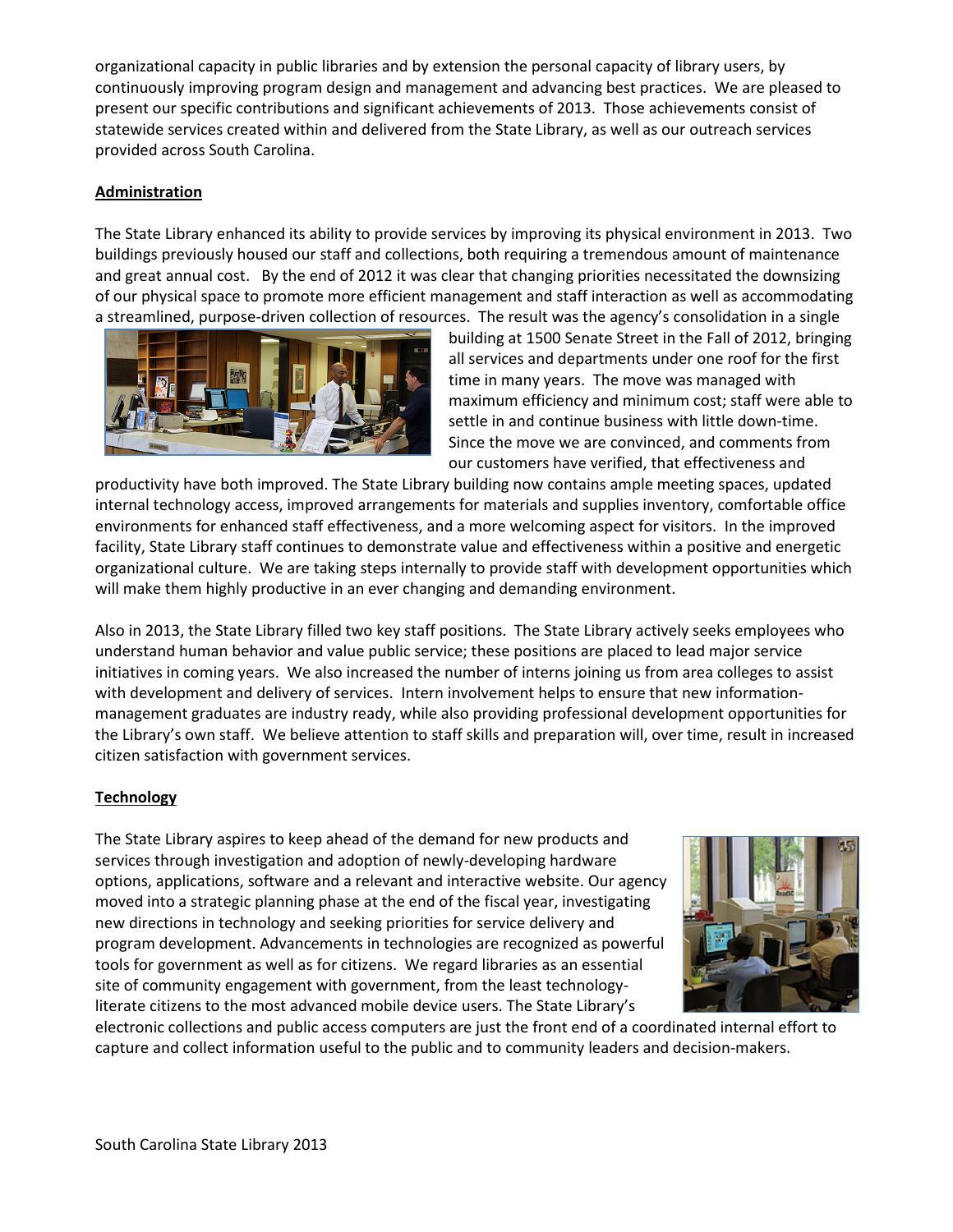#### **Resource Sharing**

The State Library was a founding member of the SC LENDS (South Carolina Evergreen Network Delivery System) consortium, providing a common automated library catalog and related functionality to residents of the 20 member libraries. Over 90 library outlets and Bookmobiles utilize the catalog. Books, movies, audio,



and an increasing number of digital offerings can be accessed 24/7 using any browser, from any device. New account features include improved and faster search results and permanent check-out history. Total items available to consortium members exceeded three million items last year. SC LENDS cardholders now represent 28% of the state's population and circulated over 13

million items to South Carolinians, moving items between counties via a delivery service thereby saving all member libraries the costs of purchasing and processing these library materials. The State Library continues to take a leadership and coordinating role in the consortium.

The State Library continued to build its focused collection of e-book titles for South Carolina State government employees from Safari Books Online. The collection currently numbers over 11,000 titles of the latest business & technology e-books. At an average cost of \$55.00 per print copy, the savings realized by state agency employees over book purchases exceeds \$600,000.

The State Library, in its capacity as the state's Center for the Book, hosted another great year of "Speaker at the Center" sessions, inviting high caliber regional writers for lunchtime reading and discussion sessions. Award-winning authors, scholars and artists such as Jonathan Green, Patricia Moore-Pastides, Eric Emerson, and Aida Rogers spoke about their work, read aloud, and shared their insights with community audiences.



#### **Electronic Access to Information**

The State Library has long been a leader in developing innovative ways to provide citizens with leading-edge access to online resources. Discus, the state's premier online informational source, has been a staple of our services for 15 years, and is the product most associated with the State Library. The Discus program provides



the K-12 community with academically valuable resources. Every public school student knows Discus and uses it extensively for homework assistance. Teachers rely on Discus resources for classroom support. the State Library continuously strives to find and finance the best in current information resources. With the completion of a large and customer-inclusive Discus evaluation project in the prior fiscal year, 2013

was devoted to rolling out the new collection of 49 statewide electronic resources and helping our institutions learn about them, use them, and promote them in their communities. K-12 children retrieved over 9 million information items from Discus in 2013. Altogether, users performed over 16 million retrievals for a 20% increase in usage for the year.

#### **Online Services for South Carolina's Students**

StudySC, a State Library online product, is an outstanding example of bringing the right services to the customer. Young people continue to need guidance in how to search and utilize the resources they find on the Internet. With so much information available, web searching can easily lead to frustration and inability to choose appropriate sources of knowledge. StudySC provides a carefully selected and arranged set of resources and links using youth-compatible terminology and design. Supplementing Discus with additional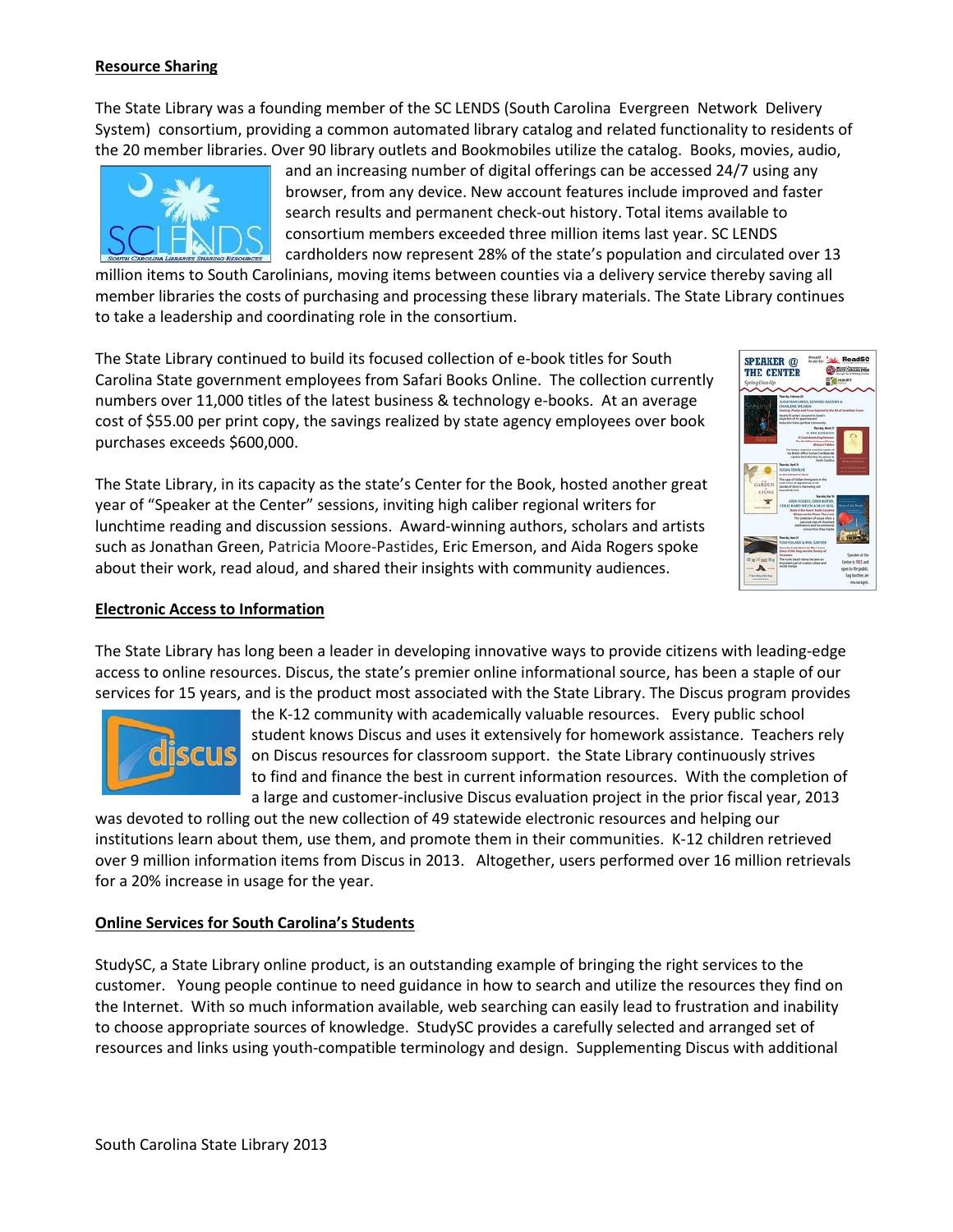in-depth and South Carolina-specific informational sources, StudySC [\(www.studysc.org](http://www.studysc.org/)) grew extensively in 2013, with a "facelift" improving the portal to thousands of multimedia-rich topical entries correlated with state-specific curriculum standards. The site is a student-friendly environment arranged by grade level and subject area, where students can find the information they need about South Carolina.

StudySC also provides teachers with lesson plans and other content to support classroom activities. A new feature focuses on South Carolina government information for Elementary, Middle, and High School. Now

students can explore the State's colonial government under the Lords Proprietors, South Carolinians involved in the creation of the federal government, and current state and local government functions. They can also learn about the rights and responsibilities that come with being a citizen of South Carolina and the United States, and discover facts, trivia, and state symbols from all over our unique state. StudySC received 458,579 page views from 58,715 unique visitors in 2013.



# **Digitization**

The State Library continues to expand its collections and staff expertise in the realm of digitization. The move into digital collections in libraries has exploded in the past few years, as new technologies have simplified the conversion of documents and images, and storage costs have decreased. It is rare to find a public library today that does not have an expanding digital collection, or a keen interest in providing this service for its community. Digital collections encompass community history, biographical portraits of outstanding citizens, geographic visuals, and historic documents and photographs, all accessed freely at the computer, from home or work as well as at the library.

The State Library is devoting trained staff to internal collection development of historic State resources as well as mandated digitization of State-produced documents, contributing to government transparency by



providing free, full-text searchable publications of state government agencies both current and historical. Over 2400 state agency documents were added to the State Documents Digital Depository (SCD[, www.dc.statelibrary.sc.gov\)](http://www.dc.statelibrary.sc.gov/) for a total database of over 8500 items available online from over 50 state government entities. The Digital State Documents depository allows South Carolina citizens immediate online access to the work of state government. SCDL's mission is to encourage collaborators to create, maintain, and promote digital collections that represent South Carolina's historical and cultural resources.

The State Library collaborated with the South Carolina Digital Library to include the South Carolina State Department of Education's yearly directory of schools in the state from 1911 to 2010. Since 1911 the South Carolina State Department of Education has published this directory, which contains a wealth of valuable information about the school buildings and educational leaders in the community. The State Library also worked with the South Carolina Digital Library and a USC undergraduate intern to publish a collection of historical and contemporary images of public library bookmobiles from the 1930s to the early 2000s. The collection, mostly from print photographs at State Library, features the bookmobiles themselves, library staff, patrons of all ages, and the collections housed in these mobile libraries. Both the bookmobile collection and the school directories will also be available through the national Digital Public Library of America.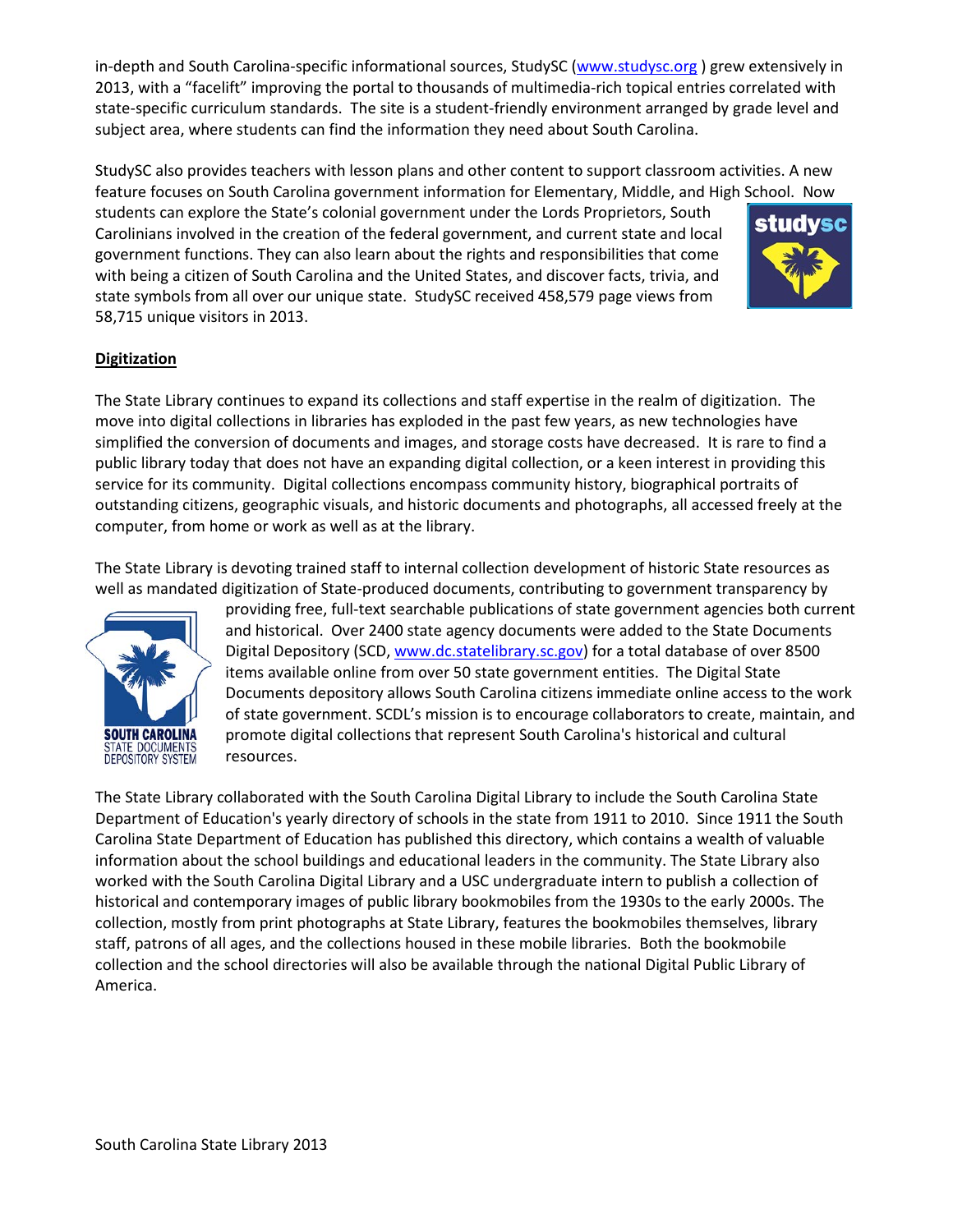

The State Library collaborated with the Oconee County Library on scanning and archiving a collection of historic documents pertaining to the Oconee area. These documents are now available online to Oconee County Library patrons through their website. The State Library also collaborated with the Chesterfield County Library on scanning and archiving a collection of historic documents that include local history and a collection of letters from the Spencer family, a local prominent family. State Library staff trained Chesterfield staff on best-practice scanning procedures and provided

technical support. Digitization services will continue to expand and gain in usage and popularity, as citizens discover the high quality and ease of access to the products available in these collections.

# **Service "Outside The Box"**

The State Library continues to reach beyond its walls and into the furthest corners of South Carolina to deliver services, training, and resources, through personal visits by our skilled staff, or online through webbased resources, networks, and expanding communications technology. Instances of outreach can be found in all of our primary service areas: Public Library Development, Child and Family Literacy Services, Workforce Development, Good Governance, and Talking Books Services.

#### **Outreach to Public Libraries**

Our agency supports citizens through library services in local communities. We offer staff development services, administrative consulting, print and electronic resources, and grant funds to provide public libraries

with carefully targeted support. Consultation services help busy library staff to more effectively manage administrative functions such as E-Rate filing, so that public libraries and schools can access telecommunications and the Internet. We provide training and expert referral services on library management topics such as customer service, succession planning, children and youth services, small business outreach, workforce development, collection management, family literacy, rural librarianship, human resources, financial management, and communications. We train and assist libraries in



applying for grant funds, and we coordinate funding streams that include State Aid to Public Libraries, South Carolina Lottery Funds, and Federal grant funds. We assist in the recruitment, orientation and training of new public library directors and library Boards of Trustee. We administer the certification program for public librarians. These efforts all serve to improve and strengthen the public library community so that services and facilities will always be available to South Carolinians.

#### **Outreach to Children and Families**



The State Library's commitment to reading and literacy services for all ages grows stronger each year, with added partnerships and everimproving service design and delivery. South Carolina continues to

struggle with a high rate of illiteracy. Too many children are unprepared for school each fall, and too many young people drop out before graduating. The State Library's targeted services

bring resources and skilled workers to bear on these problem areas.In 2013, family literacy programs conducted at public libraries focused on supporting both the child and the adult, and the family unit as well. School



South Carolina State Library 2013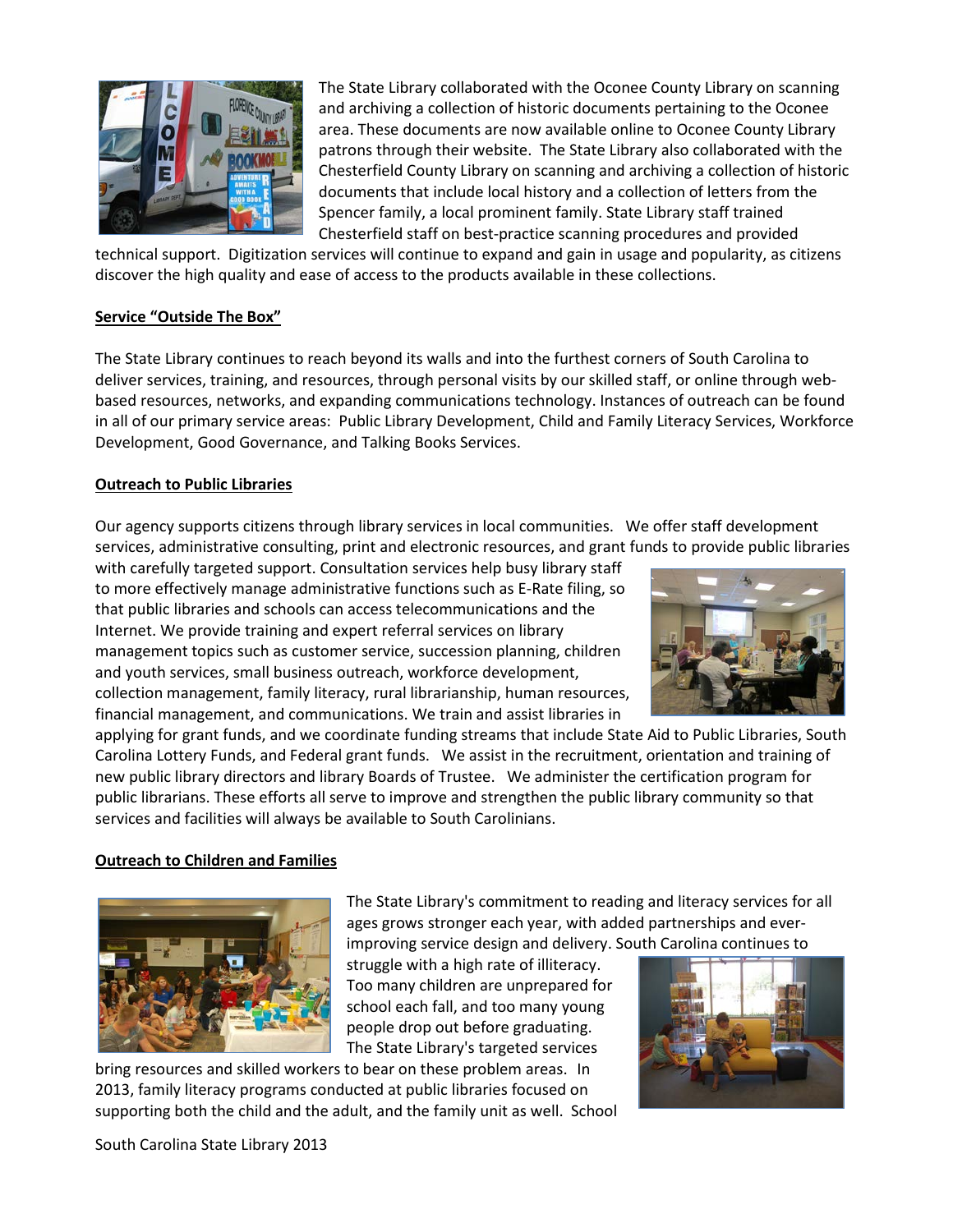personnel and childcare providers participated in on-site trainings in the most rural areas of our state. Grant funding was made available for public programs to encourage reading achievement and enjoyment.



**StoryFest** is the State Library's annual celebration of reading. Held in Columbia each June, StoryFest launches the annual Summer Reading Program conducted in public libraries and supported by school libraries statewide. StoryFest brings high-caliber authors and storytellers to present to children and parents, increasing interest reading and the general enjoyment of literature. The 2013 event brought 1284 children and parents and nearly 100 volunteers to the State Museum with whom we partner for this event. The Summer Reading Program

itself had 119,462 participating in FY13.

The State Library's highly successful *Day By Day Literacy Calendar* continued to excite and interest citizens in 2013. This interactive perpetual calendar, produced in electronic and print formats and in Spanish, is available to any organization serving children. The Literacy Calendar is tied to the South Carolina Curriculum standards, and offers a variety of learning activities, creative elements and family-friendly references designed to increase reading enjoyment and the preparation of age K-4 for academic achievement. The online Calendar also incorporates 24-7 access to Tumblebooks, a database of quality read along stories for children. *Day by Day SC* has been nationally recognized and copied by other states for their literacy initiatives. The State Library has distributed 49,000 Calendars free of charge since this program began.

New 2013 programs for teens included the introduction of filmmaking and photography to compliment ongoing computer, gaming and mobile device programs that encourage young people to use the library and provides them with critical technology skills. These programs were particularly well-received in small, rural counties where options for young people are few. Teen Summer Reading this year attracted 15,162 teens across the state.

#### **Outreach to Job-Seekers**

South Carolina's economy is improving but significant challenges persist. The State Library continues to assail high unemployment numbers through well-established Workforce Development services placed in public libraries and elsewhere in local communities. Outreach for workforce development brings support



and resources designed to help citizens get back to work. Through onsite services and grant funding, we prepare libraries to train the public in resume writing, specific job skills, computer skills, job searching and responding to online job applications. Our WorkSC website [\(www.worksc.org\)](http://www.worksc.org/) enables citizens to access an array of state-funded resources. This site has received national recognition. The site was visited by 84,078 people performing 297,275 page views this year. The majority of those visits were made

by South Carolina citizens. The State Library united with agencies such as S.C. DEW, S.C. Workforce Investment Boards, the State Office of Human Resources, and the Department of Social Services, and several more to promote available services and avoid duplication of programs. Staff traveled over 6,000 miles and visited over 20 libraries, conducting presentations and workshops to help citizens, and aid in rebuilding the South Carolina economy. The State Library's Workforce Development program will continue its efforts to improve employment outcomes for South Carolinians as long as needed.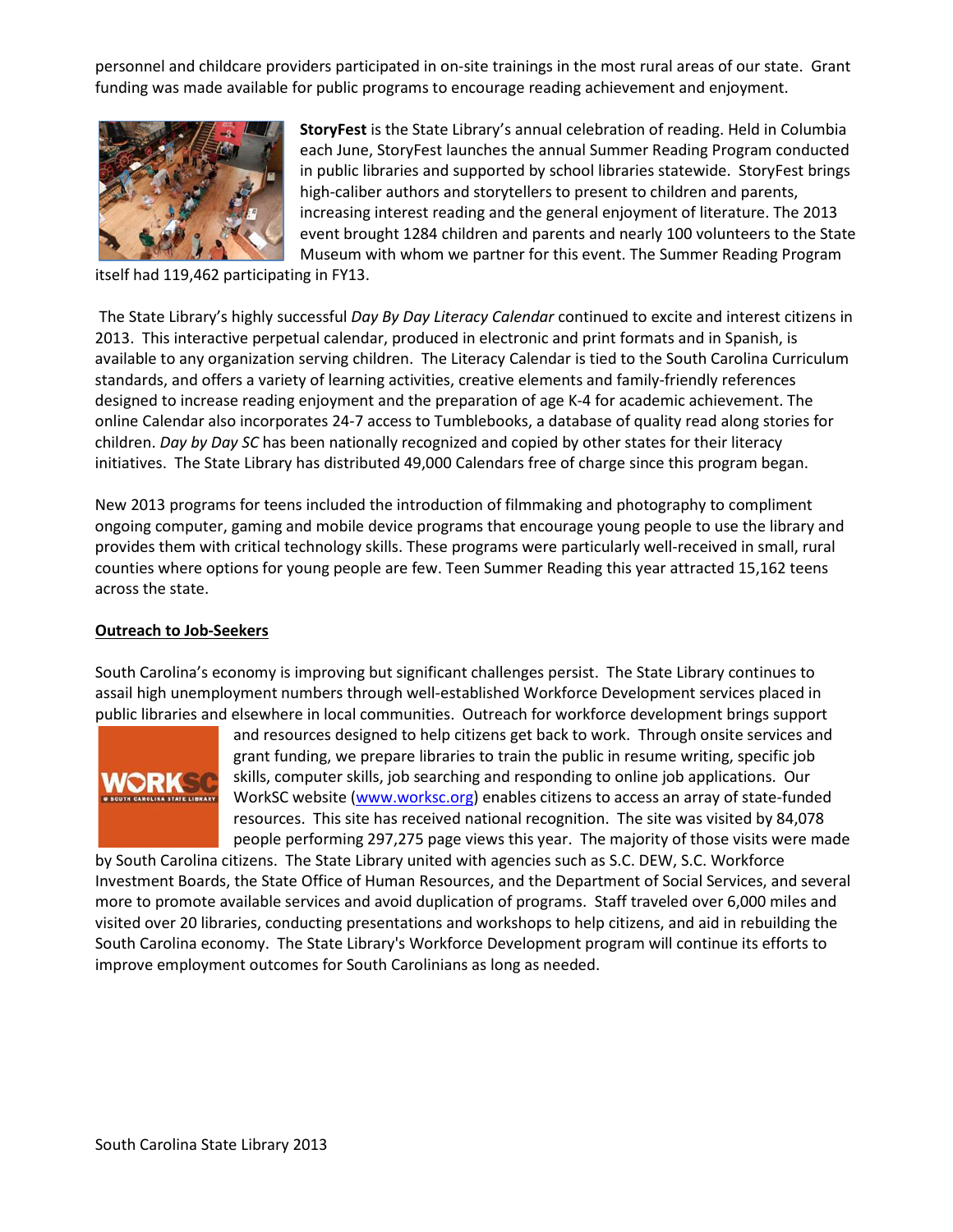## **Outreach for Good Governance**

One of the State Library's greatest assets is the combined skills and knowledge of our staff as committed to excellent governmental practice in South Carolina. Of course, we continually seek ways to maximize our investment in informational resources for citizens through innovation and partnerships. The State Library has made reaching out to state government employees a priority, seeking to increase awareness and use of library resources and services, and to equip state government employees with training and exposure to Web 2.0 technology tools that will enable them to effectively and efficiently meet the demands of their positions in government.

Trained staff have been dedicated to this initiative, conducting 77 training sessions for state government employees and the general public on topics such as working with census data, e-rate, grants, and government sources of online information. With an average of 30 attendees per class and an average cost of \$50.00 for a typical 2 hour class, state employees and citizens realize a value of \$60,000 each year.

*South Carolina State Government Bit by Bit* is a webinar series, by Elaine Sandberg and Curtis Rogers as a means of introducing state government employees and citizens to the wealth of information on the South Carolina state government websites. Expert staff researched state government sources to find significant publications and types of information that the agencies have amassed and made available on their websites. Nine 1-hour webinars were attended by over 125 individuals. The webinars are recorded and stored on the Library's YouTube site for continued viewing.

# **Outreach to Citizens with Differing Abilities**

Talking Book Services is a beloved and critical State Library service for South Carolinians. TBS provides free Braille and audio materials circulated to eligible borrowers who are visually impaired or blind, or physically disabled. The program improves the quality of life for thousands of South Carolinians who do not have the ability to read normal print books. In 2013, the service:

- Added over 700 new patrons to active membership of over 6000.
- With a small staff, assisted an average of 50 users each day.
- Completed the transition to new format electronic materials, downsizing the physical mass of the collection by 150,000 items.
- Hosted the fourth annual Braille Challenge® at the SCSL Talking Book Services Library. Organized by the Braille Institute, the Braille Challenge® is an academic competition designed to motivate blind students to emphasize their study of Braille. The competition is open to 1st - 12th grade students.
- Hosted the KLAS (Keystone Library Automation System) national users' conference, bringing together library staff and administrators for networking and learning. This event heightened the State Library's profile in the user community.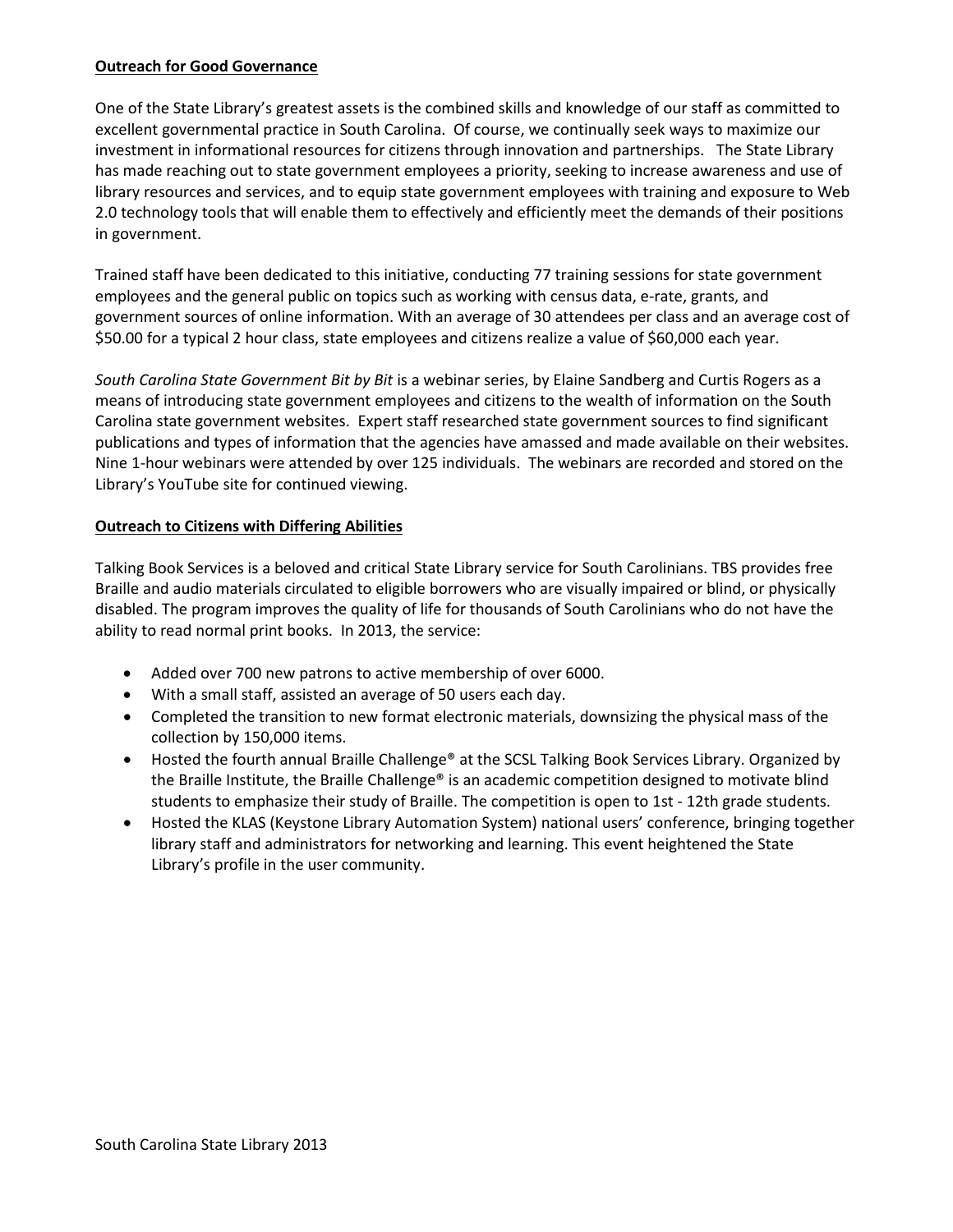#### **I.3. Key strategic goals**

- 1. The State Library will create a network of key constituents to continue the work of libraries as educational institutions indispensable to South Carolina's intellectual landscape.
- 2. The State Library will demonstrate that libraries are essential to the health and well-being of citizens in general and citizens in rural areas in particular.
- 3. The State Library will address the disparity in staff skill levels in libraries across the state, and will design and implement a 21<sup>st</sup> Century skills-based training and certification program for library workers.
- 4. The State Library will continue to facilitate good governance by enhancing its services to state government agencies and employees.
- 5. The State Library will demonstrate that public libraries are essential in the delivery of children's services and programs that enhance the love of reading and the ability to achieve in school.
- 6. The State Library will pursue data-driven strategies that position libraries as the doorway to information in all formats, 24/7, to all South Carolina citizens.

# **I.4. Key Challenge**

- 1. The State Library continues to lack sufficient funds to accomplish all of its objectives in any given fiscal year. The majority of our State support consists of pass-through funds to public libraries in the form of State Aid or Discus resource purchases. Decreased State funding over the past several years necessitated an application for relief from matching requirements for our Federal funding. At the time of this report, we are waiting to hear the results of our request for a waiver; however, signs indicate insufficient local support will result in a reduction in Federal dollars.
- 2. Talking Books Services, one of our largest financial commitments to statewide programs, receives no State support. The agency's total reliance on Federal funding for this vital program is a precarious situation that must be changed. Currently, the program is operating below the required minimum recommended staffing level.
- 3. Costs of sophisticated electronic resources continue to rise while new quality resources are continually becoming available. We try to restrict funds for these vastly popular products to State funding only, as Federal dollars are in jeopardy.
- 4. State Library staff, at the lowest numbers in years, is struggling to keep up with the demand for services, both from the field and internally, where we strive to design and maintain quality programs. Public libraries around the state also have difficulty finding and keeping high quality staff due to low salaries. There is keen competition nationwide for better-skilled, experienced staff. If the State wishes to attract high quality employees, more resources must be made available to broaden our field of interested candidates.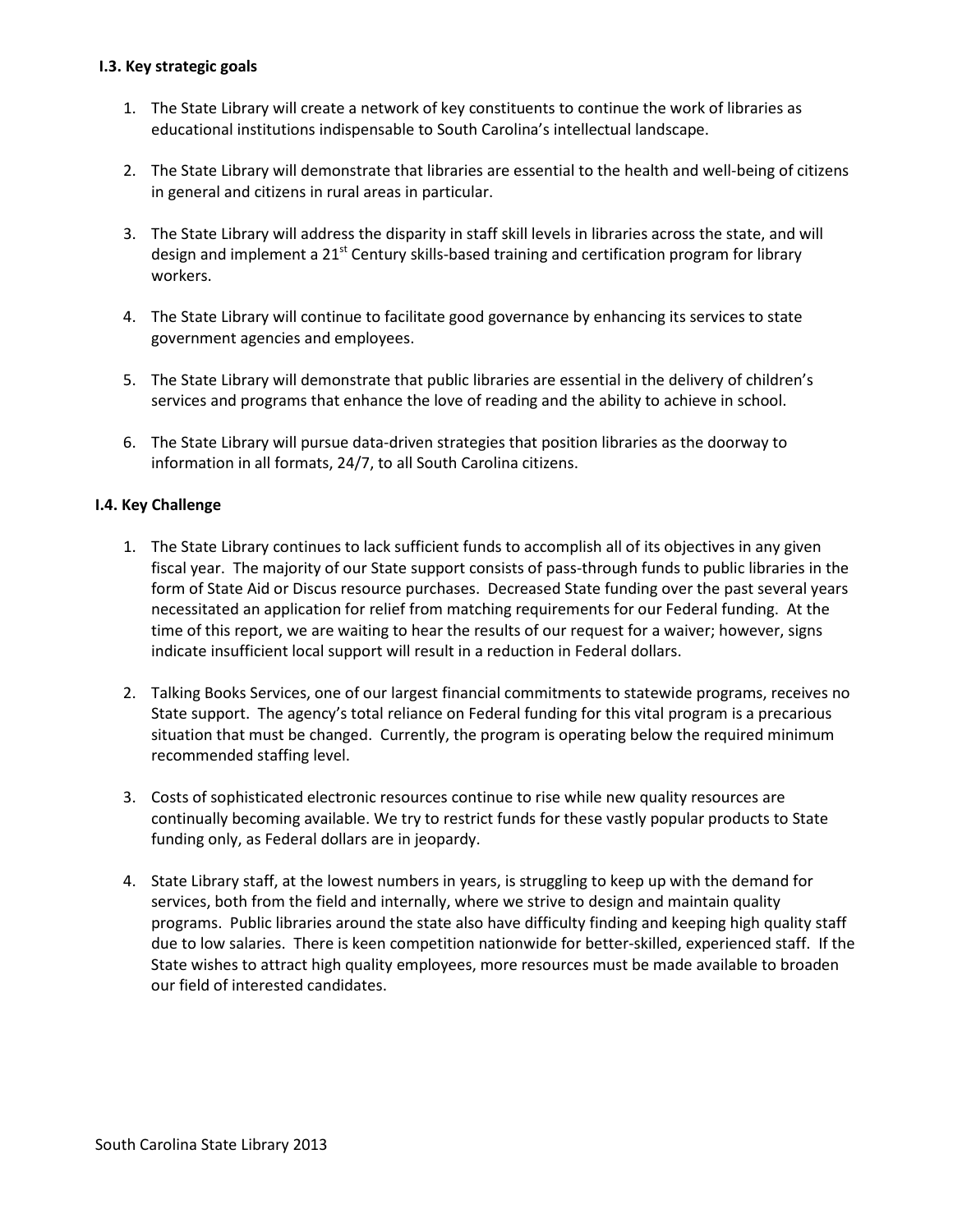#### **I.5. Accountability Report**

The annual Accountability Report is used as a tool which assists our Agency in making data-driven decisions. The Report enables us to prioritize budget needs and critical areas of interest for our customers and constituents. It assists us in competing our strategic and business planning in coordination with our mission, vision and goals, and motivates us to document and evaluate our accomplishments.

#### **Section II – Organizational Profile**

# **II.1 Main Products/Services (Table II.1)**

| <b>Products</b>                                                                                                                                                                                                                                                                                                                                                                                                                                                                                                                                                                                                                                                                                                                                                                                                                                                                                                                                                                                                                                                                                                                                                                                                                                                                                                                                                                                                                | <b>Services</b>                                                                                                                                                                                                                                                                                                                                                                                                                                                                                                                                                                                                                                                                                                                                                                                                                                                                                                                                                                                                                                                                                                                                                                                                                                                                                                                                                                                                                                       |
|--------------------------------------------------------------------------------------------------------------------------------------------------------------------------------------------------------------------------------------------------------------------------------------------------------------------------------------------------------------------------------------------------------------------------------------------------------------------------------------------------------------------------------------------------------------------------------------------------------------------------------------------------------------------------------------------------------------------------------------------------------------------------------------------------------------------------------------------------------------------------------------------------------------------------------------------------------------------------------------------------------------------------------------------------------------------------------------------------------------------------------------------------------------------------------------------------------------------------------------------------------------------------------------------------------------------------------------------------------------------------------------------------------------------------------|-------------------------------------------------------------------------------------------------------------------------------------------------------------------------------------------------------------------------------------------------------------------------------------------------------------------------------------------------------------------------------------------------------------------------------------------------------------------------------------------------------------------------------------------------------------------------------------------------------------------------------------------------------------------------------------------------------------------------------------------------------------------------------------------------------------------------------------------------------------------------------------------------------------------------------------------------------------------------------------------------------------------------------------------------------------------------------------------------------------------------------------------------------------------------------------------------------------------------------------------------------------------------------------------------------------------------------------------------------------------------------------------------------------------------------------------------------|
| Children's Literacy<br>$\bullet$<br><b>Cultural Heritage</b><br>$\bullet$<br>Collections (general/special)<br>$\bullet$<br>Workforce development services<br>$\bullet$<br>Specialized playback equipment<br>$\bullet$<br>State and federal documents<br>$\bullet$<br>Federal depository<br>$\bullet$<br>24/7 Online Library Catalog<br>$\bullet$<br><b>Bibliographic and electronic</b><br>$\bullet$<br>databases<br>Career resources for state<br>$\bullet$<br>employees<br>South Carolina collection<br>$\bullet$<br>Discus - SC's Virtual Library<br>$\bullet$<br>Public use equipment (Internet<br>$\bullet$<br>computers, accessible computer<br>workstations, copiers, etc.)<br>Facilities (meeting and computer<br>$\bullet$<br>training rooms, etc.)<br><b>Talking Book Services</b><br>$\bullet$<br>Digitization of documents and<br>$\bullet$<br>images<br>$\bullet$<br><b>State Agency Support</b><br>$\bullet$<br><b>General Assembly Support</b><br>$\bullet$<br><b>Family Literacy</b><br>$\bullet$<br>Public Library Grant<br>$\bullet$<br>Administration<br>Financial, Human Resources, and<br>$\bullet$<br>Administration consultation<br>$\bullet$<br><b>Training</b><br>$\bullet$<br><b>Collection Management</b><br>$\bullet$<br><b>SCLENDS</b><br>$\bullet$<br>South Carolina Family Friendly<br>$\bullet$<br><b>Standards</b><br>$\bullet$<br>StudySC<br>$\bullet$<br><b>Grant Training</b><br>$\bullet$ | Partnering with Agencies and Public Libraries on Workforce<br>$\bullet$<br>Development<br>Children's Literacy Projects which impact children across the State<br>$\bullet$<br>Lending services/borrowing privileges<br>$\bullet$<br><b>Braille services</b><br>$\bullet$<br>Reference and research services<br>$\bullet$<br>Interlibrary Loan (ILL); resource sharing<br>$\bullet$<br>E-Rate facilitation for public libraries<br>$\bullet$<br>Physical facilities<br>$\bullet$<br>Information skills training and other continuing education<br>$\bullet$<br>State Aid, federal grant and other aid to public libraries<br>$\bullet$<br>administration/guidance<br>Coordination of state/federal reporting/library statistical data<br>$\bullet$<br>collection<br>Consultation services (public and other library staffs) including:<br>$\bullet$<br>children/teen, legal issues, standards and guidelines, maintenance<br>and preservation, statistics, Spanish resources, Tech Express,<br>Lottery funds, technology planning and training<br>Literacy initiatives<br>$\bullet$<br><b>Readers Advisory</b><br>$\bullet$<br>Disability services referrals<br>$\bullet$<br><b>CPM Program Assistance</b><br>$\bullet$<br>Freedom of Information resources<br>$\bullet$<br><b>Book recommendations</b><br>$\bullet$<br>Grants research<br>$\bullet$<br>Resources for starting a business<br>$\bullet$<br>Employment hubs for job seekers<br>$\bullet$ |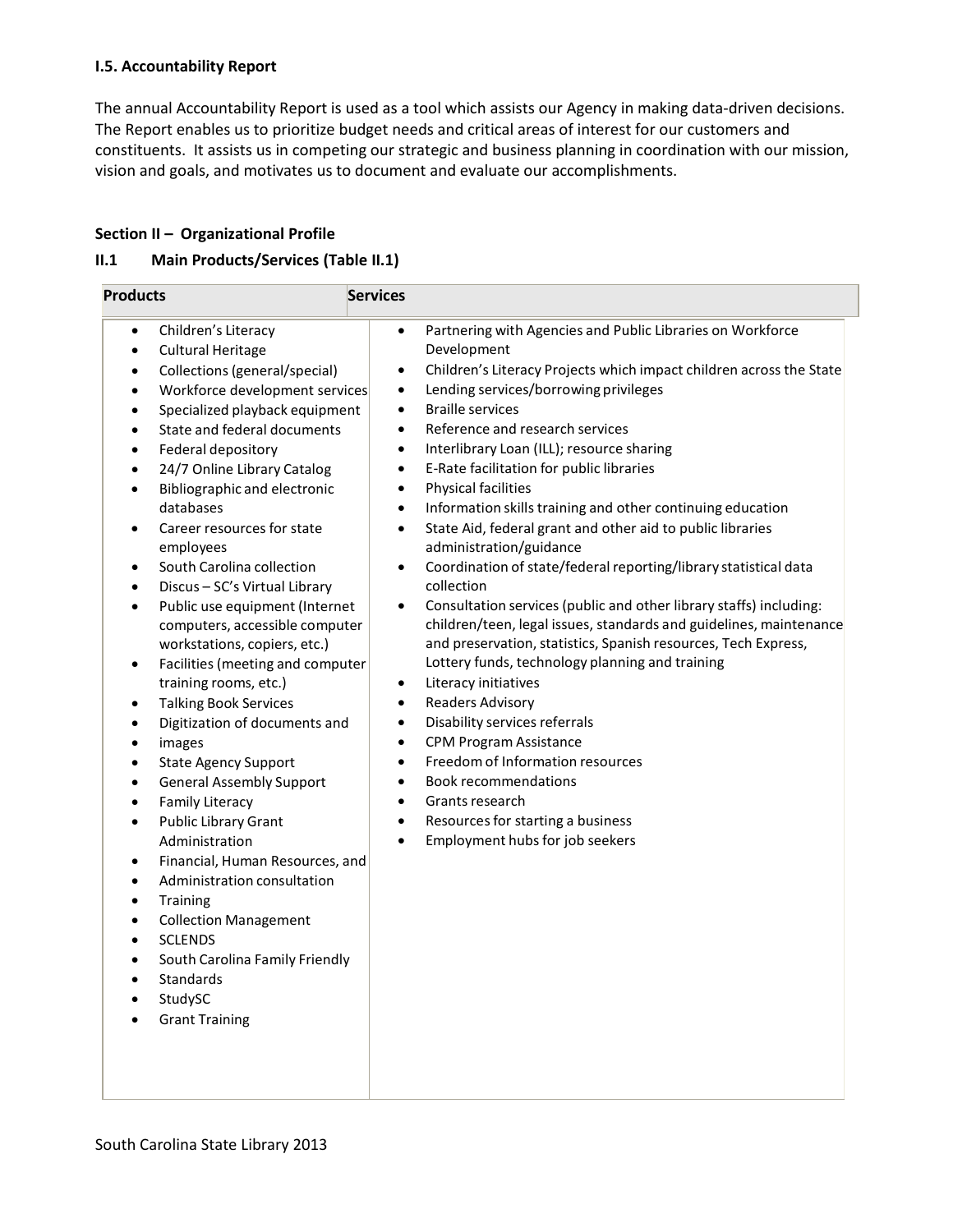#### **Primary Delivery Methods**

- Site visits to Public Libraries
- Classes open to the Public
- The SCSL is open from 8:30am to 5:00pm Monday through Friday to service our customers. Individual attention is given to each patron using our facility.
- 24/7 access to SC LENDS catalog, web-based products, subscription databases and Discus, Social Software
- Platforms, Overdrive downloadable E-books
- Facility rental.
- Access point for patrons wishing to utilize our public equipment.
- Training given to customers and constituents.
- Guidance and consultation by professionally trained staff.
- Visits to public libraries to assist and offer professional guidance.
- Electronic document delivery.
- "Ask Leo" virtual reference service used to assist patrons via the internet.
- Meetings with partners/stakeholdersto work on statewide initiatives.
- Network infrastructure SC Library Network; website; Internet; remote access/user authentication; virtual reference; online web-based programs, OPAL, wireless Internet access.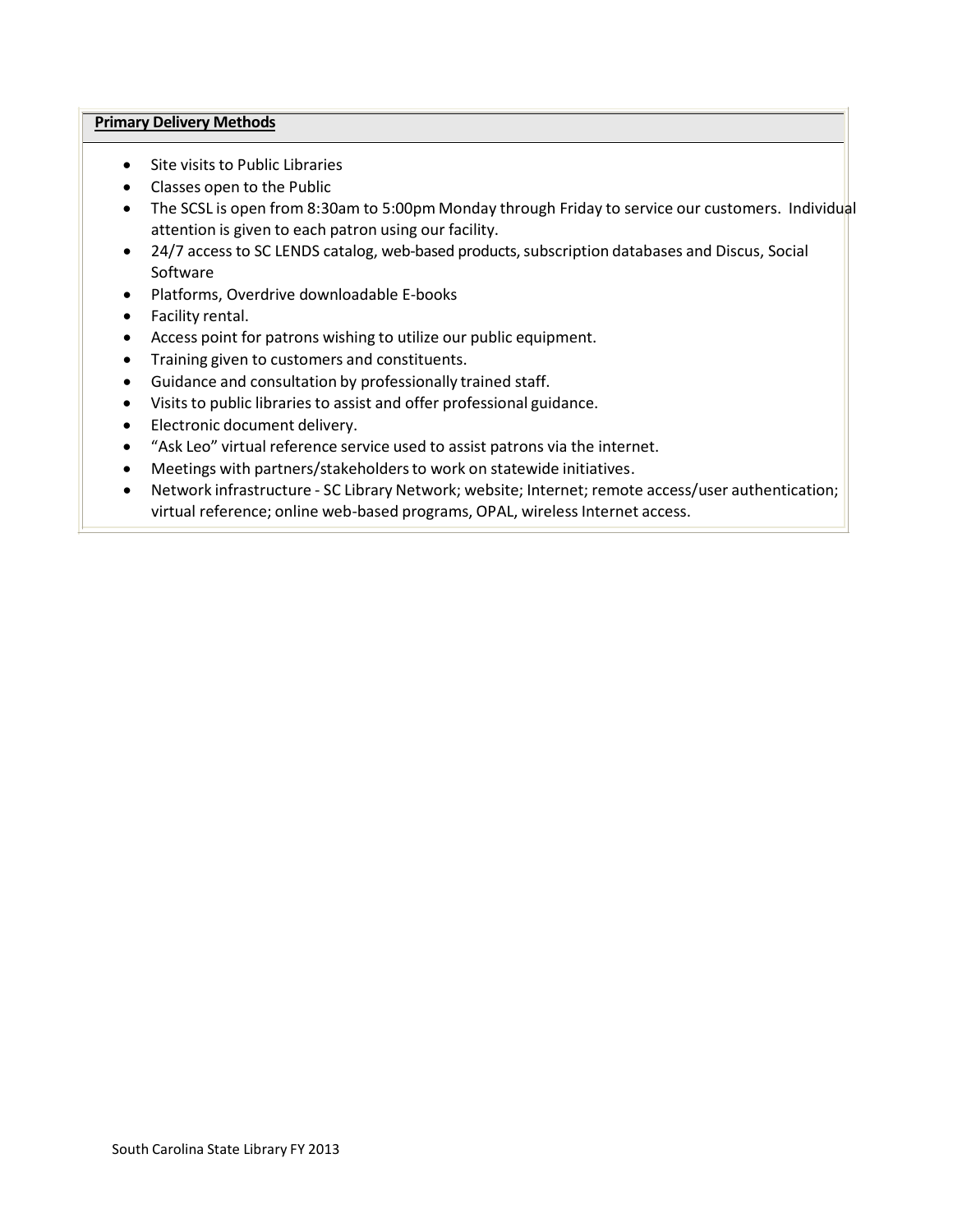# **II.2 Key Customer Groups and Their Requirements/Expectations** (Table 11.2)

| <b>Key Customer Groups</b>                                                                                                                                                                                                                             | Key Requirements/Expectations                                                                                                                                                                                                                                                                                                                                                                                                                                                                                                                                                                                                                                                                                                                                                                                                                |
|--------------------------------------------------------------------------------------------------------------------------------------------------------------------------------------------------------------------------------------------------------|----------------------------------------------------------------------------------------------------------------------------------------------------------------------------------------------------------------------------------------------------------------------------------------------------------------------------------------------------------------------------------------------------------------------------------------------------------------------------------------------------------------------------------------------------------------------------------------------------------------------------------------------------------------------------------------------------------------------------------------------------------------------------------------------------------------------------------------------|
| <b>General Assembly</b><br>$\bullet$<br>Governor's Office<br>$\bullet$<br>Other elected officials<br>State government employees<br><b>State Agencies</b>                                                                                               | Broad range of up-to-date reference, research, and support materials<br>$\bullet$<br>(print and electronic)<br>$\bullet$<br>Superior personal service and timely response from knowledgeable<br>information professionals<br>Assistance with professional development through the use of<br>٠<br>available resources<br>Accountability (required by all customer groups)<br>Good Governance<br>Consortia purchasing                                                                                                                                                                                                                                                                                                                                                                                                                          |
| Public library administrators,<br>$\bullet$<br>staff, boards<br>County officials and partner<br>groups working directly with<br>public library boards<br>Other S.C. libraries (school,<br>$\bullet$<br>special, academic)<br><b>Academic Libraries</b> | Statewide programs and consultant services that support delivery,<br>$\bullet$<br>improvement and expansion of local library services to citizens<br>A centralized collection that supplements local resources and<br>$\bullet$<br>eliminates local purchasing of expensive specialized materials<br>Access to a highly skilled research and technical staff for training and<br>$\bullet$<br>research assistance to support local delivery of information services<br>Continuing education opportunities<br>٠<br>Responsible management of state, federal and other funding aid for<br>the improvement of local library services<br>Cooperation that facilitates effective use of funds to provide library<br>$\bullet$<br>and information services to all persons (above and beyond those that<br>can be provided through one institution) |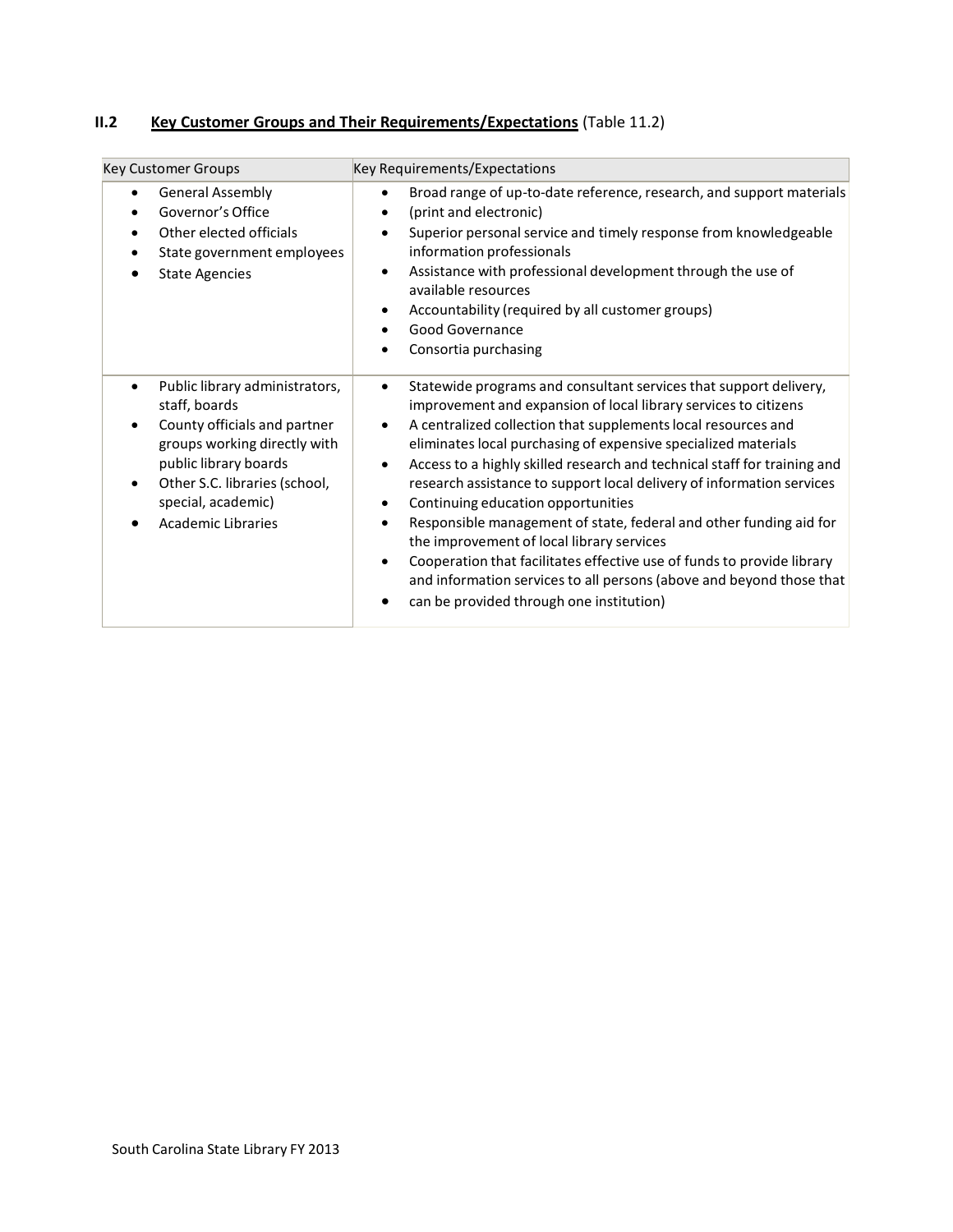- Citizens with Disabilities
- General Public (citizens of all ages, interests and abilities)
- Teachers
- Students
- K-12 community
- Parents of Students
- Job Seekers
- Small Business Owners
- Homeschoolers
- 24/7 access to high quality information resources
- Accessthrough local public librariesto SCSL collections
- Broad range of up-to-date reference, research, and other materials
- Superior personal service and timely response
- Statewide programs and services
- Improvement of local library services
- Homework assistance
- Assignment research
- Professional support and development
- Professionalsupplementation of classroom
- Quality resources available for citizens with visual and physical disabilities
- Accessible collections, resources and services that support information needs
- Personalized one-on-one service from skilled information professionals
- Advocacy
- Program Development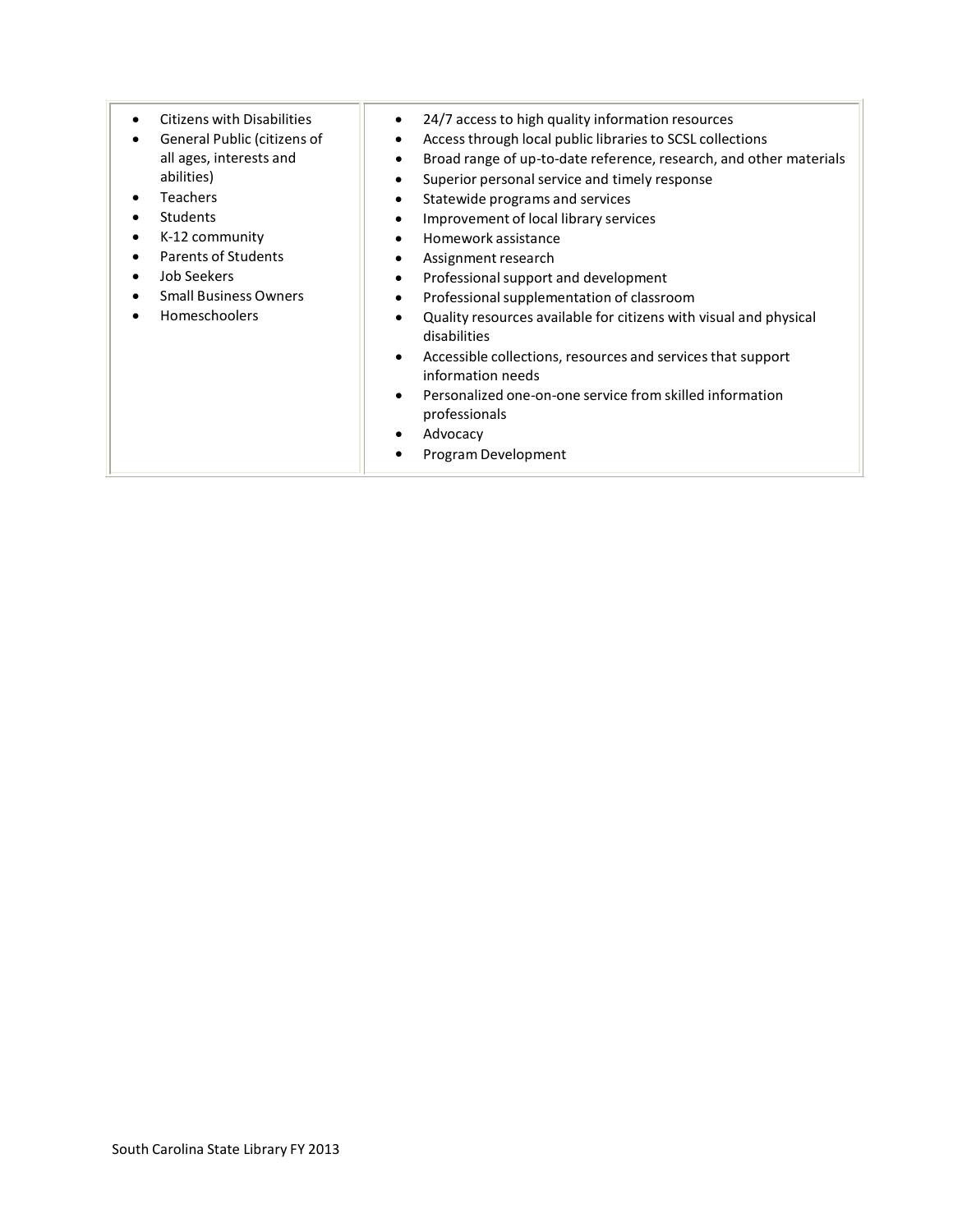# **II.3 Key Stakeholder Groups**

- Consortia Purchasing Partners
- State Agencies
- State Employees
- Library professional community
- South Carolina families with young children
- SC citizens interested in starting a small business
- SC citizens seeking jobs
- Education professional community Statewide disability consumer groups SCSL board and employees
- SCSL Foundation
- TBS advisory board
- Homeschool Students and Parents
- Public schools (media specialists especially) Virtual School Program Administrators General Assembly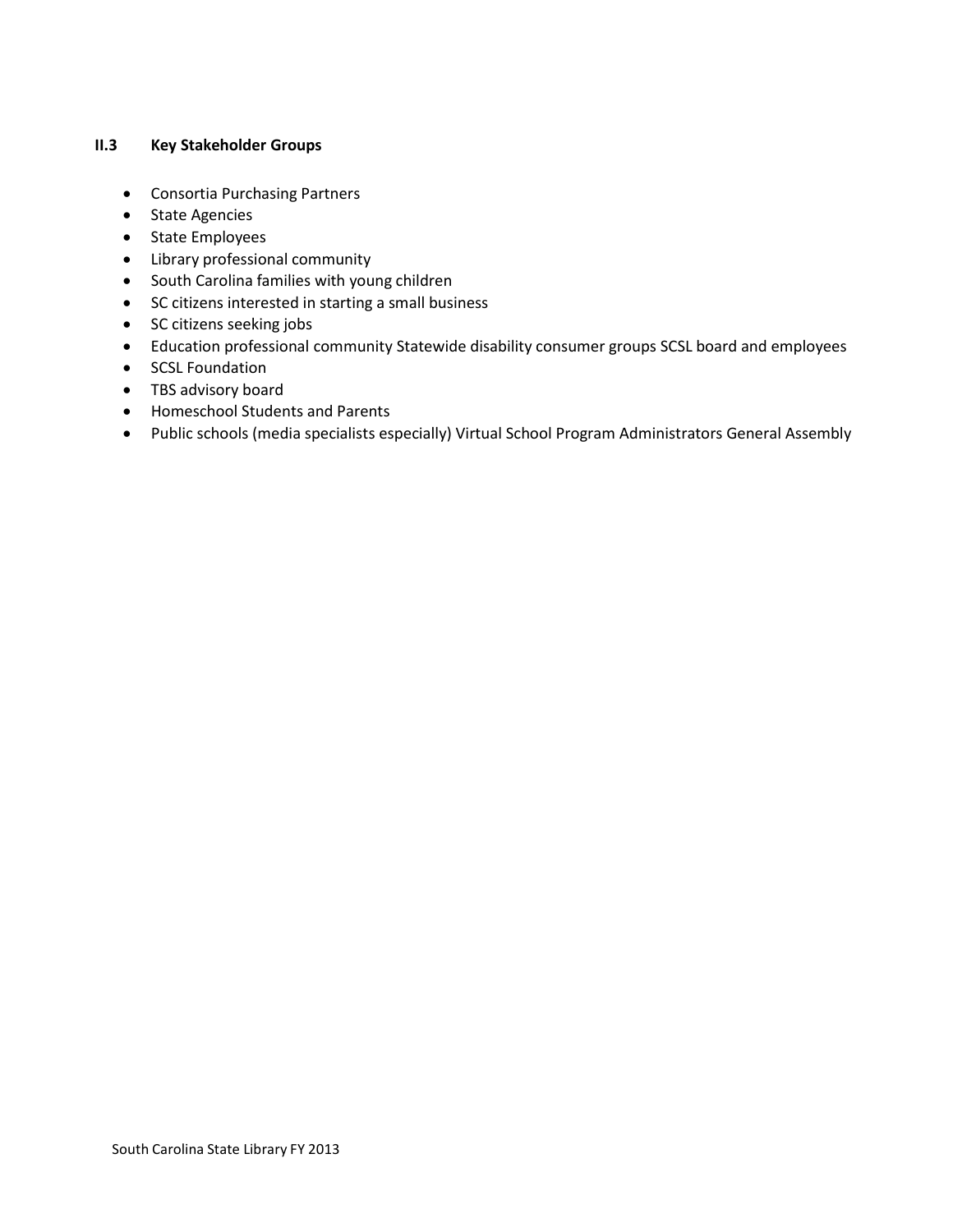# **II.4 Key Suppliers and Partners**

Our partners and suppliers are extensive and would use multiple pages of the Accountability Report. We partner with state, local and federal agencies. We have highlighted a few of our partners below:

| <b>Key Partners</b>                                                                                                                                                                                                                                                                                                                                                                                                                                                                                                                                                                                                                                                                                                                                                                                                                                                                                                                                                                                                                                                                                                                                                                                                               | <b>Key Suppliers</b>                                                                                                                                                                                                                                                                                                                                                                                                                                                                                                                                                                                                                                |
|-----------------------------------------------------------------------------------------------------------------------------------------------------------------------------------------------------------------------------------------------------------------------------------------------------------------------------------------------------------------------------------------------------------------------------------------------------------------------------------------------------------------------------------------------------------------------------------------------------------------------------------------------------------------------------------------------------------------------------------------------------------------------------------------------------------------------------------------------------------------------------------------------------------------------------------------------------------------------------------------------------------------------------------------------------------------------------------------------------------------------------------------------------------------------------------------------------------------------------------|-----------------------------------------------------------------------------------------------------------------------------------------------------------------------------------------------------------------------------------------------------------------------------------------------------------------------------------------------------------------------------------------------------------------------------------------------------------------------------------------------------------------------------------------------------------------------------------------------------------------------------------------------------|
| National Federation of the Blind (NFB) &<br>$\bullet$<br>American Council (ACB) of SC<br>SC Association of Public Library Administrators<br>$\bullet$<br>(SCAPLA)<br><b>First Steps to School Readiness</b><br>K-12 Technology Initiative Committee<br>$\bullet$<br>SC Literary Arts Partnership (The Humanities<br>$\bullet$<br>Council SC and the Arts Commission, SC)<br>$\bullet$<br>Partnership Among SC's Academic Libraries<br>(PASCAL)<br>$\bullet$<br>University of SC, School of Library and<br>Information Science (USC-SLIS)<br>$\bullet$<br><b>SC Library Association (SCLA)</b><br>$\bullet$<br>Friends of SC Libraries (FOSCL)<br>٠<br>Archives & History, Department, SC<br>$\bullet$<br>Education, Department of, SC<br>$\bullet$<br>South Carolina Connection Academy<br>$\bullet$<br>Assistive Technology Advisory Committee<br>(ATAC)<br>$\bullet$<br><b>Education Oversight Committee</b><br><b>Connecting Adults Committee</b><br>Distance Education, South Carolina Partnership<br>for<br>Educational Television, South Carolina (SCETV)<br>$\bullet$<br>South Carolina School for the Deaf and the Blind<br>$\bullet$<br>SCLends resource sharing consortium<br>SC Department of Employment and Workforce | National Library Service for the<br>$\bullet$<br><b>Blind</b><br>& Physically Handicapped (NLS)<br>$\bullet$<br>SC Budget and Control Board<br>(divisions/units such as Facilities<br>Management, State CIO, Office of<br>Materials Management, General<br>Services, etc.)<br>Institute of Museum and Library<br>$\bullet$<br>Services (IMLS)<br>$\bullet$<br>Library and information vendors for:<br>Software/Hardware;<br>Telecommunications/Networking;<br>Cataloging/Materials Processing;<br>Integrated Library Systems;<br>Electronic databases, Print<br>Materials; Online programming, etc.<br>SC Department of Employment and<br>Workforce |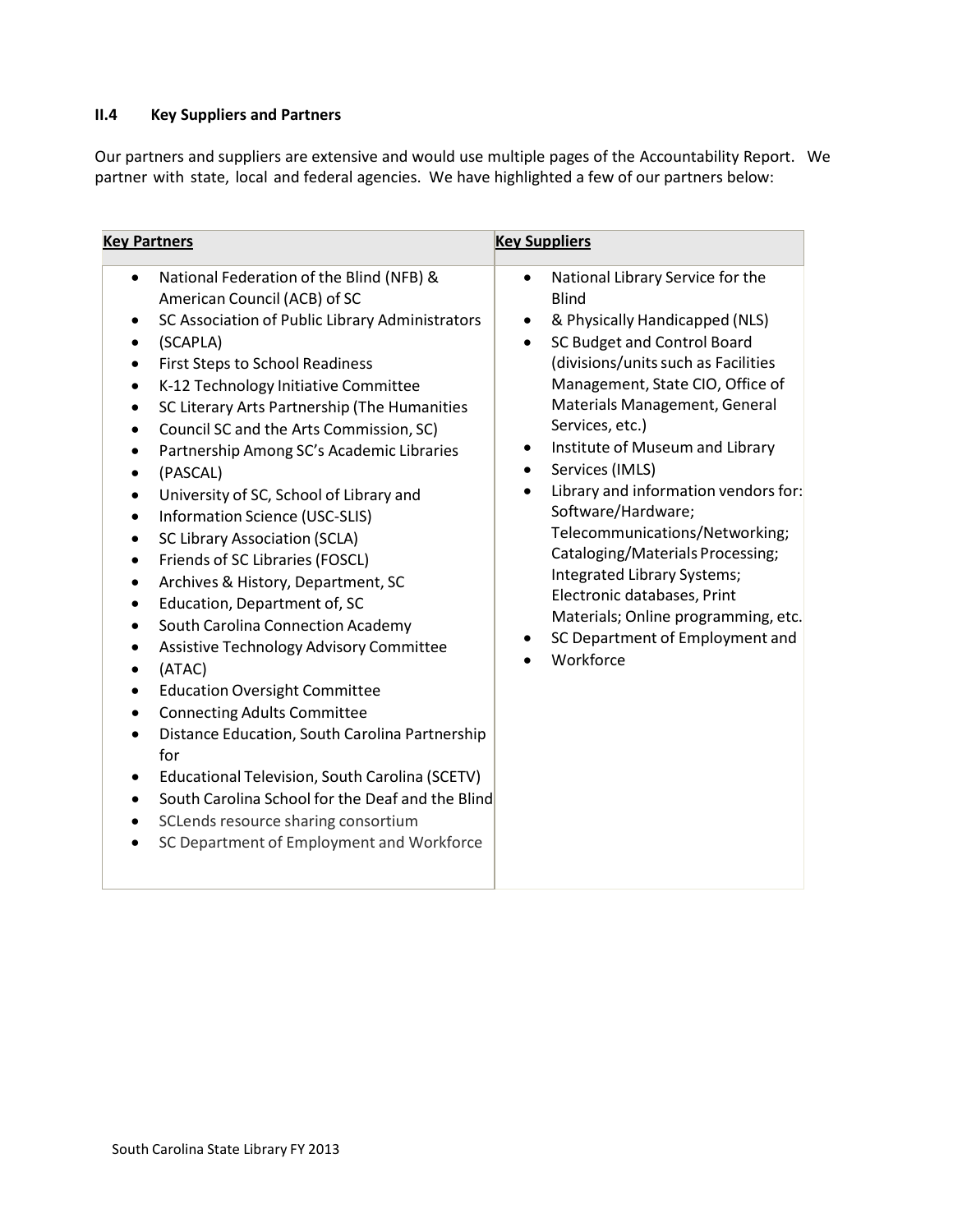# **II.5 Operating Location**

1500 Senate Street, Columbia, S.C.

# **II.6 Employees as of 6/30/13**

36

| <b>Job Category</b>               | <b>Number of Employees</b> |
|-----------------------------------|----------------------------|
| 00 - Agency Dir (Unclassified)    | 0                          |
| $E_1$ – Executives                |                            |
| $E_2$ – Professionals             | 20                         |
| $E_3$ – Technicians               |                            |
| $E$ 5 – Paraprofessionals         | 19                         |
| $E_6$ – Secretarial/Clerical      | 4                          |
| <b>E7- Skilled Craft</b>          |                            |
| <b>Total Positions - FTE</b>      | 36                         |
| Vacancies - Total Positions       | 14                         |
| <b>Total Agency Authorization</b> | 50                         |
|                                   |                            |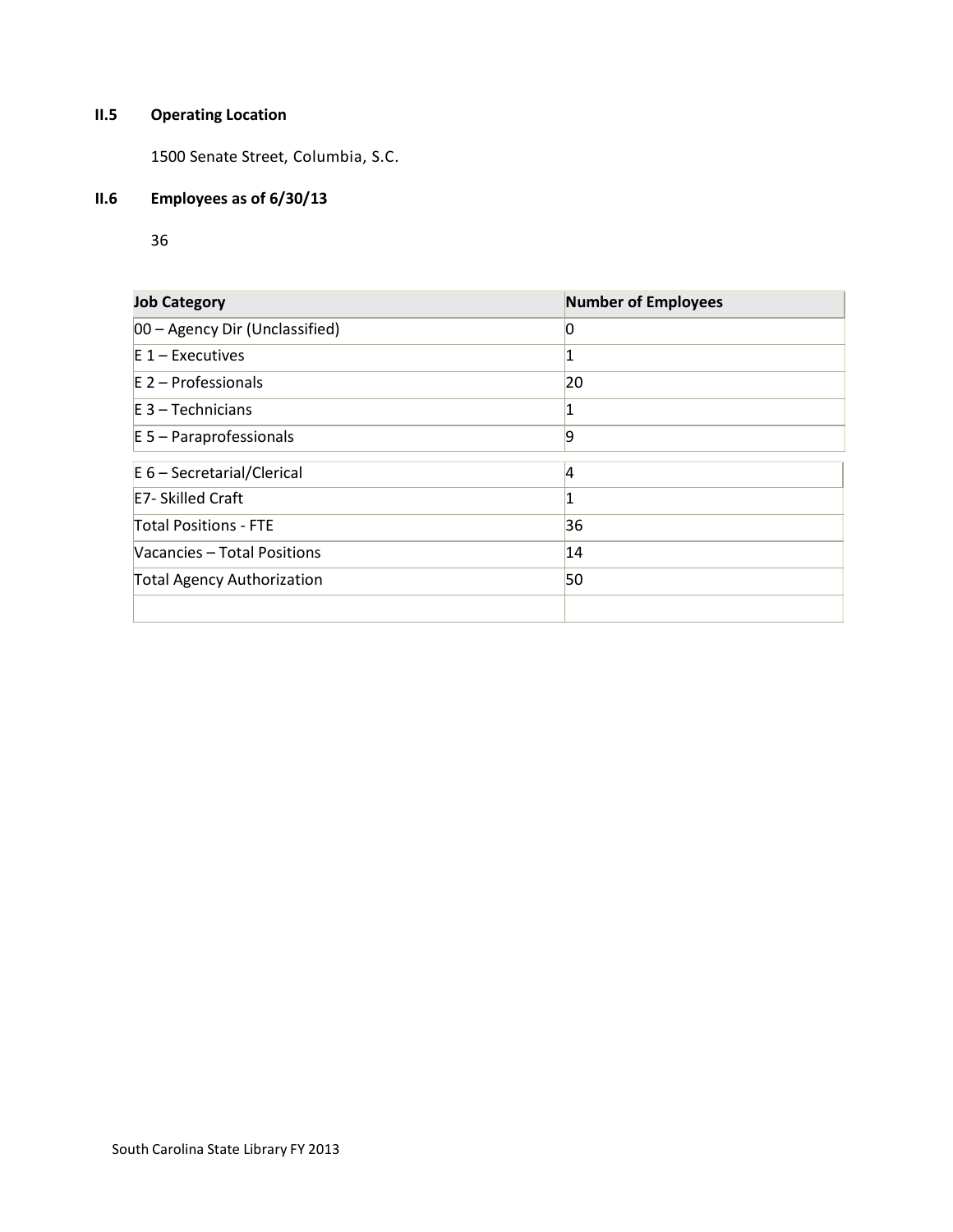# **II.7 Regulatory Environment**

| <b>State and Federal Enabling Legislation</b>                                                                                                                                                                                                                                                                                                                                                                                                                                                                                                                                                                                                                          |
|------------------------------------------------------------------------------------------------------------------------------------------------------------------------------------------------------------------------------------------------------------------------------------------------------------------------------------------------------------------------------------------------------------------------------------------------------------------------------------------------------------------------------------------------------------------------------------------------------------------------------------------------------------------------|
| Code of Laws of SC - Section 60 (Title 60, Chapter 1 of the Code of Laws of South Carolina, provides statutory<br>$\bullet$<br>authority for the South Carolina State Library; Section 760-1-80(b), Chapter 75, Regulation 75-1 (Use of State<br>Aid Funds)<br>Code of Laws of SC - Title 59, Section 59-150-250 (SC Education Lottery Act)<br>$\bullet$<br>US Code of Laws, PL 89-522 (Pratt Smoot-National Library Service Governing Legislation), PL 104-197 (Chafee<br>$\bullet$<br>amendment), PL 105-128 (Museum and Library Services Act, amendments), PL-108-81 (Library Services and<br>Technology Act) and PL 104-104, 110 Stat. 56 (Telecommunications Act) |
| <b>State and Federal Government Reporting Requirements</b>                                                                                                                                                                                                                                                                                                                                                                                                                                                                                                                                                                                                             |
| Federal -- Institute of Museum and Library Services and Library of Congress, National Library for the Blind and<br>$\bullet$<br>Physically Handicapped and associated certifications<br>State -- Budget & Control Board, Comptroller General's Office, Office of the State Treasurer, Legislative<br>$\bullet$<br>Audit Council, Office of Human Resources Management, etc.                                                                                                                                                                                                                                                                                            |
| Other                                                                                                                                                                                                                                                                                                                                                                                                                                                                                                                                                                                                                                                                  |
| State Ethics, Governmental Accountability and Campaign Reform Act of 1991, Title 8, Public Officers and<br>$\bullet$<br>Employees, Article 7, Rules of Conduct<br>٠<br>State of SC Office Human Resources regulations<br>SC Consolidated Procurement Code<br>$\bullet$<br>Other applicable federal laws and regulations (e.g., HIPAA - Health Insurance Portability, Title VII - Civil<br>$\bullet$<br>Rights, Americans with Disabilities Act of 1990, CIPA - Children's Internet Protection Act, etc.)<br>٠<br>Occupational Safety and Health rules and regulations adopted by the S.C. Department of Labor, Licensing and<br>Regulation                             |
| Othoropplicable Ctate of CC loug Le a current Appropriations Act, Excedent of Information Act referenced in                                                                                                                                                                                                                                                                                                                                                                                                                                                                                                                                                            |

• Other applicable State of SC laws (e.g., current Appropriations Act, Freedom of Information Act referenced in the SC Code of Laws [Section 30-4-30], As Amended, SC Human Affairs Law [Section 1-13-10] etc.)

# **II.8 Performance Improvement System(s)**

The Employee Performance Management System (EPMS) is used to evaluate and guide employee performance and assist in accountability within our Agency. Rating categories describe desired performance levels and characteristics. The Agency's mission, vision and values are incorporated into the EPMS system so that employees are evaluated on measures that were established as important to the Agency. The EPMS is used to assist our Agency in making data driven decisions and improve our service to our customers. Employees are encouraged and evaluated on ideas generated. We continued our Employee of the Quarter program which rewards selected (high achieving) employees with a \$50 bonus (only one recipient per quarter).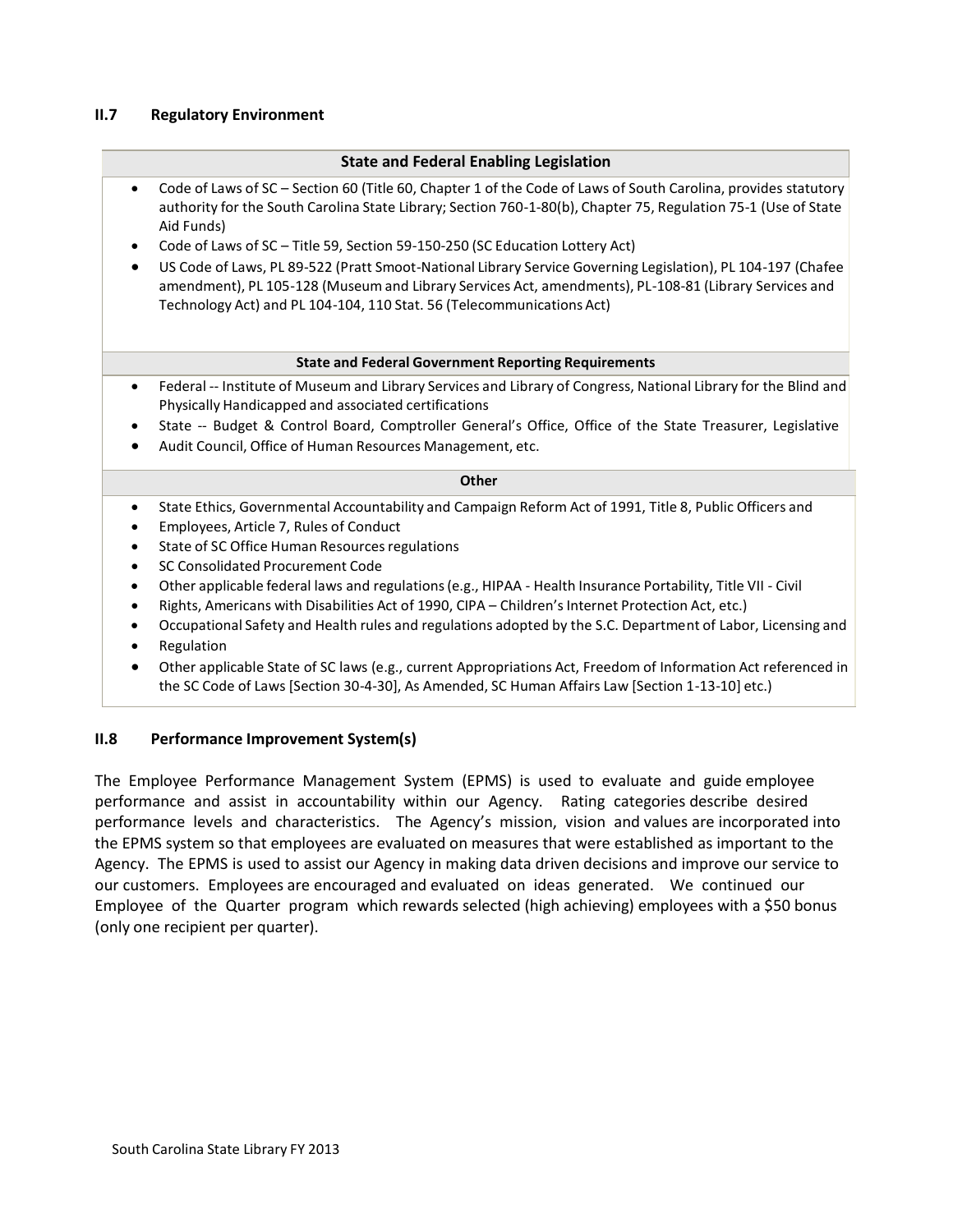#### **II.9 Organizational Structure**

SCSL is an independent state agency<sup>1</sup> governed by a board of seven members appointed by the Governor, with one member from each Congressional District and one from the state at large. Members serve five-year terms and may be reappointed. The Director is appointed by and accountable to the Board. The chart below reflects the Agency's current organizational structure.



<sup>1</sup> Number of State Library Agencies, by location in state government: 50 states and the District of Columbia, Fall 2005 = 51; 17 are independent agencies. Source: US Dept of Ed., National Center for Education Statistics, State Library Agencies (STLA) Survey, FY 2005.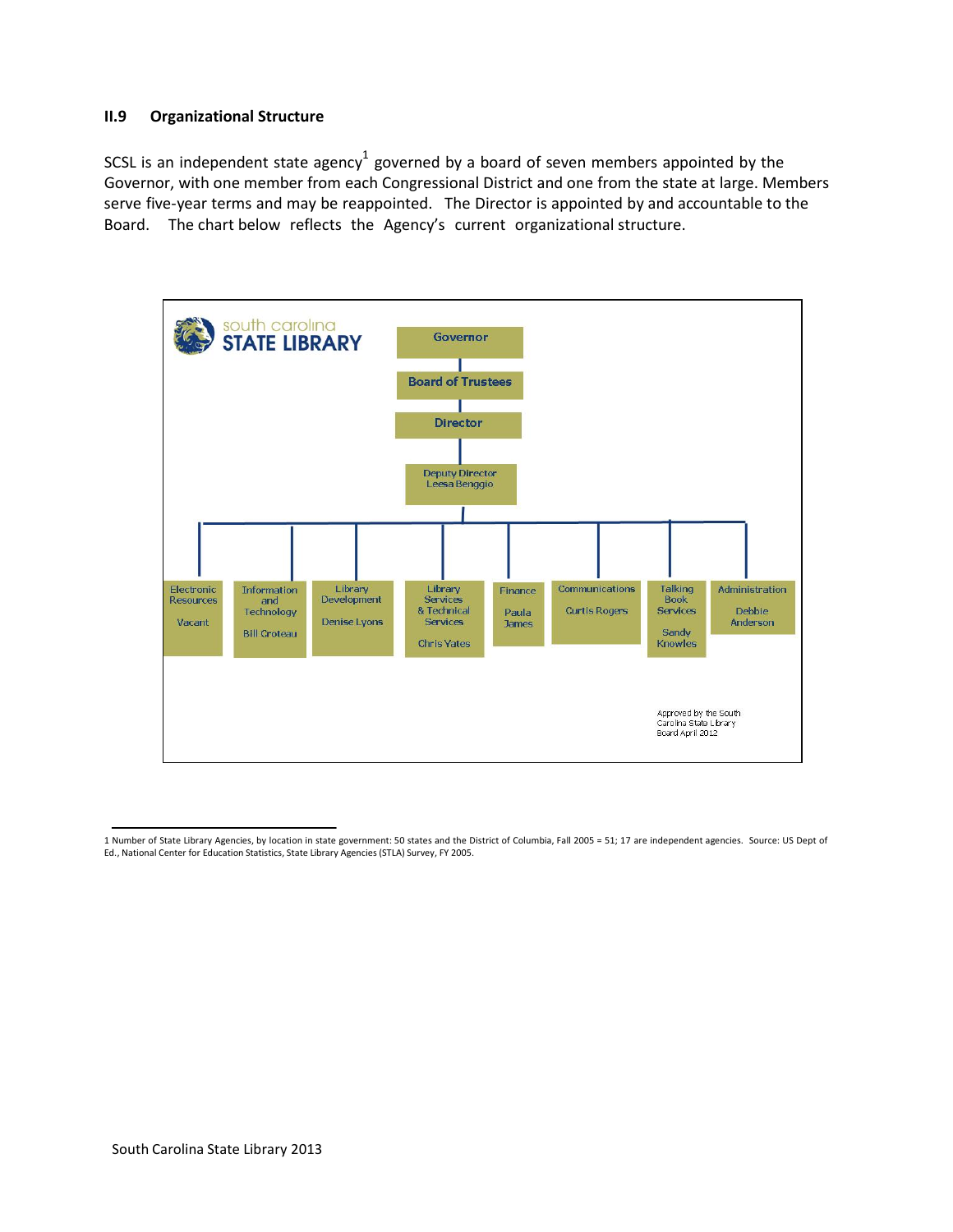# **II.10 Expenditures/Appropriations**

#### **Accountability Report Appropriations/Expenditures Chart**

#### **Base Budget Expenditures and Appropriations**

|                                             | FY 11-12 Actual Expenditures |                    | FY 12-13 Actual Expenditures |                |    | FY 13-14 Appropriations Act |                         |                          |    |                    |                         |           |
|---------------------------------------------|------------------------------|--------------------|------------------------------|----------------|----|-----------------------------|-------------------------|--------------------------|----|--------------------|-------------------------|-----------|
| Major<br><b>Budget</b><br><b>Categories</b> |                              | <b>Total Funds</b> | General<br><b>Funds</b>      |                |    | <b>Total Funds</b>          | General<br><b>Funds</b> |                          |    | <b>Total Funds</b> | General<br><b>Funds</b> |           |
| Personal<br>Service                         | \$                           | 1,485,175          | \$                           | 814,928        | \$ | 1,484,113                   | \$                      | 789,103                  | \$ | 1,513,099          | \$                      | 818,089   |
| Other<br>Operating                          | \$                           | 3,867,491          | \$                           | 2,363,645      | \$ | 4,231,574                   | \$                      | 2,410,017                | \$ | 4,705,468          | \$                      | 2,883,911 |
| Special Items                               | \$                           | ÷.                 | \$                           | ÷.             | \$ |                             | \$                      |                          | \$ |                    | \$                      |           |
| Permanent<br>Improvemen<br>ts               | \$                           | $\sim$             | \$                           | $\equiv$       | \$ |                             | \$                      |                          | \$ |                    | \$                      |           |
| Case<br><b>Services</b>                     | \$                           | $\blacksquare$     | \$                           | $\overline{a}$ | \$ |                             | \$                      |                          | \$ |                    | \$                      |           |
| <b>Distributions</b><br>to<br>Subdivisions  | \$                           | 5,428,274          | \$                           | 4,370,976      | \$ | 5,565,581                   | \$                      | 5,365,581                | \$ | 5,565,581          | \$                      | 5,365,581 |
| Fringe<br><b>Benefits</b>                   | \$                           | 478,339            | \$                           | 258,632        | \$ | 439,621                     | \$                      | 238,042                  | \$ | 458,764            | \$                      | 257,185   |
| Non-<br>recurring                           | \$                           | $\sim$             | \$                           | $\overline{a}$ | \$ | $\ddot{\phantom{1}}$        | \$                      | $\overline{\phantom{a}}$ | \$ |                    | \$                      |           |
| <b>Total</b>                                | \$                           | 11,259,279         | \$                           | 7,808,181      | \$ | 11,720,889                  | \$                      | 8,802,743                | \$ | 12,242,912         | \$                      | 9,324,766 |

#### **Other Expenditures**

| Sources of Funds      | FY11-12 Actual<br><b>Expenditures</b> | FY12-13 Actual<br><b>Expenditures</b> |
|-----------------------|---------------------------------------|---------------------------------------|
| Supplemental Bills    |                                       |                                       |
| Capital Reserve Funds |                                       |                                       |
| Bo                    |                                       |                                       |
| <b>Bonds</b>          |                                       |                                       |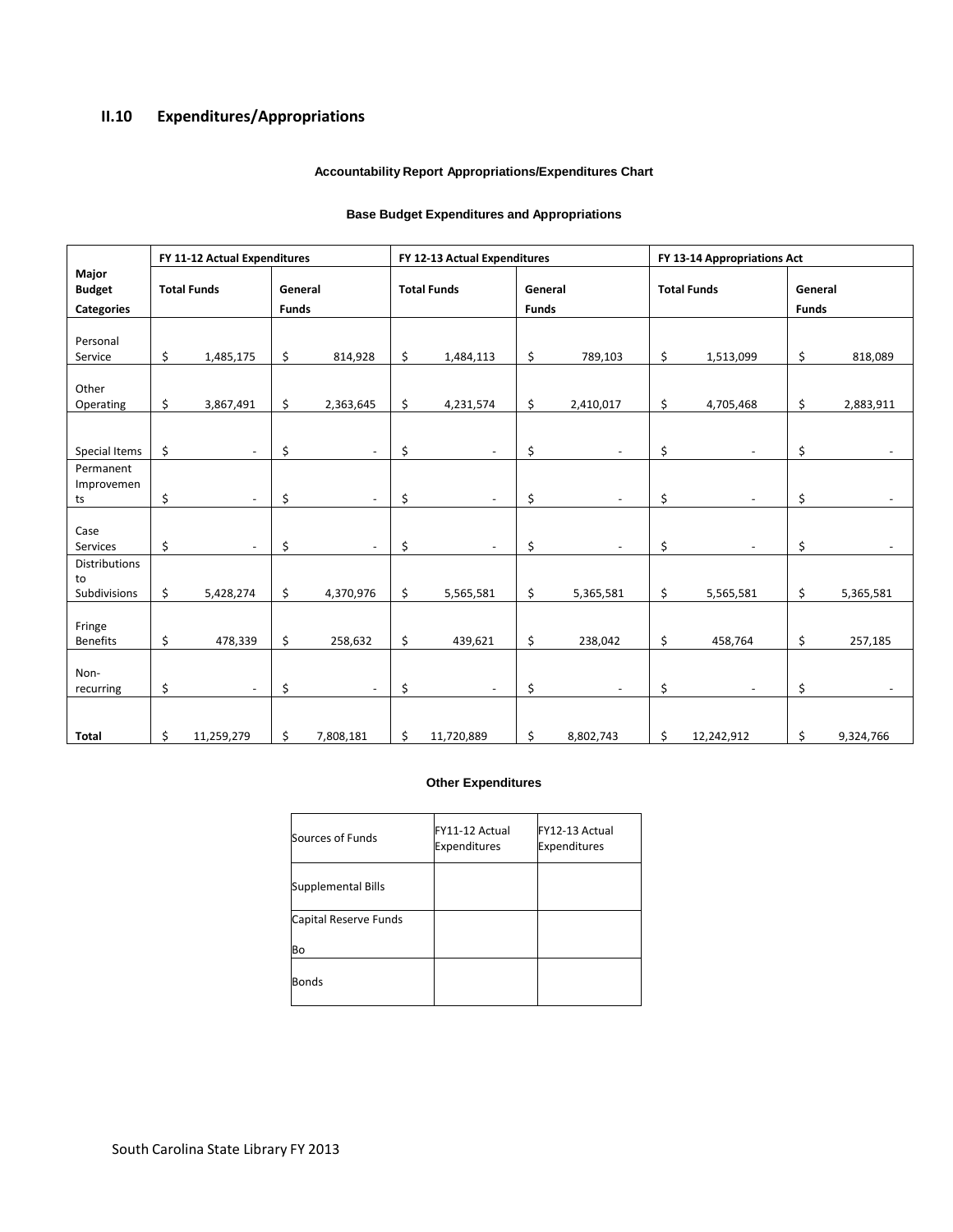# **II. 11 Major Programs Area Chart – Chart 2.11**

|                                                              | <b>Major Program Areas</b>                                                                                                                                                                                                                                                                                                                                                                                                  |                                                                                                               |                                                                                                                 |                                                                                                                                                                                         |  |  |  |
|--------------------------------------------------------------|-----------------------------------------------------------------------------------------------------------------------------------------------------------------------------------------------------------------------------------------------------------------------------------------------------------------------------------------------------------------------------------------------------------------------------|---------------------------------------------------------------------------------------------------------------|-----------------------------------------------------------------------------------------------------------------|-----------------------------------------------------------------------------------------------------------------------------------------------------------------------------------------|--|--|--|
| <b>Program Number</b><br>and Title                           | <b>Major Program Area Purpose</b>                                                                                                                                                                                                                                                                                                                                                                                           | FY11-12<br><b>Budget</b><br><b>Expenditures</b>                                                               | FY12-13<br><b>Budget Expenditures</b>                                                                           | <b>Key Cross References for</b><br><b>Financial Results*</b>                                                                                                                            |  |  |  |
| Administration                                               | Management of all Agency operations: budgeting,<br>HR, facilities management, communications,<br>administration of funding to County Libraries,<br>coordinating, reporting activities and strategic<br>planning.                                                                                                                                                                                                            | State: 1,153,194.22<br>Federal: 0<br>Other: 7394.36<br>Total: 1,160,588.58<br>9% of Total Budget              | State: 1,153,333.21<br>Federal: 178.422.00<br>Other: 3022.53<br>Total: 1,334,777.74<br>13% of Total Budget      | Section III.7.3 through<br>III.7.6<br>Graph 7.3.1<br>Chart 7.3.2                                                                                                                        |  |  |  |
| <b>II Talking Books</b><br><b>Services</b>                   | Provides free library and information services to<br>citizens of all ages unable to use standard print<br>due to blindness, dyslexia, visual and other<br>temporary or permanent<br>disabilities.                                                                                                                                                                                                                           | <b>State: 0.00</b><br>Federal: 386,202.68<br>Other: 21600.02<br>Total: 407802.7<br>4% of Total Budget         | <b>State: 0.00</b><br>Federal: 642,476.19<br>Other: 145,862.2<br>Total: 788,338.39<br><b>6% of Total Budget</b> | Section III.7.1<br>& III.7.2, Talking Books<br>Services Key Results                                                                                                                     |  |  |  |
| III Information<br>Technology and<br><b>Library Services</b> | Technical guidance to public libraries; SC Lib<br>Network; coordinates E-Rate; remote access to E-<br>resources; advises administration on IT; develops<br>technology plans; supports Agency IT needs;<br>Research Services to key customers' (state govt,<br>Legislature, Gov's Office, other elected officials);<br>interlibrary loan; research training to State govt;<br>State/Fed Documents;<br>collection development | State:1,563,637.13<br>Federal: 946,327.93<br>Other: 110,437.50<br>Total: 2,620,402.56<br>24% of Total Budget  | State: 2,203,936.20<br>Federal: 1,181,376.94<br>Other: 0.00<br>Total: 3,385,313.14<br>27% of Total Budget       | Section III.7.1<br>& 7.2 : Electronic<br><b>Resources and Discus</b><br>Program - Key results;<br>and Library<br>Services - Key Results;<br>And Information<br>Technology - Key results |  |  |  |
| <b>IV Library</b><br>Development                             | Provides varied consultant services to public<br>library staffs & trustees; coordinates statewide<br>continuing education programs; Children/Youth<br>services.                                                                                                                                                                                                                                                             | State: 461,741.69<br>Federal: 702,129.73<br>Other: 0.00<br>Total: 1,163,871.42<br>10% of Total Budget         | State: 86,703.91<br>Federal: 496,902.17<br>Other: 0.00<br>Total: 583,606.08<br>5% of Total Budget               | Section III.7.1<br>& 7.2 Library<br>Development<br>Chart 7.3.3                                                                                                                          |  |  |  |
| V Pass<br>Through                                            | State Aid and other funds for local libraries.                                                                                                                                                                                                                                                                                                                                                                              | State: 4,370,976.00<br>Federal: 324,298.24<br>Other: 733,000.00<br>Total: 5,428,274.24<br>48% of Total Budget | State: 5,365,581.00<br>Federal: 336,789.62<br>Other: 733,000.00<br>Total: 6,435,370.62<br>51% of Total Budget   | Section III.7.3                                                                                                                                                                         |  |  |  |

**Below: List any programs not included above and show the remainder of expenditures by source of funds.**

| <b>Remainder of Expenditures:</b> | State: 258,631.71   | <b>State: 0.00</b> |
|-----------------------------------|---------------------|--------------------|
|                                   | Federal: 219,707.19 | Federal: 0.00      |
|                                   | Other: 0.00         | Other: 0.00        |
|                                   | Total: 527,866.00   | <b>Total: 0.00</b> |
|                                   | 4% of Total Budget: |                    |

\* Key Cross-References are a link to the Category 7 - Business Results.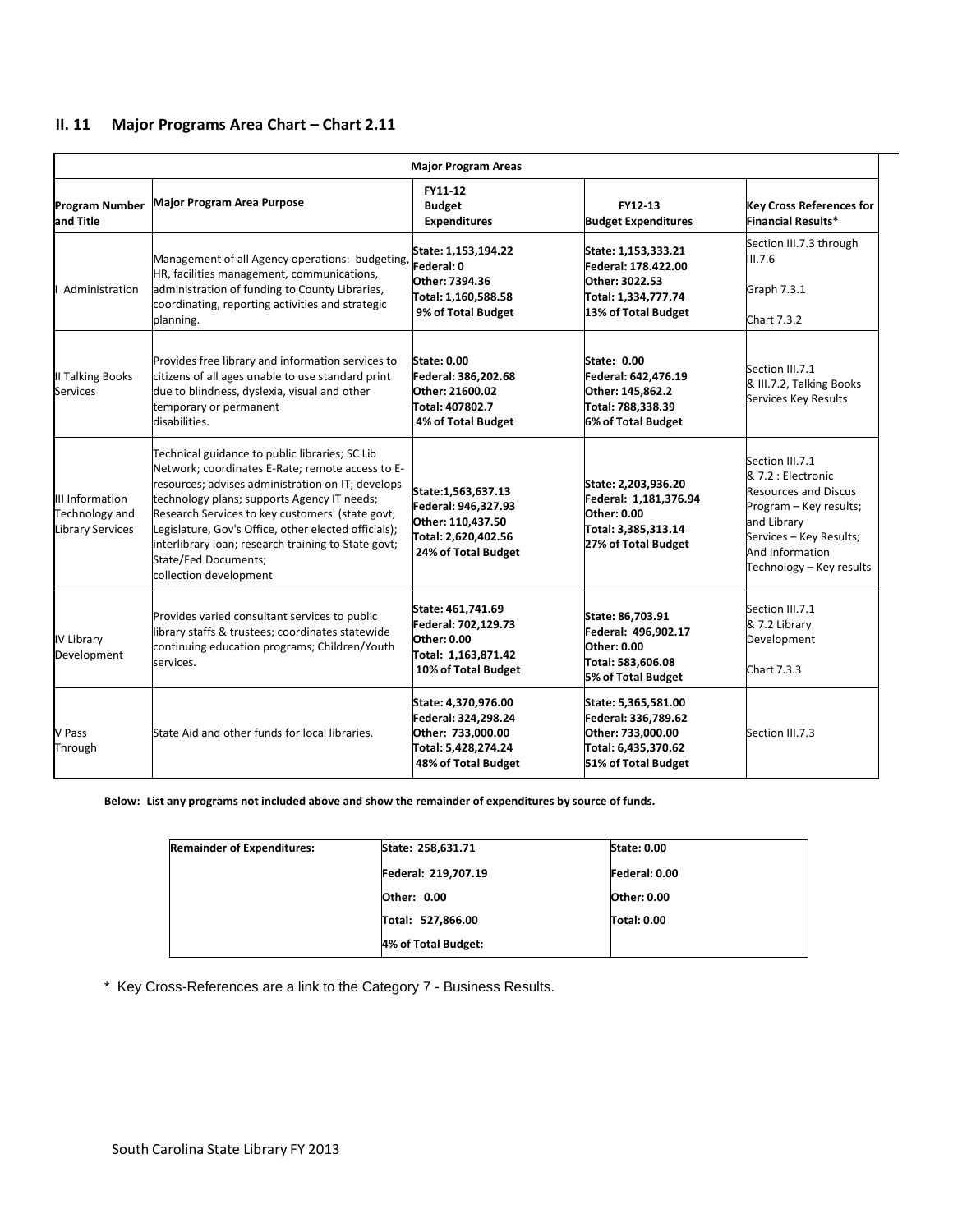## **Section III – Elements of Malcolm Baldridge Criteria**

# **Category 1 – Senior Leadership, Governance and Social Responsibility**

#### **III.1.1 Two-Way Communication**

Two-way communication receives expediential priority in our Agency because of our Agency Director's positive focus on leadership and bottom-up decision making practices. We continue to make data driven decisions and be a mutually sharing of information culture where each employee is equally vested in our success.

**III.1a. Short and Long Term Organizational Direction and Organizational Priorities:** The SCSL Senior Leadership Team develops the strategic and annual business plan for the Agency and meets with the Leadership Team (SCSL departmental managers) to present the plans. The Leadership Team offers suggestions and changes; the strategic and annual business plans are then presented to staff for suggestions and changes. This presentation takes place through several avenues: Email, surveys, staff meetings and one-on-one conversations. Every employee is encouraged to talk with any member of management including the Agency Director about their ideas, concerns and suggestions. After an established deadline has passed, the Senior Leadership Team meets to finalize both plans.

**III.1b. Performance Expectations:** Members of the management team are expected to give continuous feedback (both positive and negative) to employees throughout the review period (entire year). The EPMS documents encompass an Employee Feedback form which is required from each employee, giving them an opportunity to plan their own objectives for the coming year. Members of the management team hold regular staff meetings with their teams; the Agency Director holds monthly staff meetings to communicate performance expectations, goals and strategies.

**III.1c. Organizational Values:** Our mission, vision and values closely resemble the direction of our Agency. Our organizational values have been communicated with each staff member through meetings, emails, written materials and incorporation in the EPMS.

**III.1d**. **Ethical Behavior**: The Agency's mission and values provide the ethical framework for its operation. The Senior Leadership Team and Leadership Team set the standard for ethical performance and are expected to model that behavior every day in every circumstance.

#### **III.1.2 Customer and Stakeholder Focus**

We have a strong customer focus written into our mission, vision and values because it is extremely important for our success, impact and viability. Customer focus is continually promoted to staff in our everyday operations and decision making. When starting a new project, planning or revising a project, we ensure that the needs of our customers are being addressed. During FY14 we will continue to ask our customers through email, surveys and verbal communication what we do well and what we can improve on in our services. This information will further assist us when developing our strategic and business plans in the coming years.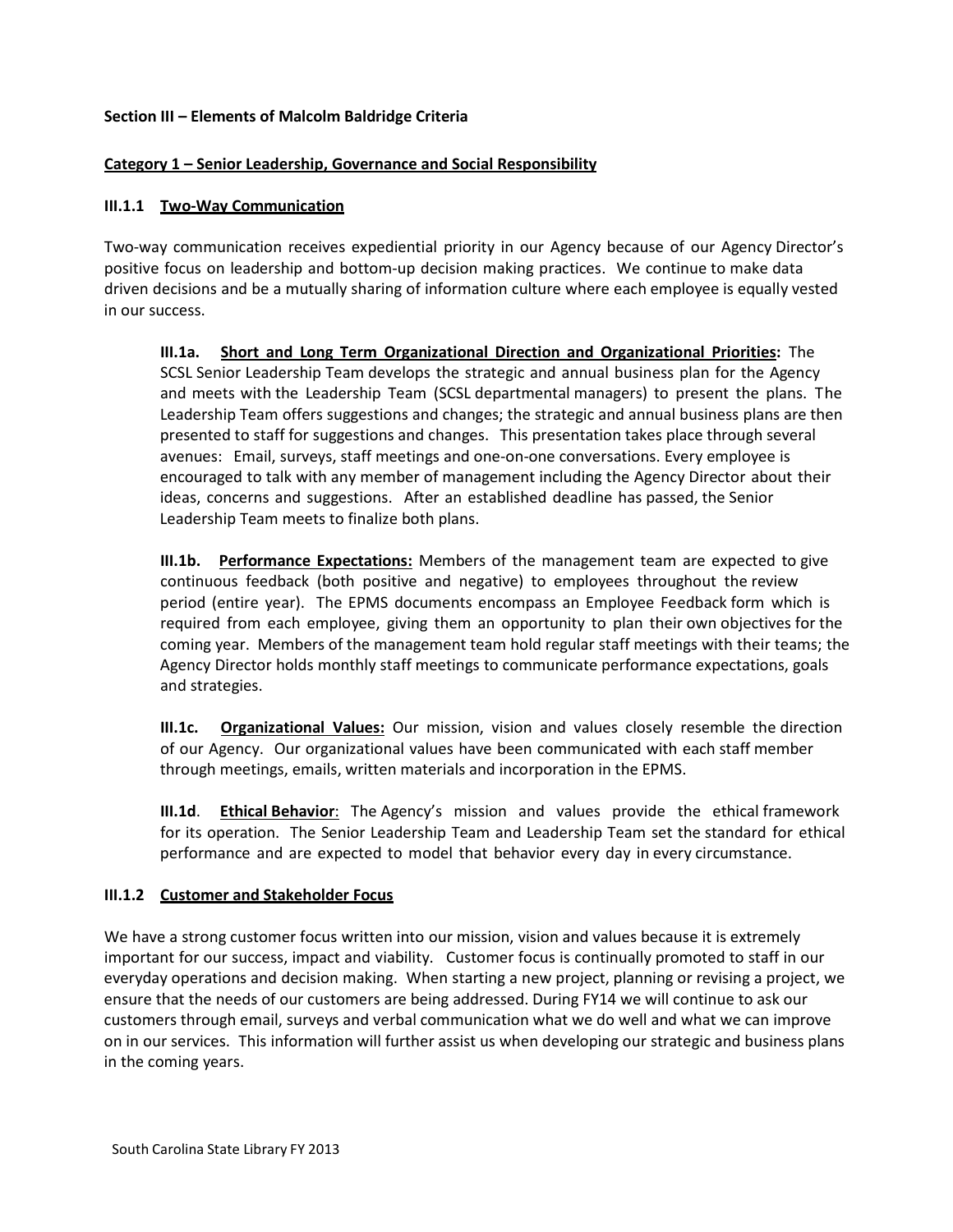# **III.1.3 Impact on the Public of Products, Programs, Services, Facilities, etc.**

The Agency works closely with both federal and state officials and the Agency's governing Board to assess and anticipate program impact and to properly manage risks. The Agency also meets with its community partners to establish relevant products and programs. Currently, we are pursuing opportunities for consortium agreements which would allow partner agencies and libraries to opt-in to purchasing agreements, saving money collectively across the state.

Other methods include:

- Solicitation of customer feedback through surveys, focus groups, etc. Compilation and monitoring of customer use data and other feedback Data analysis to determine program/service effectiveness
- Use of advisory committees/stakeholders for input on customer needs
- Agency-sponsored events that provide opportunities for key stakeholders/customers to network and discuss common management, customer service, program and policy issues

#### **III.1.4 Fiscal, Legal and Regulatory Accountability**

The Agency Director, Division Directors and Finance Director regularly meet to review the budget and planning needs surrounding the budget. The Agency Director has final approval over all budgetary proposals and spending, and maintains strict adherence to all state and federal enabling legislation as well as applicable state administrative and fiscal policies, regulations and guidelines. The Federal Grant Manager attends all related federal program meetings, interprets and provides guidance to Agency and public library staff on all related federal regulations and guidelines, maintains compliance oversight, initiates contacts with the IMLS federal program officer and collaborates with the finance director to ensure adherence to related fiscal compliance. The Finance Director provides continuous review of budget accounts and expenditures, maintains data integrity, and provides support to administration for participation and cooperation in formal State Government audits of agency operations. ITS staff recommends and implements technology improvements that facilitate fiscal and regulatory activities.

#### **III.1.5 Key Performance Measures**

Senior leaders regularly compile, monitor and analyze key performance measures such as use and volume of products as well as comments from customers to inform of needed action. We are also astute at researching the market to determine what measures we should be using to gauge performance.

#### **III.1.6 Organizational Performance Impacts Leadership**

Senior leaders use findings to develop and prioritize annual business plan goals, objectives and action steps. They also meet with staff to share findings and to obtain feedback on follow up strategies for improvement of weak areas and enhancement of those programs and services yielding desired results. Senior leaders are expected to model the appropriate organizational behavior and to seek strategies for organizational goal attainment that support and mirror Agency values. We require all members of our Leadership Team to attend courses on leadership, using the resources available in the wider library community.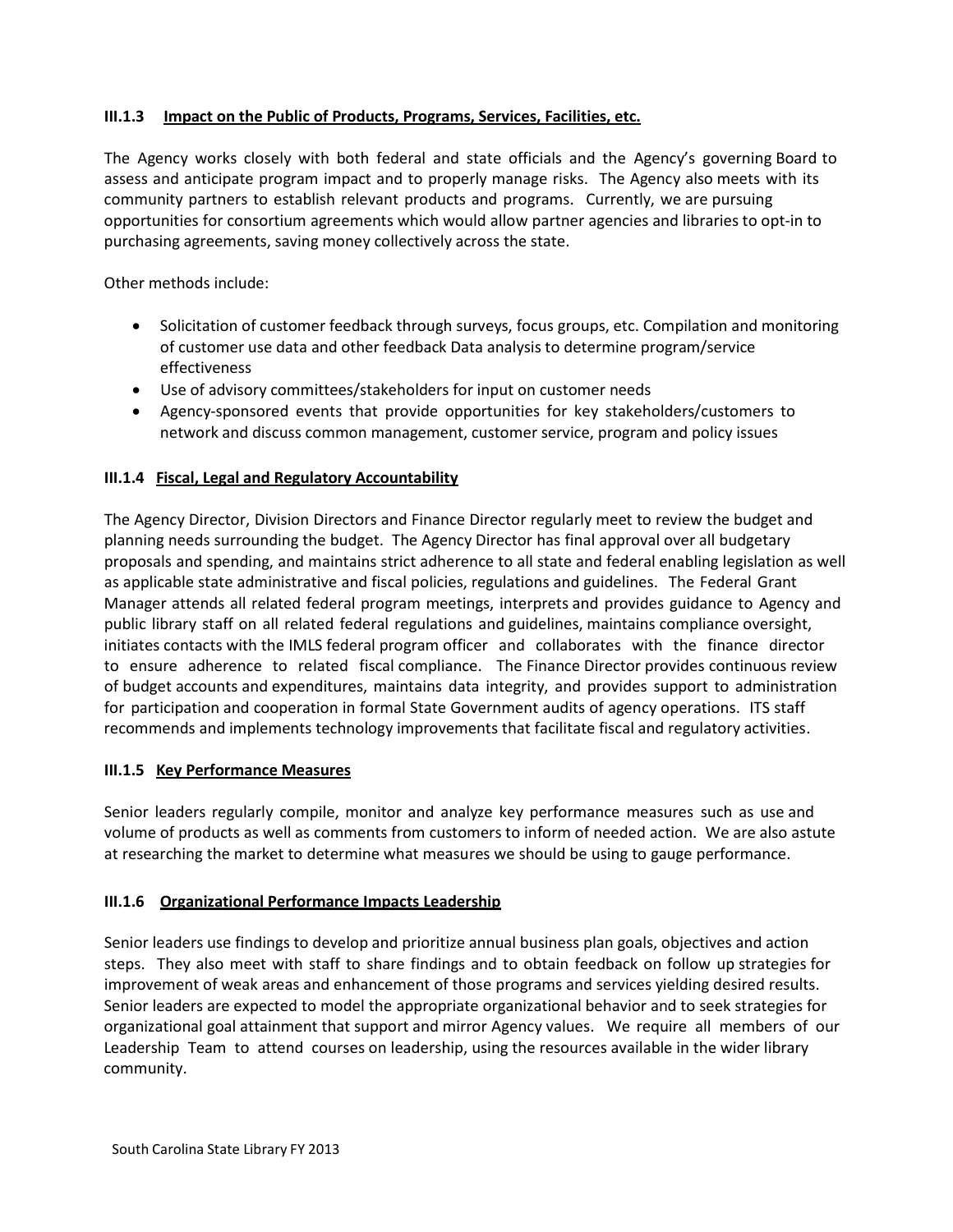# **III.1.7 Succession Planning**

A large portion of our staff is retirement eligible within the next 3 to 5 years – succession planning is a must for the SCSL. We have been focused on succession planning, knowledge transfer and cross training of staff. We have created job shadowing opportunities for staff to aid in knowledge transfer.

# **III.1.8 Performance Improvement Environment**

Senior leaders create an environment for performance improvement and excellence as well as accomplishment of strategic objectives through open communication. Senior leaders encourage employees, provide feedback on performance, assist in goal setting, allow flexible scheduling, staff development and training that delivers skills and knowledge an employee can put to immediate use. Senior leaders are expected to nurture creativity and innovation in their teams and with their employees.

# **III.1.9 Organizational Workforce Learning**

Senior leaders encourage and schedule opportunities for staff to cross train within the organization and at partner organizations. Employees are encouraged to attend training sessions which improve and add to their existing skill sets. Employees are encouraged to research topics that are industry specific and take advantage of learning opportunities.

# **III.1.10 Communicate, Engage, Empower and Motivate Workforce**

Senior Leaders regularly meet and talk with the entire Agency through open discussion and staff meetings to communicate and strategize about products, programs and the future direction of the Agency. We have continued our Employee of the Quarter program which rewards employees with a bonus and recognition and our "Paws on the Back" program which acknowledges excellent behavior or ideas. We did participate in an Employee Appreciation Day on-site this year and participating in performance management and problem solving training. The Employee Appreciation Day was a success and employees expressed a revived sense of purpose and dedication.

#### **III.1.11 Strengthening the Community**

Several Agency programs and services impact local communities: summer reading, talking books, sponsorship of statewide literacy programs, etc. Employee voluntary involvement in agency charitable efforts such as Community Health Charities and United Way is encouraged. Several members of the Senior Leadership Team and the Leadership Team serve on various boards such as: First Steps and Rolling Readers. During business hours, employees may actively promote and collect voluntary donations for reputable/known charitable causes. Related notifications received from state government entities are shared with staff via email.

Each year our Agency participates in community charitable activities, donating a large amount of food and money to Harvest Hope food bank to help meet local needs. The Agency also participates in annual holiday activities by "adopting" a family and providing for them during the holiday season.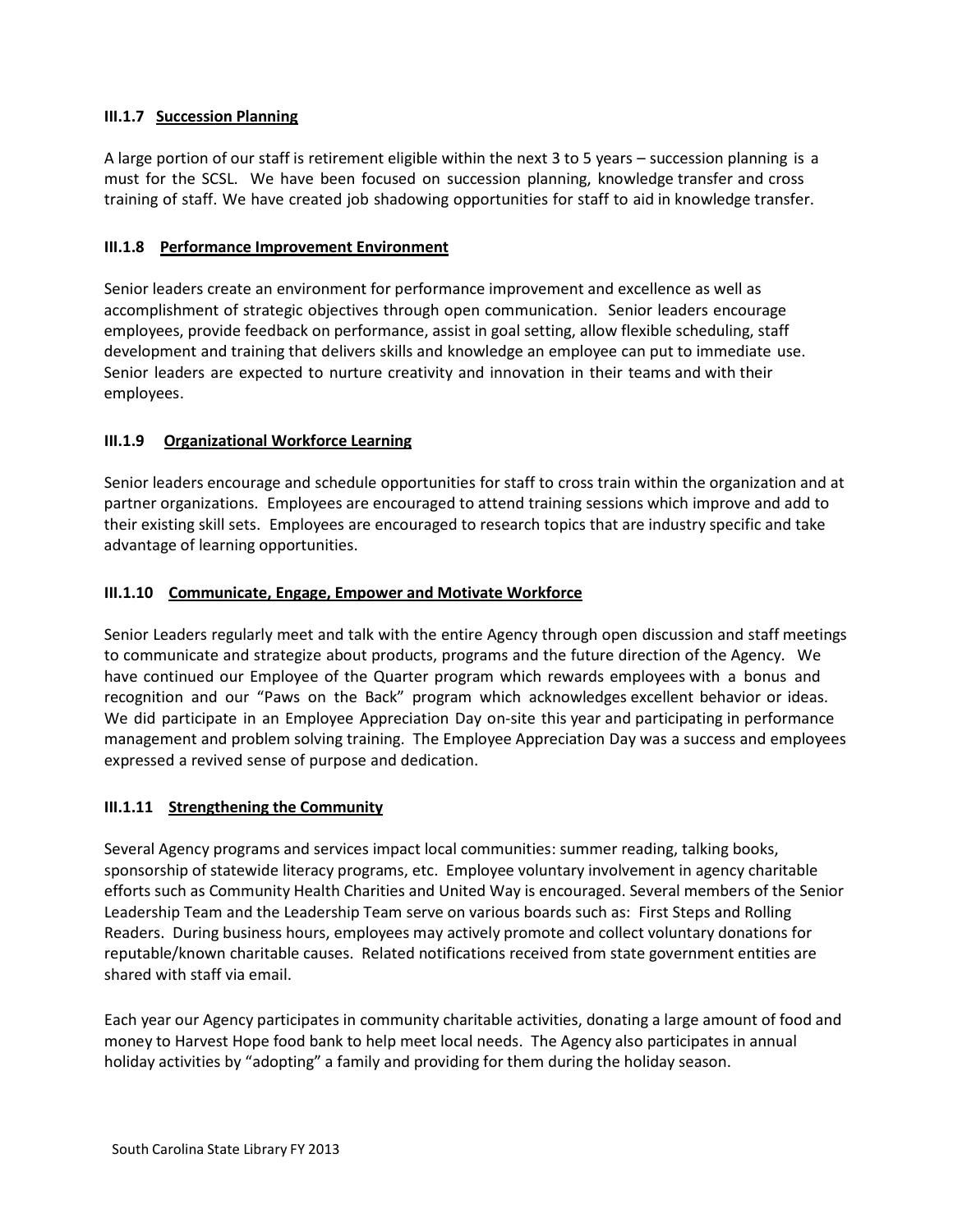# **Category 2 – Strategic Planning**

#### **III.2.1 Agency Strategic Planning Process**

2012-2013 annual strategic planning was initiated and handled by the Senior Leadership Team of the Library. After the Senior Leadership Team developed a strategic plan, it was presented to the Leadership Team. The Leadership Team was able to make changes, additions and deletions to the plan and the document was presented to general staff who were able to make suggestions and changes. The planning process took into account the goals, strengths and weaknesses of the Library and planned accordingly to minimize threats and realize opportunities. Financial, regulations and technology changes were all discussed when planning occurred. Workforce capabilities are decided based on future goals and strategies for the Agency. The revised Strategic Plan was presented to and approved by the State Library Board. In 2014 the Agency will undertake a major long-term strategic planning effort to assess our user community, analyze our strengths and weaknesses, and set priorities for the foreseeable future.

#### **III.2.2 Strategic Objectives Address Strategic Challenges**

The strategic challenges identified in the Executive Summary were primarily financial challenges in nature. We sought to identify goals for our strategic plan that were cost effective. We aggressively pursued partnerships and consortium agreements which optimize the State's resources. We believe that we were able to accomplish much with limited resources.

#### **III.2.3 Develop and Track Action Plans**

The Leadership Team and departmental staff meetings are used to assess progress and to carefully review strategic goals for alignment with objectives. Outcome and output results for key performance measures are reviewed regularly by departmental directors and designated staff. Actions are declared either accomplished, in need of revision or elimination and timelines are adjusted as needed. When strategies for implementation of specific actions are found lacking, adjustments are made. To ensure accomplishment of the remaining action steps, tasks are reassigned as necessary; lead departments may change and additional staff (and even partner organizations) necessary for accomplishment of action items are identified to maximize human, technological and budgetary resources.

#### **III.2.4 Communication and Deployment of Strategic Objectives**

Communication and deployment of strategic objectives, action plans and performance measures is accomplished internally and externally through:

- Meetings and discussions (library associations, public library trustee boards, advisory committees, internal staff, Leadership Team and task force meetings, etc.)
- Newsletters and web sites (both of the agency and partner organizations)
- Internal postings (e.g., departmental monthly activity/accomplishment/upcoming events reports) to keep staff informed
- Agency reports, electronic discussion boards, etc. Informal contacts with internal and external customers Daily interactions of departmental managers with staff
- Press Releases and other public relations strategies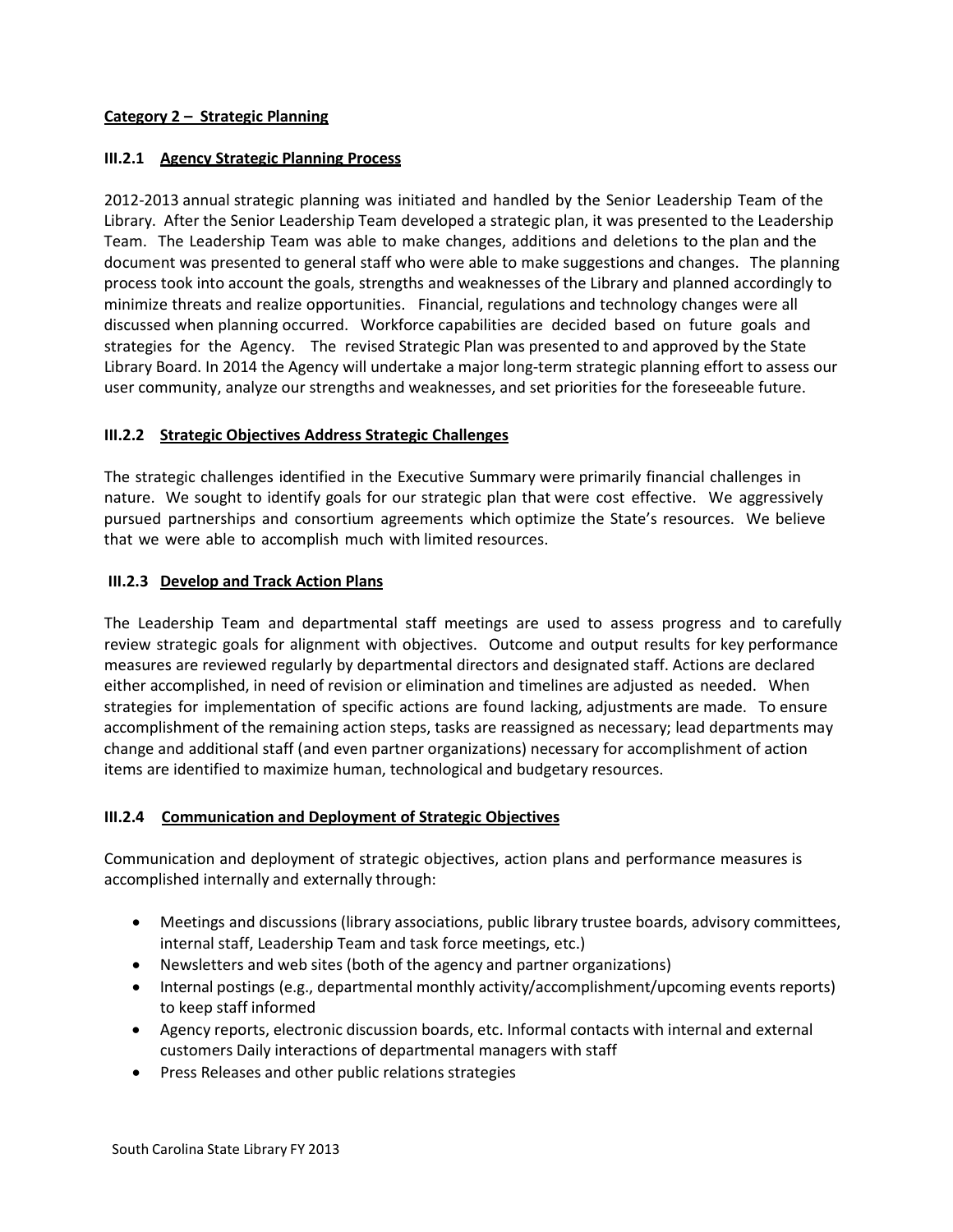#### **III.2.5 Measuring Progress of Action Plans**

The Leadership Team and departmental staff meetings are used to assess progress and to review strategic goals for alignment with objectives. Outcome and output results for key performance measures are reviewed by departmental directors and designated staff. Actions are declared either accomplished, in need of revision or elimination and timelines are adjusted as needed. When strategies for implementation of specific actions are found lacking, adjustments are made. To ensure accomplishment of the remaining action steps, tasks are reassigned as necessary; lead departments may change and additional staff (and even partner organizations) necessary for accomplishment of action items are identified to maximize human, technological and budgetary resources.

# **III.2.6 Evaluating and Improving Strategic Planning Process**

Steps taken to evaluate and improve the agency's strategic planning process are conducted by: monitoring progress by senior leaders; seeking solutions for identified issues impeding progress, assessment of key measures to determine departmental and organizational effectiveness and use of findings to adjust planning process as warranted and departmental, leadership team and other staff meetings are used to assess progress and to formulate alternative strategies when necessary.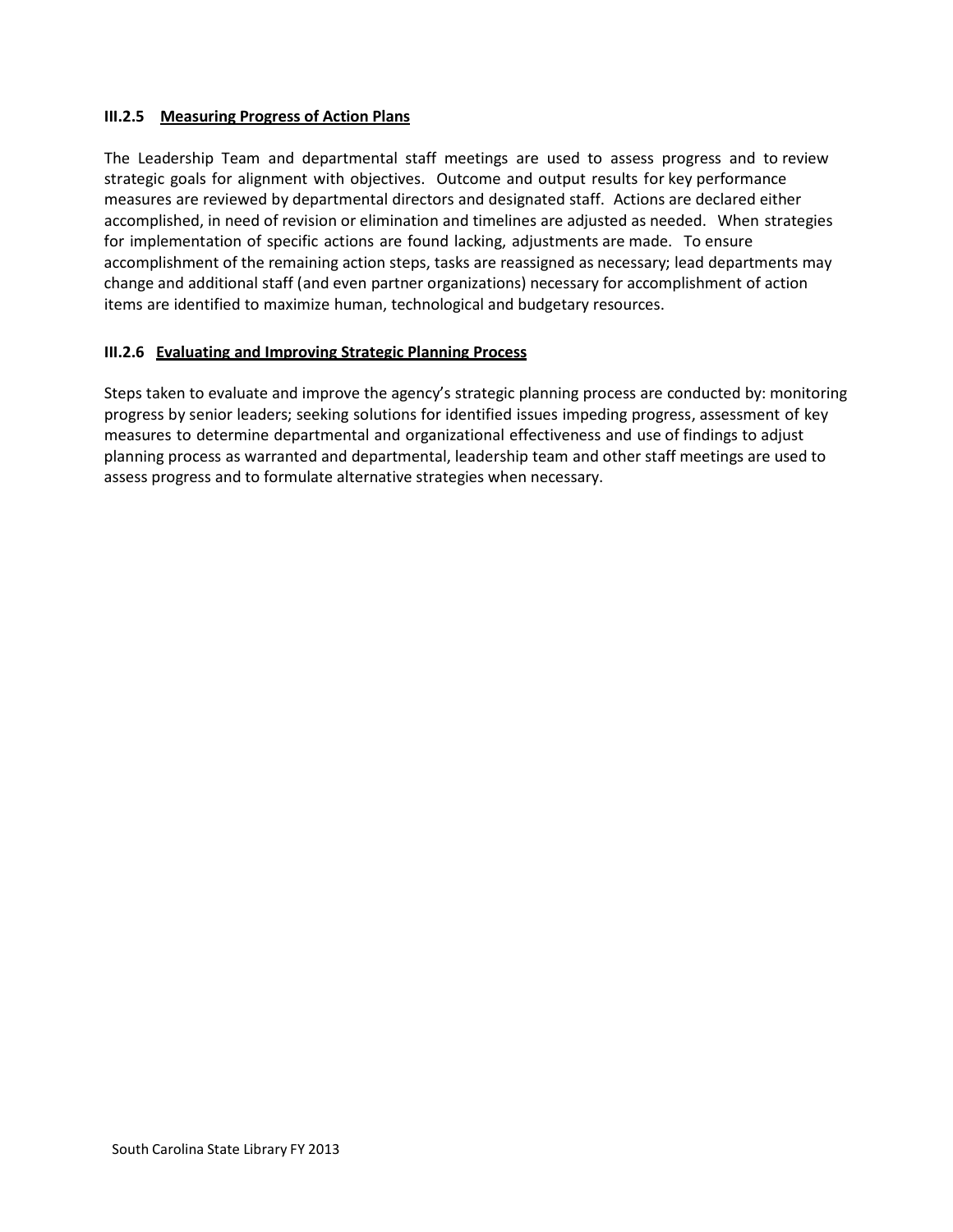# **III.2.7 Website address for SCSL Strategic Plan: [http://www.statelibrary.sc.gov](http://www.statelibrary.sc.gov/)**

| <b>Goal Number &amp; Title</b>     | <b>Supported Agency Strategic</b><br><b>Planning Goal/Objective</b>                                                                                                                                                            | <b>Key Action Plan/Initiative(s)</b>                                                                                                                                                                                                                                                                                                                                                                                                                                                                                                                                                                              |
|------------------------------------|--------------------------------------------------------------------------------------------------------------------------------------------------------------------------------------------------------------------------------|-------------------------------------------------------------------------------------------------------------------------------------------------------------------------------------------------------------------------------------------------------------------------------------------------------------------------------------------------------------------------------------------------------------------------------------------------------------------------------------------------------------------------------------------------------------------------------------------------------------------|
| $I$ – Libraries as                 | The State Library will create a<br>network of key constituents to<br>continue the work of libraries<br>Educational Institutions as educational institutions<br>indispensable to South<br>Carolina's intellectual<br>landscape. | Continue to work with public library leadership and educational/academic<br>leadership statewide to monitor and assess public library capabilities regarding<br>student access to, skill level with, and usage of available resources. Seek new<br>seamless collaborative efforts with our K-12 and other academic partners to<br>pursue cost saving opportunities and keep priorities aligned.                                                                                                                                                                                                                   |
| II - Statewide Services            | The State Library will<br>demonstrate that libraries are<br>essential to the health and<br>and citizens in rural areas in<br>particular.                                                                                       | Talking Book Services (TBS): Develop and activate a promotional campaign<br>through public libraries to draw more users to the TBS program statewide.<br>Discus: Offer resources for research.<br>well-being of citizens in general Workforce Development: Continue outreach to citizens in need of training in<br>technical skills, resume writing and job seeking; maintain partnerships in aid of<br>the unemployed statewide.                                                                                                                                                                                 |
| III - Library Staff<br>Development | The State Library will address<br>the disparity in staff skill levels<br>will design and implement a<br>21 <sup>st</sup> Century skills-based<br>training and certification<br>program for library workers.                    | A new Continuing Education Coordinator will assess current status of<br>learning/staff development opportunities and design a new comprehensive<br>in libraries across the state, and program of training and certification for all levels of library workers, including<br>State Library staff.<br>All library tasks and skills will be aligned with the $21st$ Century skill set<br>recommended by the U.S. Institute of Museum and Library Services.                                                                                                                                                           |
| IV - Good Governance               | State Library will continue to<br>facilitate good governance by<br>enhancing its services to state<br>government agencies and<br>employees.                                                                                    | Continue "South Carolina State Government Bit by Bit" webinar training series<br>for state government staff.<br>Continue "born digital" and other digitization of State Agency documents for<br>improved access to state government information.<br>Continue to promote and highlight important news and information through<br>multiple communication channels.<br>Enlarge and promote the agency's E-book offerings on management, business,<br>technology and librarianship to government workers.                                                                                                             |
| V - Family Literacy                | The State Library will<br>demonstrate that public<br>libraries are essential in the<br>delivery of children's services<br>love of reading and the ability<br>to achieve in school.                                             | Create family literacy programs that demonstrate that SC libraries are essential<br>to the intellectual health of SC citizens in general and children in particular.<br>Enter into partnerships and collaborations that will enhance and multiply the<br>effectiveness of SC literacy such as the Literacy 2030 initiative.<br>and programs that enhance the $k-4$ literacy calendar – Distribute calendars based on curriculum standards in<br>print and web versions.<br>Summer Reading Program - Expand and diversify the annual summer reading<br>program and plan for additional events throughout the year. |
|                                    | The State Library will pursue<br>data- driven strategies that<br>position libraries as the<br>VI - Information Access doorway to information in<br>all formats, 24/7, to all South<br>Carolina citizens.                       | Within our active partnership in the SC LENDS consortium, continue to seek<br>ways of improving functionality and usage of this resource and increase<br>member libraries.<br>Continue to seek ways to select, target, and promote Discus databases and<br>other web-based resources to maximize libraries' electronic presence, reaching<br>more citizens in remote areas of the state.                                                                                                                                                                                                                          |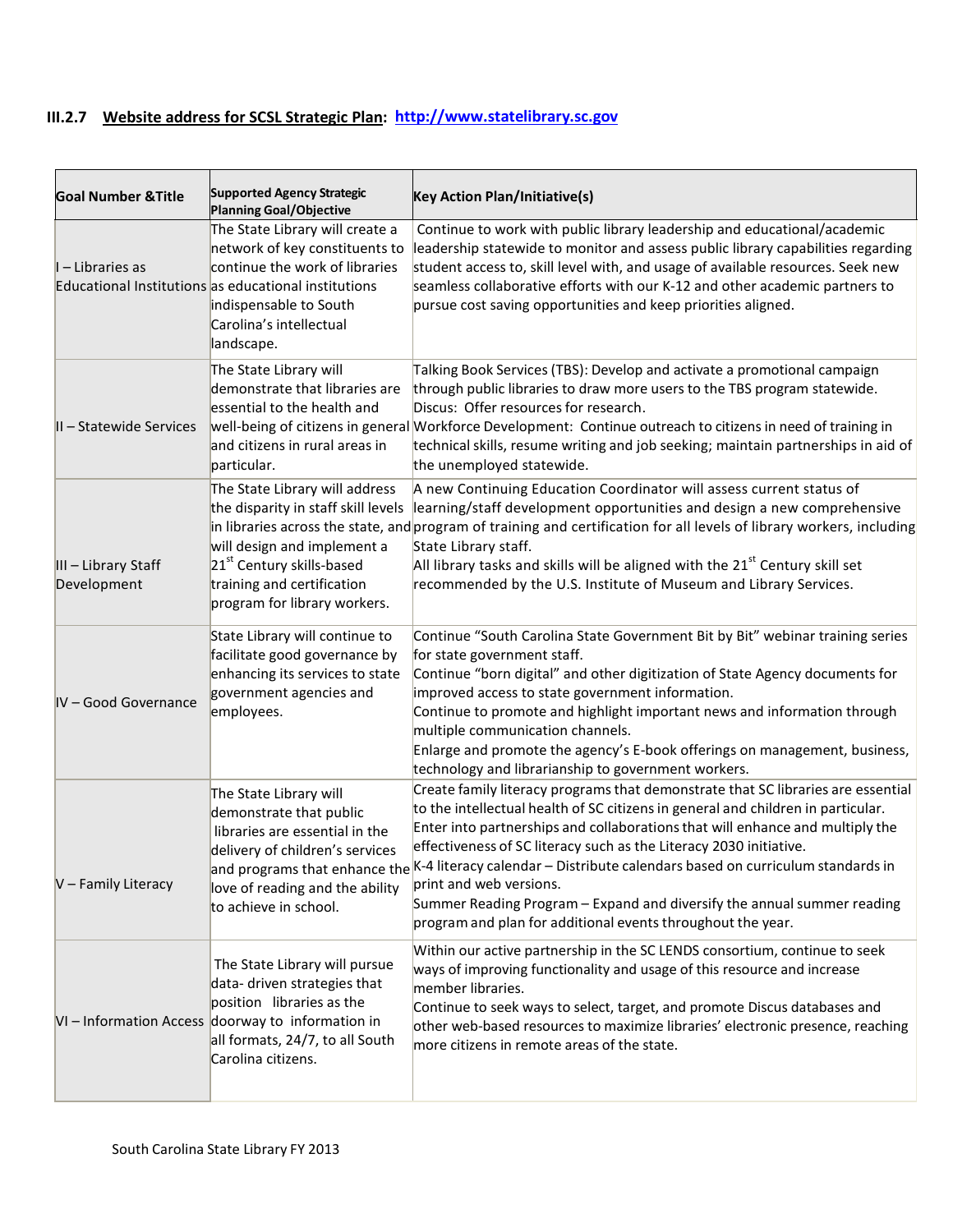# **Category 3 – Customer Focus**

#### **III.3.1 Determining Customers**

Key customers are identified through interpretation of the Agency's mission and authorizing legislation. Several key customer requirements are statutorily determined. Our Agency belief is that everyone who comes in contact with the SCSL is our customer including our internal workforce and peer groups.

| <b>SECTION 60-1-70</b>  | State Library to provide research services to General<br>Assembly and others                                                                                                                                                                                                                                                                                        |
|-------------------------|---------------------------------------------------------------------------------------------------------------------------------------------------------------------------------------------------------------------------------------------------------------------------------------------------------------------------------------------------------------------|
| <b>SECTION 60-1-80</b>  | State Library to provide assistance to public libraries<br>and county governments                                                                                                                                                                                                                                                                                   |
| <b>SECTION 60-1-90</b>  | Administration of state and federal grants to public<br>libraries; eligibility for grants                                                                                                                                                                                                                                                                           |
| <b>SECTION 60-1-100</b> | Services of libraries open to public; fees for certain<br>services; provision for penalties (The services and<br>resources of the South Carolina State Library and any<br>public library receiving state and federal funds<br>administered by the State Library are free for use by all<br>persons living within South Carolina or the county or<br>region served.) |
| <b>SECTION 60-1-110</b> | State Library to assist libraries of state institutions                                                                                                                                                                                                                                                                                                             |
| <b>SECTION 60-1-120</b> | Library services to be rendered to blind and physically<br>handicapped readers                                                                                                                                                                                                                                                                                      |
| <b>SECTION 60-1-130</b> | State Library to promote cooperation among<br>governmental bodies and libraries for the sharing of<br>resources                                                                                                                                                                                                                                                     |
| <b>SECTION 60-1-140</b> | State Library to establish statewide library network                                                                                                                                                                                                                                                                                                                |
| <b>SECTION 60-2-20</b>  | State library as official state depository of all state<br>publications                                                                                                                                                                                                                                                                                             |
| <b>SECTION 60-2-30</b>  | State agencies, departments and state-supported<br>institutions to provide copies of state publications                                                                                                                                                                                                                                                             |

#### **South Carolina Code of Laws, Title 60 - Libraries, Archives, Museums and Arts**

Additionally, State Library staff conduct online and written surveys, formal and informal focus group sessions, staff observations and other formal and informal methods to obtain customer feedback and expectations.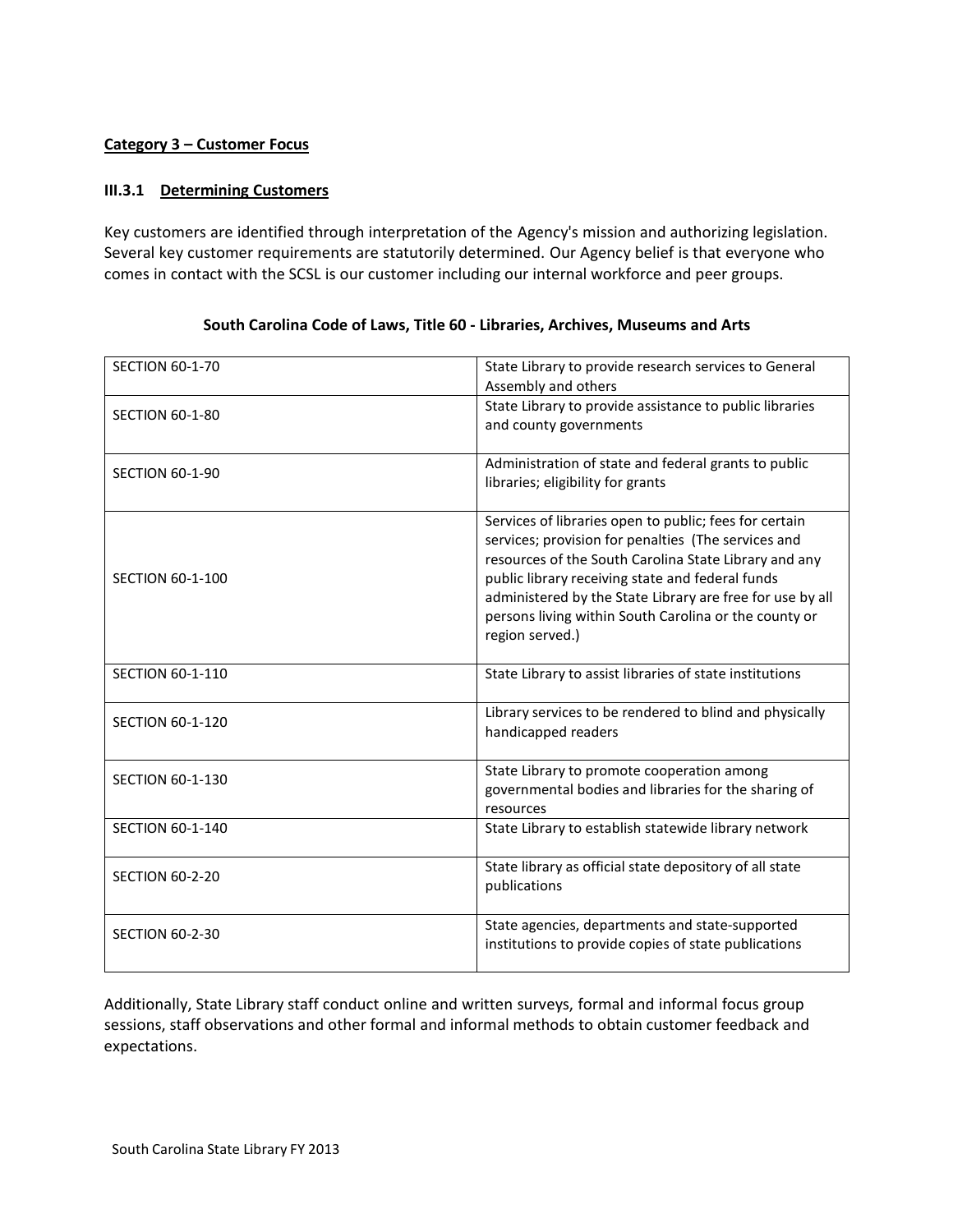# **III.3.2. Listening and Learning Methods**

As new technology tools become available, they are evaluated and if feasible are implemented to assist the Agency in determining customer needs. Our staff is encouraged and rewarded for continuously learning about changes in their field. We continue to strive to update and adapt to changes in the industry and customer expectations. Keeping technology updated is imperative to accomplish this goal. Our Information Technology department is excellent at optimizing our available resources for the most comprehensive and relevant technology to date.

#### **III.3.3 Key Customer Access Mechanisms**

Our key customers use the computer and technology, including the phone, to access our collection, programs, and services and to seek assistance. Use of the computer allows our customers to access information stored in databases and portals (Discus, etc.). Our TBS patrons use the telephone and on-line to request new books or to seek guidance on recommended books. Additionally, we travel across the state bringing our workforce development, literacy training, and services to citizens and public libraries.

# **III.3.4 & III. 3.5 Customer Feedback and Use of Feedback**

Customer feedback is used to improve our services, and facilitate decision making and long range planning concerning programs and products. Feedback is used to determine effectiveness of programs and services, and organizational improvement. Customer feedback is measured through:

- One-on-one contact with customers/stakeholders
- Monitoring relevant library publications
- Evaluating customer usage statistics and survey/needs assessment results
- Cultivating informal networks and professional affiliations
- Assessing the impact of promotional efforts (e.g., increased customer usage) Use of online survey mechanisms
- Tracking of customer participation in agency sponsored training and other events
- Surveying for customer satisfaction data
- Solicitation of stakeholder feedback (formal and informal)
- Periodic use of targeted focus groups for more in-depth evaluative (outcomes based) customer satisfaction/program utilization data

#### **III.3.6 Building Positive Relationships with Customers and Stakeholders**

We believe that building relationships is imperative to the success of any organization or agency. We build relationships through:

- Fostering positive, customer focused communication
- One-on-one customer/employee interactions that are service focused Responsiveness to service needs and immediate appropriate addressing of concerns
- Site visits that allow in-depth consultation sessions
- Attendance of events such as groundbreaking ceremonies, open house events, library staff development days, etc.
- Proactive engagement in collaborative opportunities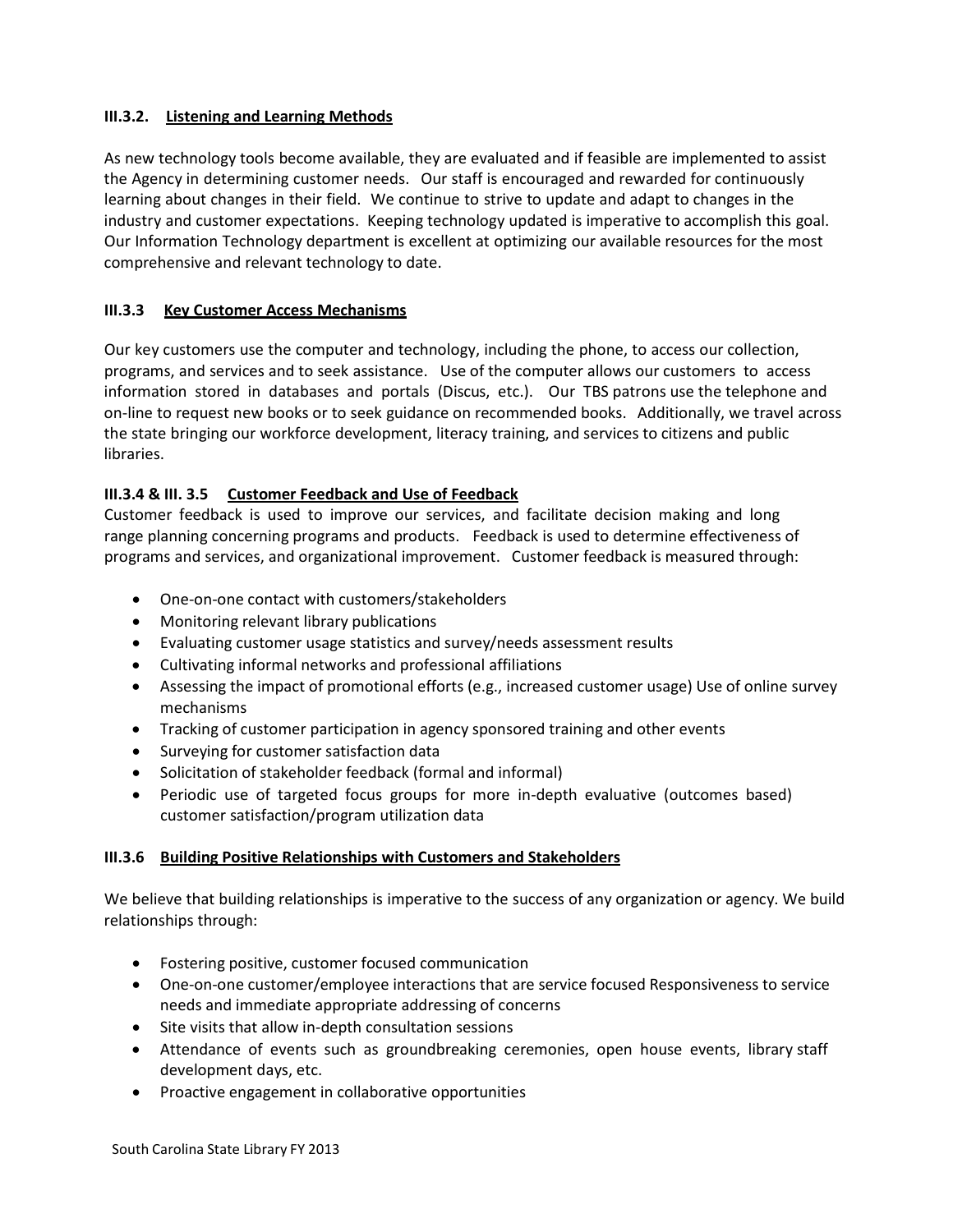- Support of statewide activities of disability consumer groups and events sponsored by key disability service providers
- Support of statewide activities for students, teachers and parents which will increase the intellectual abilities of our citizens
- Statewide marketing and promotional activities

# **Category 4 – Measurement, Analysis and Knowledge Management**

# **III.4.1 Key Factors for Determining Operations, Processes and Systems to Measure:**

Determining which processes, systems and operations to measure for tracking purposes depends on several factors which include some or all of the following:

- Cost associated with the product, system or process
- Productivity of the system or product
- Customer expectations
- Strategic planning and goal relativity
- Stakeholder expectations
- Productivity product customer expectations
- Alignment with key priorities
- Daily operational items imperative to the operations of the Agency
- Alignment with data collection standards used by libraries nationwide (the Agency is represented on advisory committees to National Center for [Educational](http://nces.ed.gov/) Statistics, the National [Commission](http://www.nclis.gov/) for Libraries and [Information](http://www.nclis.gov/) Science, Federal State [Cooperative](http://www.nclis.gov/statsurv/surveys/fscs/fscs.html) [System for](http://www.nclis.gov/statsurv/surveys/fscs/fscs.html) Public Library Data)
- Changes in national data collection trends; availability of standards
- State and federal compliance with regulations and statutory requirements
- Performance improvement opportunity
- Industry necessitated

#### **III.4.2 Analysis of Data to Provide Effective Support for Decision Making**

Data is selected based on the key factors identified for the customers and service expectations of our Agency – our primary business functions and goals. We collect data by statistical tracking, customer surveys and product analysis. We analyze industry trends in conjunction with Agency trends to determine a comparative result. We use projections to determine future goals, standards and objectives. Analysis of data assists our Agency not only in strategic planning, but also in performance planning for individual employees. Analysis of data drives service adjustments, training needs, marketing objectives, budget planning and long range Agency planning.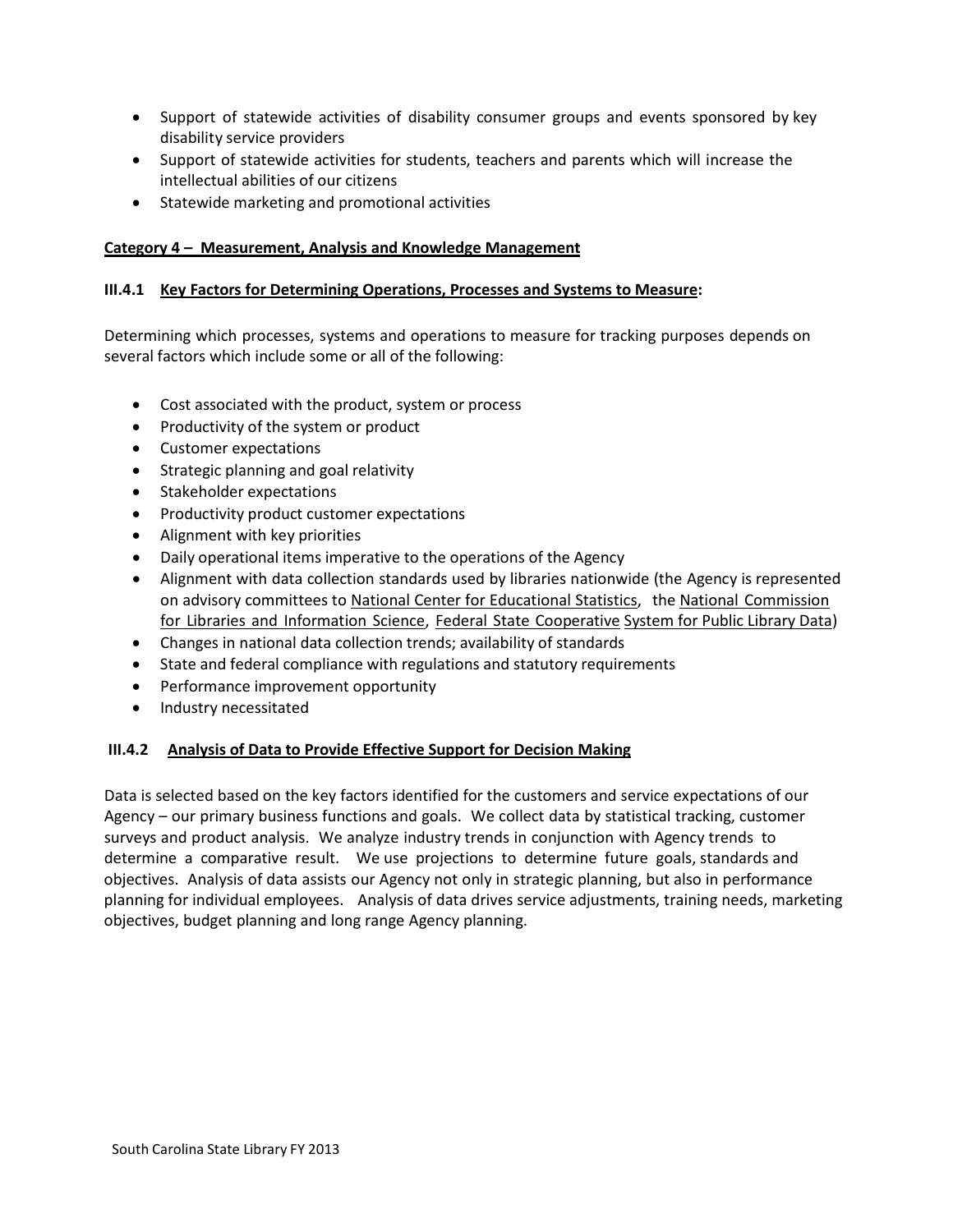#### **III.4.3 Key Measures**

The Leadership Team is committed to making data driven decisions for products, programs, services, and systems. We regularly assess measurements being used to evaluate specific business areas. All employees are involved in daily evaluation of products and services related to their specific areas as different areas have contact with different customers. Measures are updated as often as necessary and as finances permit. Key measures for selection, collection, alignment, integration and analysis of data are:

- Traditional library measures (number of customers, use of library resources, collections data [e.g., media added, withdrawn], customer transactions, etc.)
- Efficiency of business processes (e.g., EPMS data, staff development participation, employee feedback, etc.)
- Expert analysis by SCSL staff and external consultation
- Discus data (usage, cost avoidance for libraries and schools, training, retrievals, etc.) Workforce Development Program data
- Consulting services activity (site visits, phone contacts, etc.)
- Statistical (numerical) data on all agency programs, services, facilities, and staff
- Customer satisfaction surveys
- Volunteer service (time contributed and cost equivalent)
- Fiscal performance (e.g., effectiveness of federal grant programs, efficiency of pass through processes for public libraries, vendor payment processing, etc.)
- Promotional/marketing statistics (relationship to increase in customer usage, etc.) IT networking activity (server availability, upgrades, etc.)
- Training/continuing education (sessions, participants, satisfaction, etc.)
- Web statistics (page views, unique visitors, average visit length, visits, etc.) Literacy results (e.g., statewide summer reading participation)
- Cost effectiveness of programs/services

#### **III.4.4 Selecting and Using Comparative Data**

The Annual [Statistical](http://www.statelibrary.sc.gov/index.php?option=com_content&task=view&id=253&Itemid=651) Summary of comparative public library data is used by the Agency and other libraries to facilitate informed decision making on budgets, personnel management and programming for local communities. Public library data from sources such as Hennen's American Public [Library Rating](http://www.haplr-index.com/What%27sNew.htm) [\(HAPLR\)](http://www.haplr-index.com/What%27sNew.htm) Index afford comparisons between South Carolina's public libraries and those of other states. [NCES](http://nces.ed.gov/surveys/libraries/state.asp) Comparative Data on State [Library Agencies](http://nces.ed.gov/surveys/libraries/state.asp) and information from the [COSLA](http://www.cosla.org/) organization (Chief Officers of State Library Agencies) is also referenced. Human Resource data is compared using national and regional data through Society for Human Resource Management (SHRM) and National Association for Government Professionals (NAGP). The National Survey of Public Library Funding and Technology Access is funded by the American Library Association and the Bill & Melinda Gates Foundation, and is part of a larger study managed by the American Library Association. More information on the overall study is available a[t http://www.ala.org/plinternetfunding. A](http://www.ala.org/plinternetfunding) data comparison tool provided by the [Library](http://lrc.lis.uiuc.edu/web/dataTool.html) [Research](http://lrc.lis.uiuc.edu/web/dataTool.html) Center FSCS is also used when [comparing](http://lrc.lis.uiuc.edu/web/dataTool.html) library data. Additional business resources are used to assist with strategic planning and development.

Data is compared by monitoring regional, specific industry trends and is used to assist in determining appropriate professional development, strategic direction of the Agency and its services, future goals and expectations of employees and the Agency, and assessing the effectiveness of current business practices and products.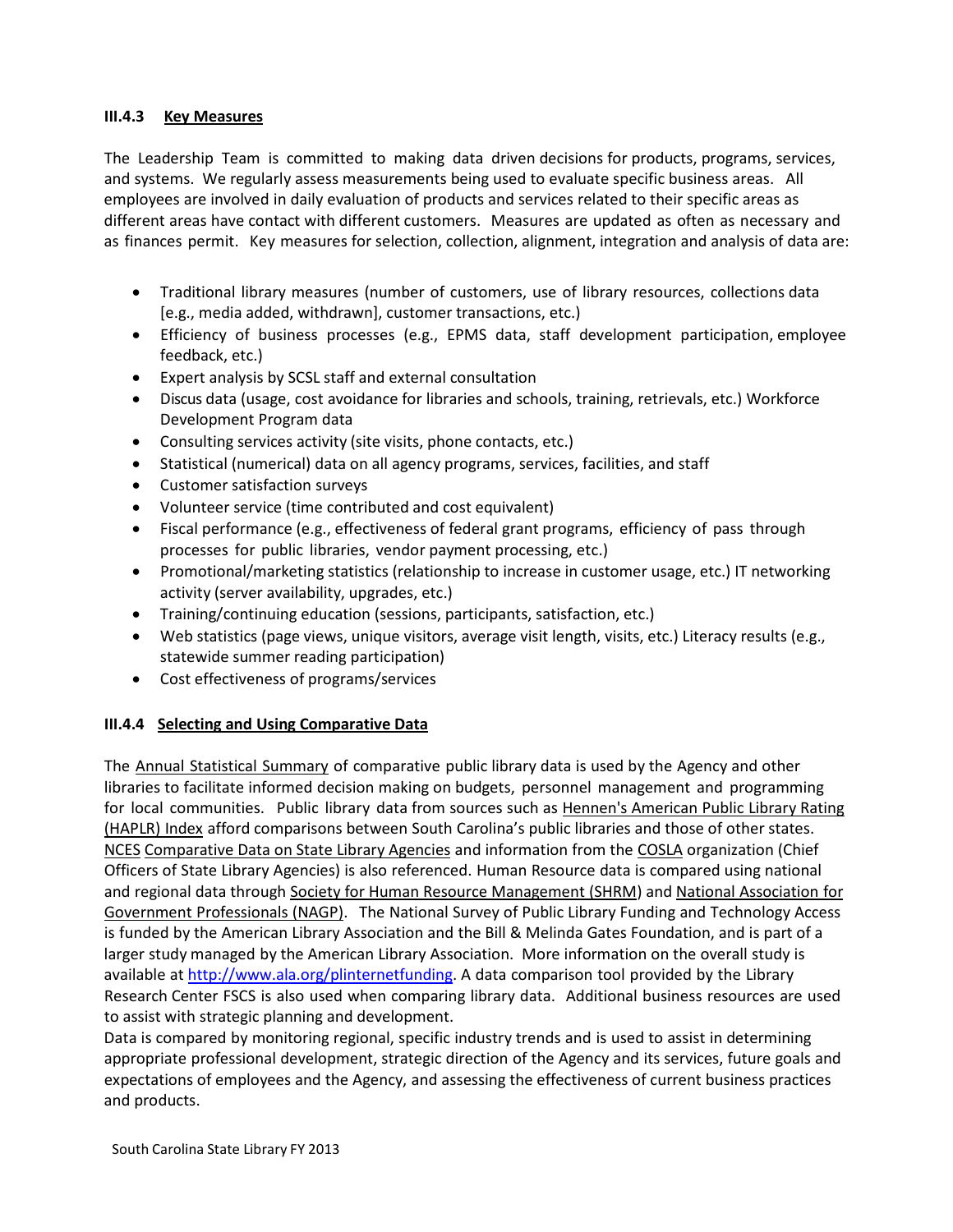# **III.4.5 Data Integrity, Reliability, Timeliness, Accuracy, Security and Availability**

Data integrity, reliability, timeliness, and accuracy of results are imperative to understanding our customer needs and administering an effective Agency. We ensure integrity, timeliness and accuracy through:

- Reliance on systematic data entry processes, use of electronic data checks and other manual reviews
- Systematic collection of data (monthly, annually and at other intervals per state/federal requirements)
- Emphasis on timely submission of reports and statistical data reflecting key measures
- Consistent and reliable back up of electronic data with maintenance of manual reports/files
- Provision of necessary skills training to designated staff (e.g., use of survey software)
- Established technology measures (with oversight by the IT Director) that ensure network stability, security and backup of critical data
- Established procedures to ensure confidentiality (security/password protections) Established procedures for determination of accuracy of financial data
- Analysis of vendor statistics
- Compliance with state mandated internal audits also determines accuracy of Agency financial data
- Active participation in the Federal and State Cooperative System for Public Library Data;
- adherence to required standards for data collection and reporting
- Data are reported to the U.S. Census Bureau for analysis and publication by the Institute of Museum and Library Services
- Consistent publication schedule for the Annual Statistical Summary (ranks SC's public
- libraries
- Annual Report that compiles SC library statistics in one source
- Disaster Preparedness Plan that addresses protection of essential business data and library collections

# **III.4.6 Organizational Performance Review Findings**

Business priorities and opportunities for improvement are determined through analysis and review of current products, services and systems, and employee performance. Continuing education and staff training are developed to address any shortcomings of staff. Communication processes are reviewed to ensure information continuously flows through the Agency at all levels. Action plans are developed to accomplish the goals and objectives of the Agency and are shared with all staff. New measures of data selection and processes are developed. Customer satisfaction data is used to measure the effectiveness of programs and is used to determine new products and services. Long range strategic planning is modified to meet the needs of our customers, financial climate and available resources.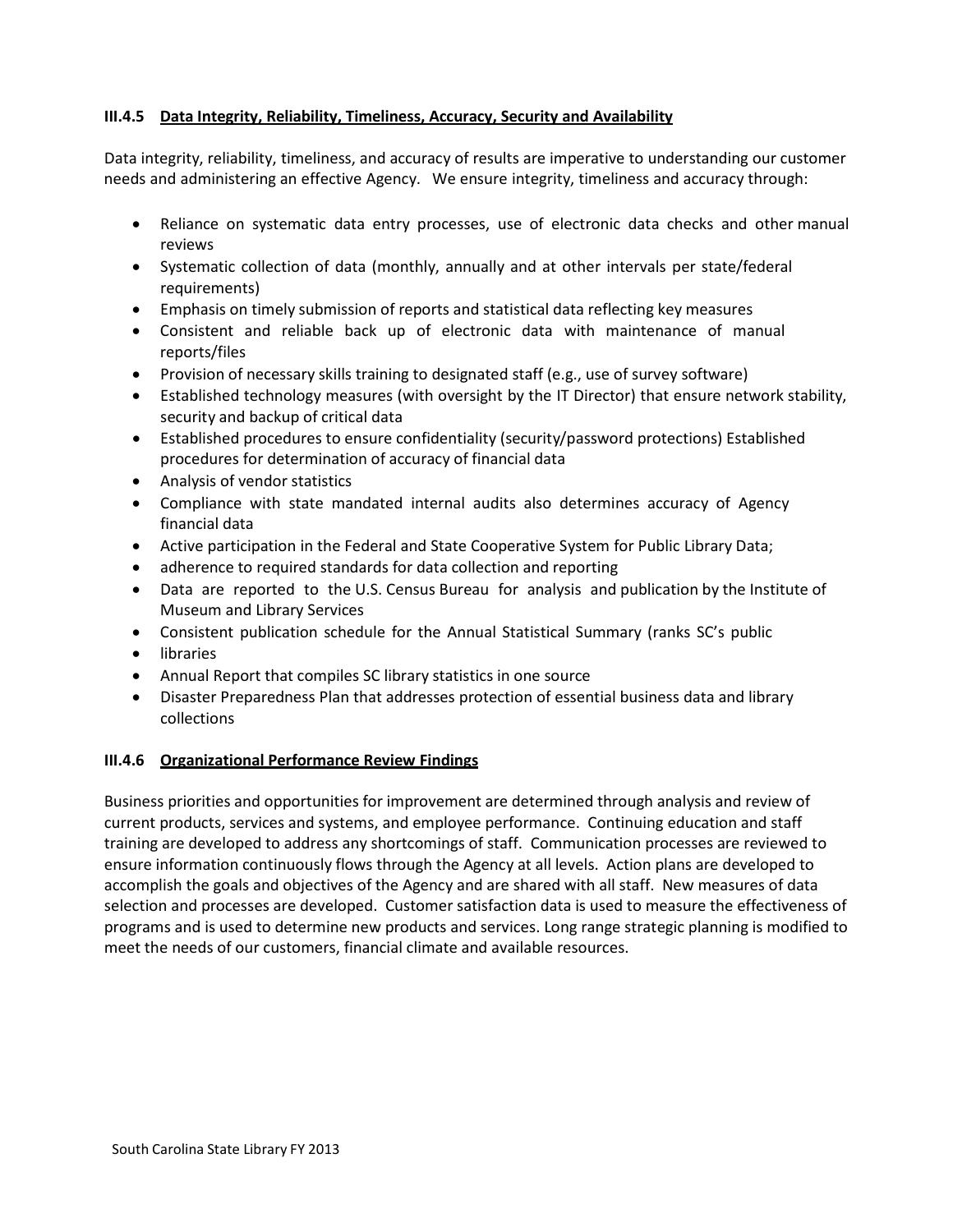# **III.4.7 Collect, Transfer and Maintain Organizational and Employee Knowledge**

Collection and transfer of employee and organizational knowledge is an ongoing goal for our Agency. The shrinking budget dollars, force all employees to be as efficient as possible and to become experts in many fields related to the Agency. We accomplish knowledge transfer through some or all of the following methods:

- Cross training of employees
- Specific training conducted by our internal staff
- Open, honest sharing of information daily Staff and departmental meetings
- Succession planning
- Staff participation in professional associations
- Agency collaborative efforts and interactions with staffs from libraries in and out-of-state
- New hire and Library Director orientation process that engages new employees in one- on-one sessions where senior leaders share knowledge about all phases of their departmental operations
- State Library web site, Agency intranet, departmental blogs/wikis, etc., to facilitate knowledge sharing
- Utilization of retention procedures and policies and to ensure availability of essential organizational historical knowledge
- Maintenance of Agency subscriptions to professional library journals and business journals
- Agency membership and participation of staff in professional associations
- External staff development and training
- Hiring of employees with multiple levels of knowledge on a variety of topics

# **Category 5 – Workforce Focus**

#### **III.5.1 Organization and Management of Work to Enable Workforce**

Management strives to utilize every employee's specific strengths and talents to assist the Agency and employees in achieving their full potential. We believe in empowering employees and encouraging decision making at the lowest level. Employees who are empowered and trust in the Agency are more effective and more productive than those who don't. The EPMS document assists management in coaching and guiding employees in professional growth and development. During FY13 we continued to utilize staff task forces to address ongoing problems and concerns at our Agency. The task forces were comprised of employees who volunteered to tackle an issue and determine multiple solutions as well as a final course of action suited for all parties. This type of decision making promotes teamwork and empowers and motivates employees. Staff training and development, including peer-to-peer training, are encouraged. We further foster an innovative and supportive team environment through open and frequent communication. We involve all staff in strategic planning and decision making and encourage idea sharing.

# **III.5.2 Effective Communication and Knowledge/Skill/Best Practice Sharing**

We accomplish effective communication and knowledge/skill/best practice sharing across departments, jobs and locations through staff meetings, informal meetings, emails, posting of written material and our internal intranet.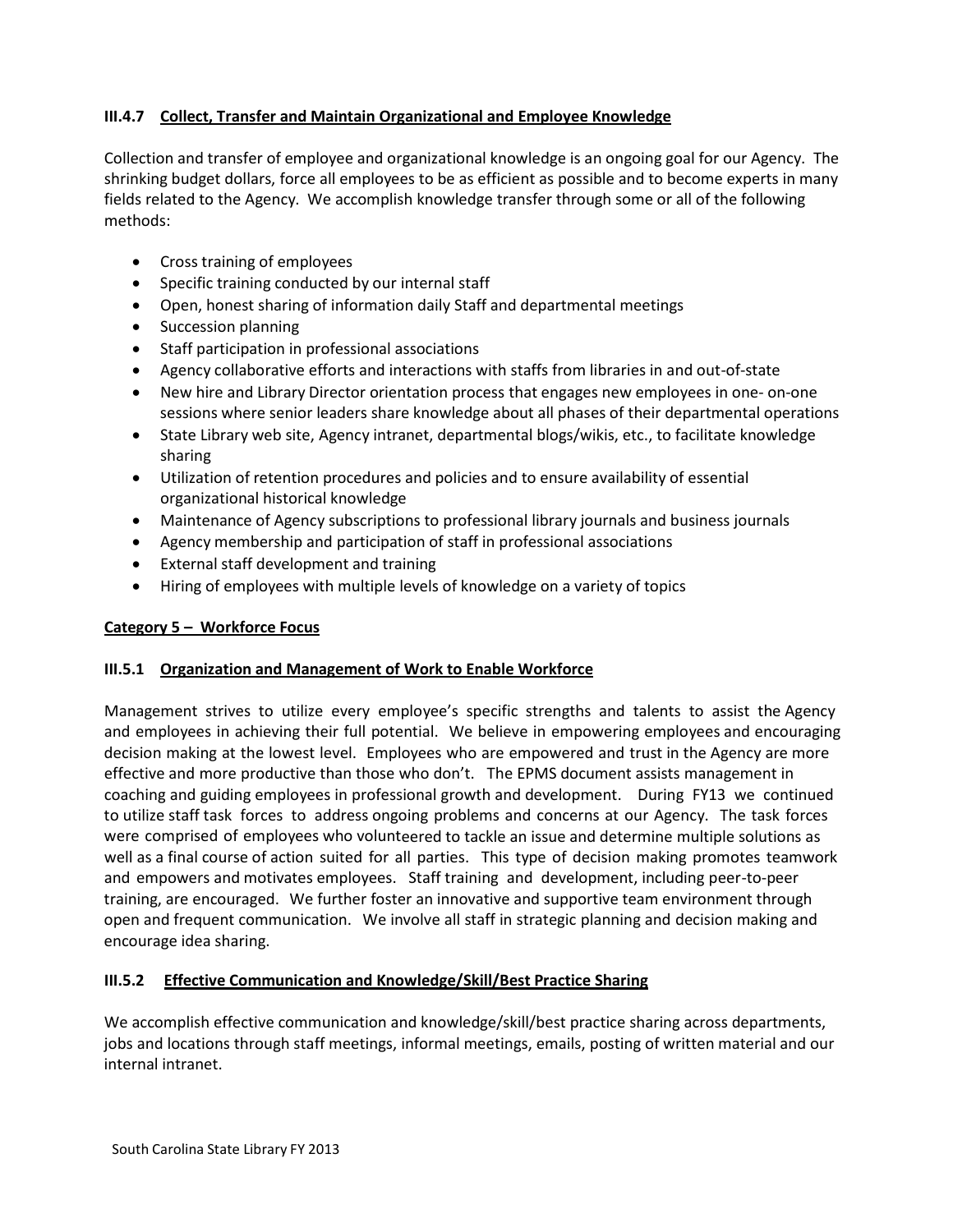# **III.5.3 Recruit, Hire, Place and Retain New Employees**

Employees are our greatest resource; thus recruiting the right employee is essential to our success. We recruit using the NeoGov system and job advertisements on reputable, industry relative sites. We attempt to promote employees from within before hiring outside of the Agency if possible. We offer employees training and skill development so that they can grow both professionally and personally encouraging promotion to the next level. This strategy has deepened employees' commitment (and retention) to the Agency and capacity for idea generation. Recruitment of minorities is an ongoing obstacle for our Agency as it is for the librarian profession nationwide.

# **III.5.4 Assessing Workforce Capability and Capacity Needs**

We assess our workforce capability and capacity needs including skills, competencies and staffing levels by recruiting, hiring, and retaining our employees. With every hiring decision, we try to ensure that our workforce represents the diverse ideas, cultures and thinking to represent the Agency in a balanced manner. We manage and organize our workforce to accomplish the work of our Agency to capitalize on our Agency's core competencies, reinforcing our customer and business focus and exceeding performance expectations. We prepare the workforce for changing capability and capacity needs through training and development as well as internal discussions.

# **III.5.5 Workforce Performance Management System**

The Agency EPMS system clearly outlines expectations of individual employee performance. The EPMS document details measurable job functions and success criteria to align with Agency action plans. Regular meetings between managers and staff continue communication regarding expectations and attainment of goals. Our Agency strategic and business plans clearly outline expectations for the Agency. Senior leadership and the Leadership Team regularly meet to determine our placement and progress in regards to our strategic and business plans. The Agency is in constant conversation and action concerning performance in order to adjust as necessary.

#### **III.5.6 Development and Learning System for Leaders**

The Agency's goal is to develop leaders who truly inspire, develop and grow their employees. The Leadership Team frequently reads and discusses books, articles and journals together which mirror great leaders. Organizational knowledge is developed through peer-to-peer discussion and training along with review of historical documents and data. Ethical practices are outlined to new employees and modeled by existing employees.

#### **III.5.7 Key Developmental Training Needs**

Skill surveys and employee requests are used to determine the type of training needed by staff. Evaluation of the effectiveness of training is accomplished by surveying employees upon completion of an event and, depending on the type of training, post-evaluative surveying (6 months to 1 year later) may be done. Implementation of action steps included in annual business plans necessitates and guides training activities, ensuring immediate use of skills and knowledge obtained. Informally, training needs become known to managers through daily interaction with employees during the course of carrying out duties and responsibilities. The EPMS document is also used to determine the types of training employees need individually.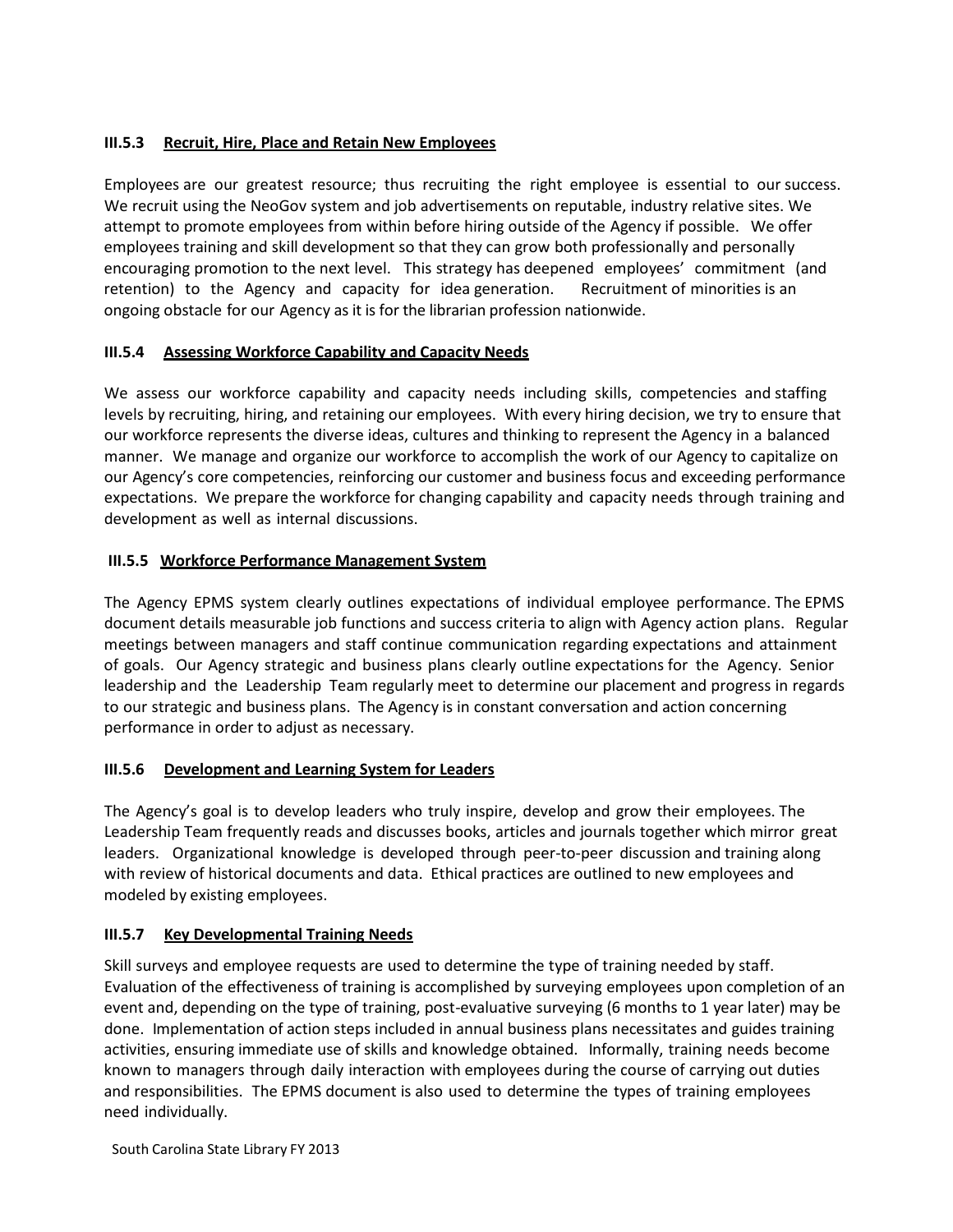# **III.5.8 On the Job Use of New Knowledge and Skills**

On the job use of new knowledge and skills is encouraged through the use of a computer training lab, the intranet, and interactions with other staff members, customers and peer groups along with cross training of staff. Additionally, participation in discussion groups is highly productive.

# **III.5.9 Employee Training Contribution**

Employee training contributes to an increase in workforce knowledge which helps to propel our Agency into the future and meet the needs of our customers and stakeholders. In 2014 we will add a Continuing Education Coordinator to our team, to assess current training and staff development methods and to recommend and design a new CE plan for the agency and for library staff statewide.

#### **III.5.10 Effectiveness of Workforce and Leader Training**

Training is evaluated using several strategies, including analysis of training return on investment; new formats and products for training delivery; goals for increasing employee knowledge and skill sets; goals for increased productivity.

# **III.5.11 Motivating Employees**

We motivate and develop our employees so that they can achieve their fullest potential. We do this by:

- Encouraging employees to develop programs which can be implemented across the state, increasing their personal investment, ownership and experience of the work of the State Library
- EPMS document
- Conversations and informal meetings for individual yearly development plans
- Recognition, rewards of specific staff contributions
- Employee Appreciation Day annually
- The employee newsletter titled "The Lion's Roar"
- Establishment of the Employee of the Quarter designation and bonus
- Establishment of the "Paw on the Back" program acknowledging excellent participation
- Internal promotions
- Inclusion in decision making
- Formation of Employee Task Forces Agency funded professional development
- Well maintained and up to date work spaces
- Open communication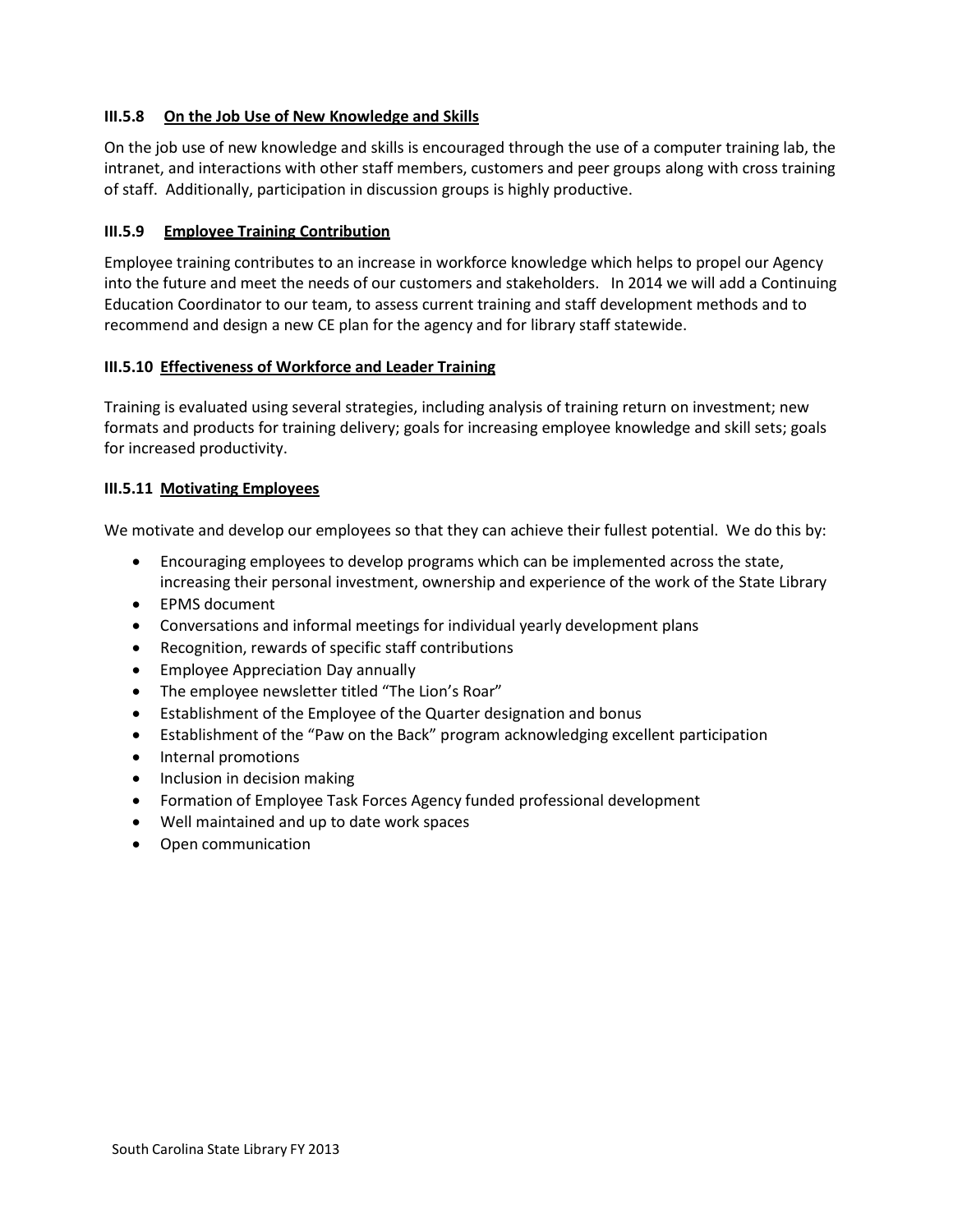# **III.5.12. Formal & Informal Assessment of Employee Well-Being and Satisfaction**

As noted previously, employees are our greatest resource and their well-being, satisfaction and motivation are extremely important to Agency leadership. Formal assessment methods used to determine employees' well-being, satisfaction and motivation are:

- Informal and formal surveys
- Discussion and feedback opportunities at staff meetings
- EPMS instrument including self-evaluation form
- Training evaluation form
- Staff development and training report form
- Exit interviews with departing staff
- Open communication encouraged

Informal assessment methods include meetings with staff, managers and peer groups. Retention information is used to assess the overall Agency and specific departments if warranted.

#### **III.5.13 Effective Career Progression**

We offer and/or encourage our employees to take advantage of training opportunities and career development opportunities that exist both internally and externally when available. We believe in assisting our employees in meeting their full potential and promoting from within when possible. Succession planning for our Agency is accomplished through cross-training and job sharing of duties and responsibilities.

#### **III.5.14 Maintaining a Safe, Secure and Healthy Work Environment**

Expectations for a safe and secure work environment are posted for employees to view and are regularly discussed. Our building must be accessed from the rear using a four digit security code. Employees are to report any suspicious looking person or activity to a member of management. We have multiple cameras in both buildings which record the rear exits of the building. The Emergency Preparedness/Safety Team (staff from various departments) reviews and updates the Agency's Emergency Preparedness and Safety Manual. Updates are posted to the Agency's Intranet. Prior to scheduled state government evacuation drills, the team meets to review procedures and staff are reminded (via email) to review evacuation procedures posted on the Intranet. Volunteer staff members serve as the Agency's first responders for medical emergencies. Mini-safety training sessions (e.g., "First Aid Overview") are made available during general staff meetings. Compliance with occupational safety and health rules and regulations adopted by the SC Department of Labor, Licensing and Regulation are followed. Inclusions of safety awareness such as building tours, exit locations, evacuation procedures, etc., are included in the new employee orientation process. Strict enforcement of the Agency's policies and procedures concerning employee safety and security was observed. We also notify and coordinate free health screenings, wellness walks, etc., and encourage participation of staff.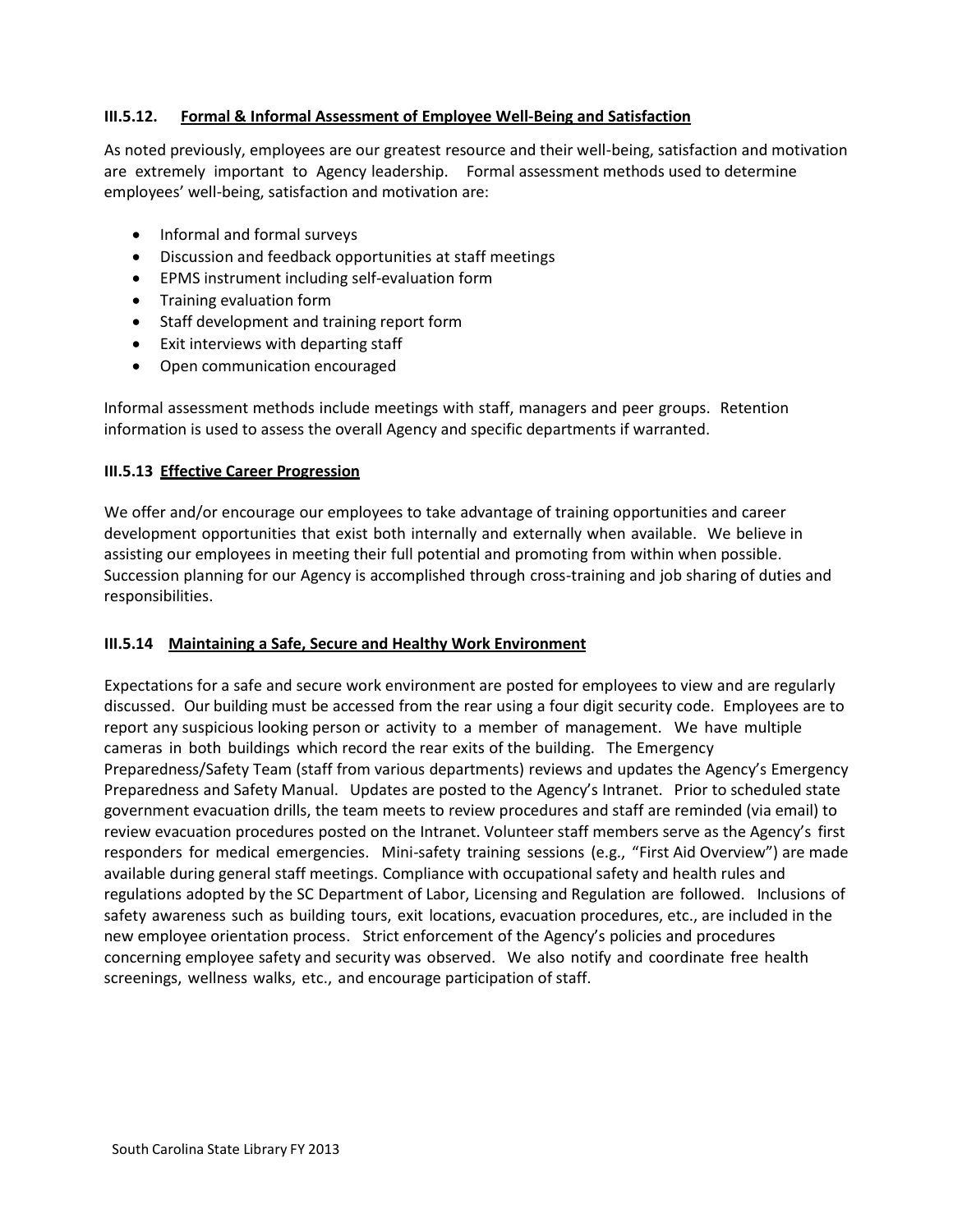#### **Category 6 - Process Management**

#### **III.6.1 Determining Core Competencies**

State legislation assists the Agency in determining the core competencies of the organization. Additionally, our customer and stakeholder needs assist the organization in the strategic and business planning for the Agency. Our mission, vision, and action plans all center around our defined core competencies. These core competencies help us determine the direction of the Agency and its services. Our core competencies are as follows:

- Information Strategies (including reference, research, etc.) to:
- Students
- Teachers
- State Employees
- Families
- **Legislature**
- State Agencies
- Talking Book Services to citizens with disabilities
- Interlibrary loans/resource sharing with public libraries
- Workforce Development strategies and resource development
- Discus program administration SCLENDS operations
- Family Literacy training and program development
- Consultation services to public libraries
- Library collection acquisition and management
- Technology assessment for citizen needs at the library
- State and federal document depository services
- Coordinate library services of the State with other educational agencies and services to increase effectiveness and reduce duplication
- Collect, compile and publish statistics and information concerning the operation of libraries in the state
- Specialized library services not generally appropriate, economical, or available in other libraries
- Meeting the research needs of the General Assembly, state agencies, and state employees

#### **III.6.2 Key Work Processes that Produce, Create or Add Value**

Key work processes are determined by customer needs, industry standards and core competencies of the Agency. Planning sessions with the entire Agency or specific staff are used to determine work processes. Relevant journals and industry specific data is used to assist in determining the appropriate and accurate work process to be used. Assurances that work processes are followed are handled by team members, employees and management.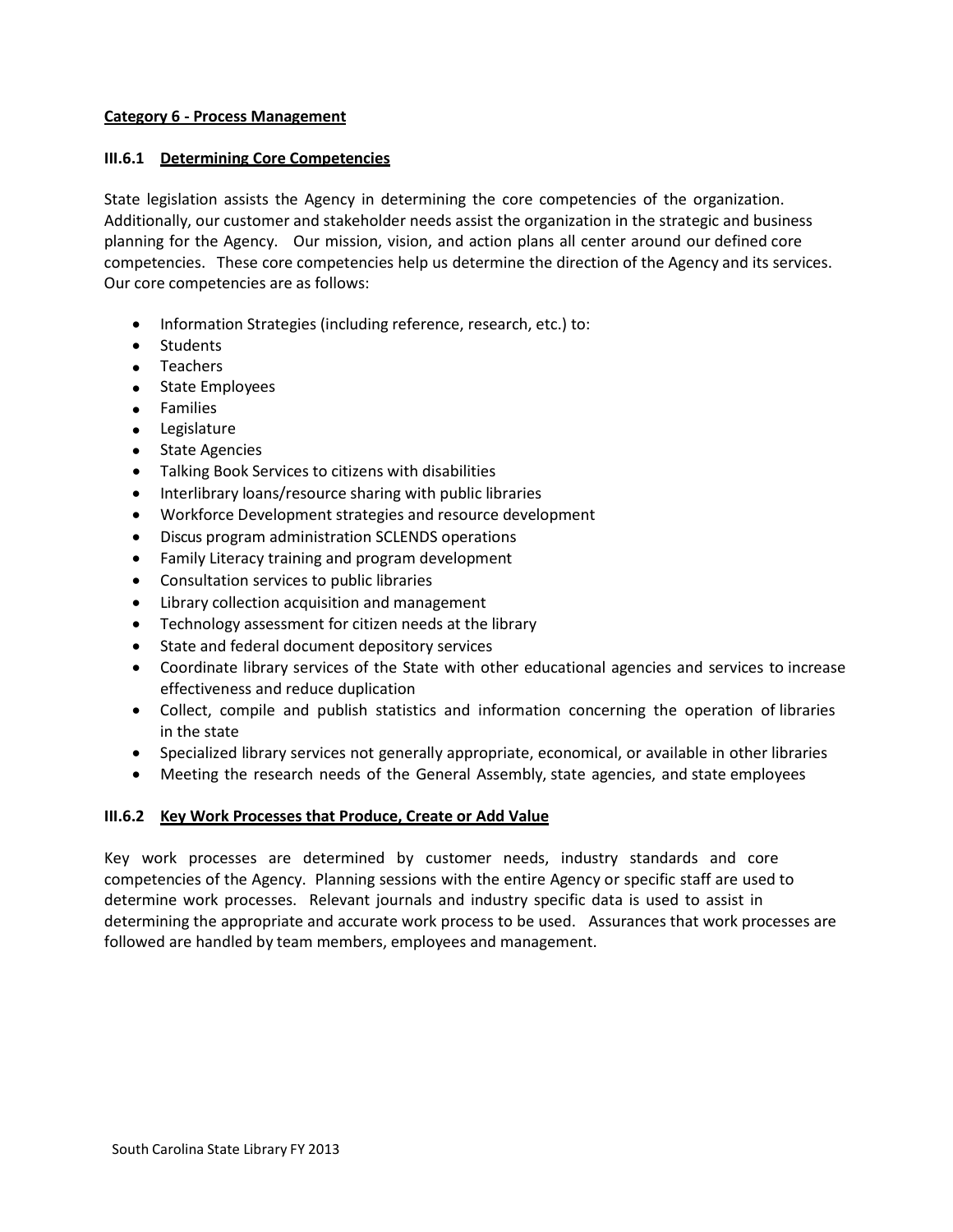# **III.6.3 Incorporating Organizational Knowledge, New Technology, etc.**

Organizational knowledge, new technology, cost controls, and industry standards are imperative to the strategic and business planning process. Each of these items must be reviewed before, during and after the planning process to ensure that customer needs are met and that appropriate data is collected for analysis. Deadlines associated with the State and Federal requirements must be calculated into the equation when planning Agency activities. Cycle time is dictated by the Agency's regulatory environment, as are factors such as cost controls, which are directly impacted by state procurement regulations. Other factors include changing customer needs and project schedules of key suppliers. A limited operating budget mandates cost control vigilance. New technology is driven by the ever-changing technology environment as well as customer expectations.

# **III.6.4 Daily Operation to Ensure**

The day-to-day operation of key processes must be met to ensure meeting performance requirements and support processes which are detailed in Table 6.6. Daily implementation of the processes facilitates delivery of services, resources and programs to key customers and is essential to achieving the goals and objectives of the Agency. The processes, their requirements and measurements all align with the key goals of the Agency.

# **III.6.5 Evaluation and Improvement of Key Product and Processes**

Input gathered from surveys, discussions with customers, stakeholders and staff, as well as changes in legislature and industry standards, are utilized in evaluating existing processes and conducting strategic planning. Processes are improved through incorporation of new technologies and through changes made in response to staff input and transfer of organizational knowledge.

# **III.6.6 Key Support Processes**

The key support processes for our Agency are in Information Technology Services, Administration, Library Development, Grant Management, and Marketing/Communication. Each process is consistently reviewed for improvement and streamlined to more effectively assist our customer. The key support processes are listed in Table 6.6. Our Agency determines the resources needed through the strategic planning process, review of current resources with current workload and goals as well as projected planning.

Key support and value creation processes are intertwined. Improving and updating both are often done in tandem and involve:

- Review and introduction of new technologies
- Continual assessment of processes in relationship to the agency's progress in meeting its
- goals and objectives
- Staff monitoring of processes to identify procedural deficiencies; tracking of process turnaround times
- Monitoring of technology systems/resources
- Continual staff/supervisor communication to facilitate improvement in value creation processes
- Identification and replication of best practices that can be directly connected to existing programs/services and the processes that support them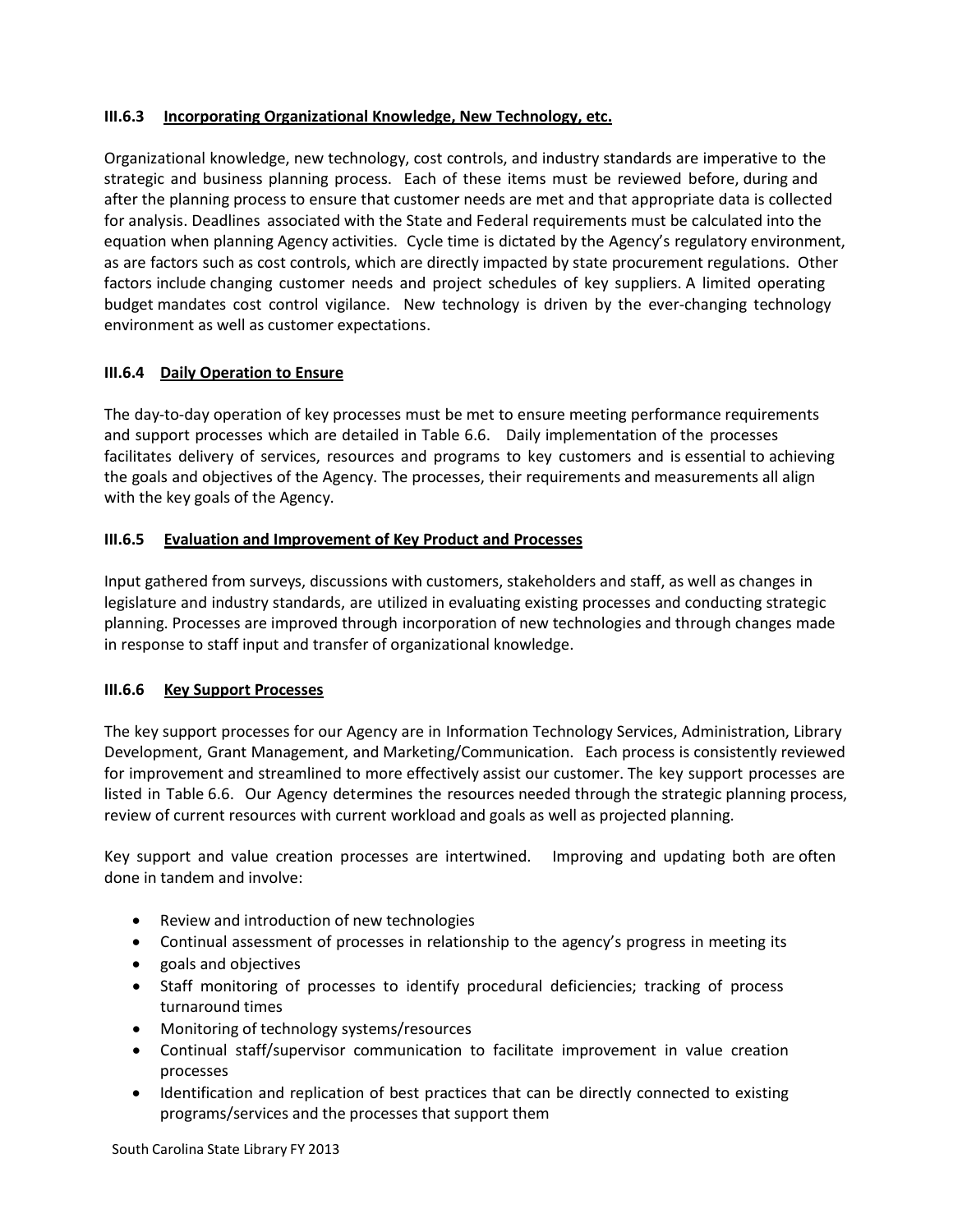#### **III.6.7 Resources Needed for Projected Budget**

We determine the resources needed for current and future financial obligations through researching business products and services needed to reach the goals that we have outlined in our business plan.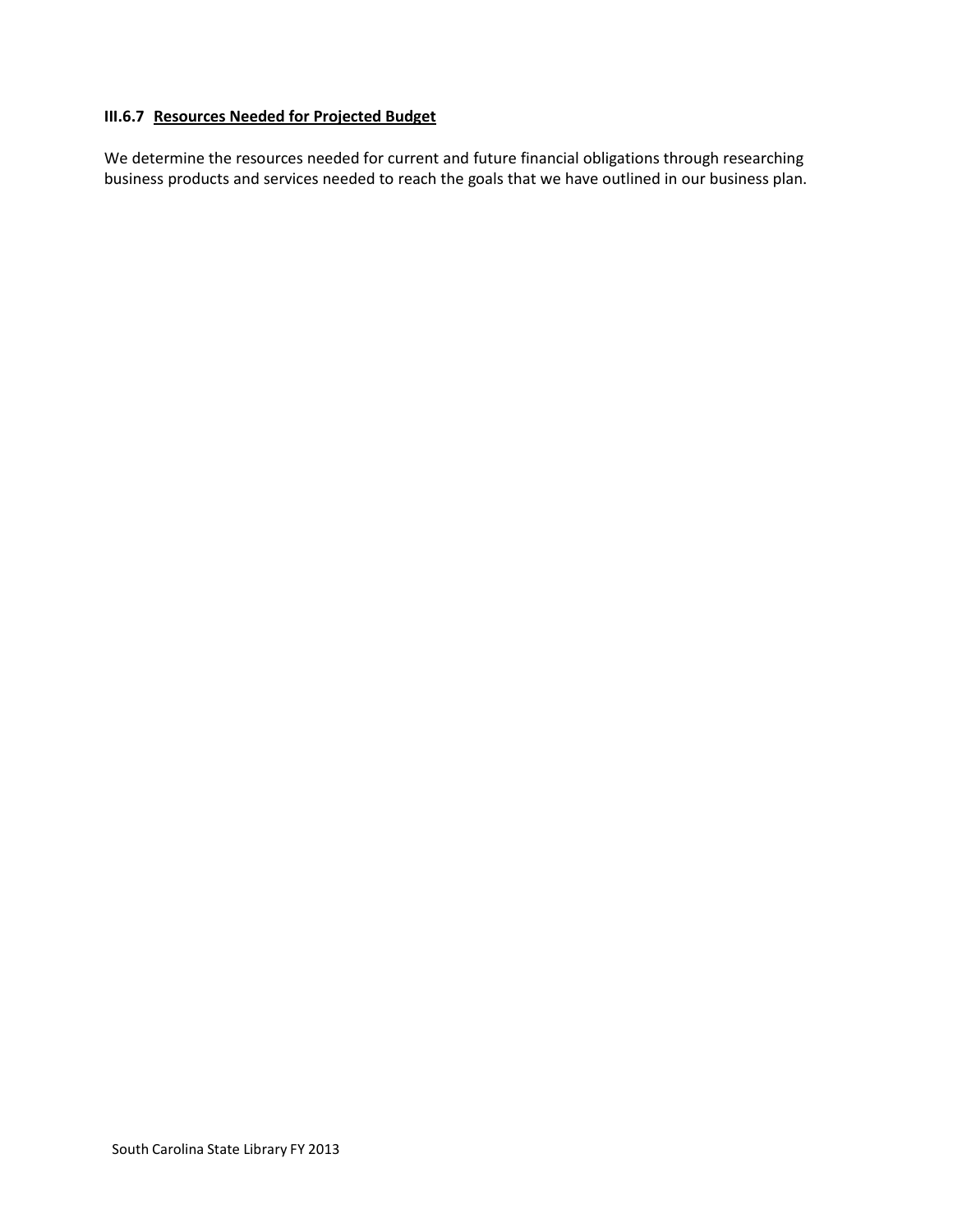|                                                   | <b>Performance Processes and Requirements</b>                                                                                                                                                                                                                                                                                                                                                                                                                                                                                                                     |                                                                                                                                                                                                                                                                                                                                                                        |
|---------------------------------------------------|-------------------------------------------------------------------------------------------------------------------------------------------------------------------------------------------------------------------------------------------------------------------------------------------------------------------------------------------------------------------------------------------------------------------------------------------------------------------------------------------------------------------------------------------------------------------|------------------------------------------------------------------------------------------------------------------------------------------------------------------------------------------------------------------------------------------------------------------------------------------------------------------------------------------------------------------------|
| Table 6.6                                         | <b>Processes</b>                                                                                                                                                                                                                                                                                                                                                                                                                                                                                                                                                  | <b>Requirements</b>                                                                                                                                                                                                                                                                                                                                                    |
| Information<br><b>Technology Services</b>         | Agency-wide technical and communications<br>support<br>Technology planning<br>Facilitate resource sharing<br>Web portal administration<br>Integrated Library System, Virtual Library<br>and other e-database support<br>Network infrastructure management<br>E-Rate facilitation and technical<br>consulting to public library staffs<br>Facilitating resource sharing<br>Oversight of all operations<br>Strategic guidance<br>Policy development<br>Developing partnerships<br>Advocating for statewide library<br>development<br>Communicating with the General | Up-to-date hardware/software<br>Remote access technology<br><b>SC Library Network</b><br>Skilled technical and professional staff<br>Continual staff development<br>Technology support<br>Responsible management;<br>Managerial leadership<br>Knowledgeable professionals<br><b>Financial Accounting Systems</b><br>Human Resources System<br>Governmental Accounting, |
| Administrative<br>Services                        | Assembly<br>Planning and implementing programs/services;<br>monitoring/evaluating progress<br>Marketing<br><b>Financial Management</b><br>Facilities/property management<br>HR management/employee relations/staff<br>development<br>Data collection<br>Coordinating state and federal reporting &<br>compliance<br>Disaster preparedness planning                                                                                                                                                                                                                | Auditing, and Financial Reporting<br>Adequate financial resources<br>Data and information availability<br>Strategic and business plans<br>Financial/business operations<br>Support personnel                                                                                                                                                                           |
| Library Development -<br>Grants<br>Administration | Interpretation of regulations<br>Reporting<br>Data collection; record keeping<br>Planning<br>Awarding grants<br>Liaisons with federal program staff<br>Attendance at national meetings<br>Providing guidance to grantees                                                                                                                                                                                                                                                                                                                                          | Guidance documents<br>Web-based training and information<br>Personnel with knowledge of<br>federal regulations and guidelines<br>Technology resources<br>Support from agency finance personnel<br>IT support<br>Customer input                                                                                                                                         |
| Public Relations and<br>Marketing                 | Developing promotion strategies<br>Internal assessment<br>Planning; Goal setting<br>Customer analysis<br>Promotion via social software                                                                                                                                                                                                                                                                                                                                                                                                                            | Knowledge of strategies and techniques,<br>agency mission, customers, services and<br>programs<br>Budgetary & IT support<br>Support from senior leaders<br>Marketing plan                                                                                                                                                                                              |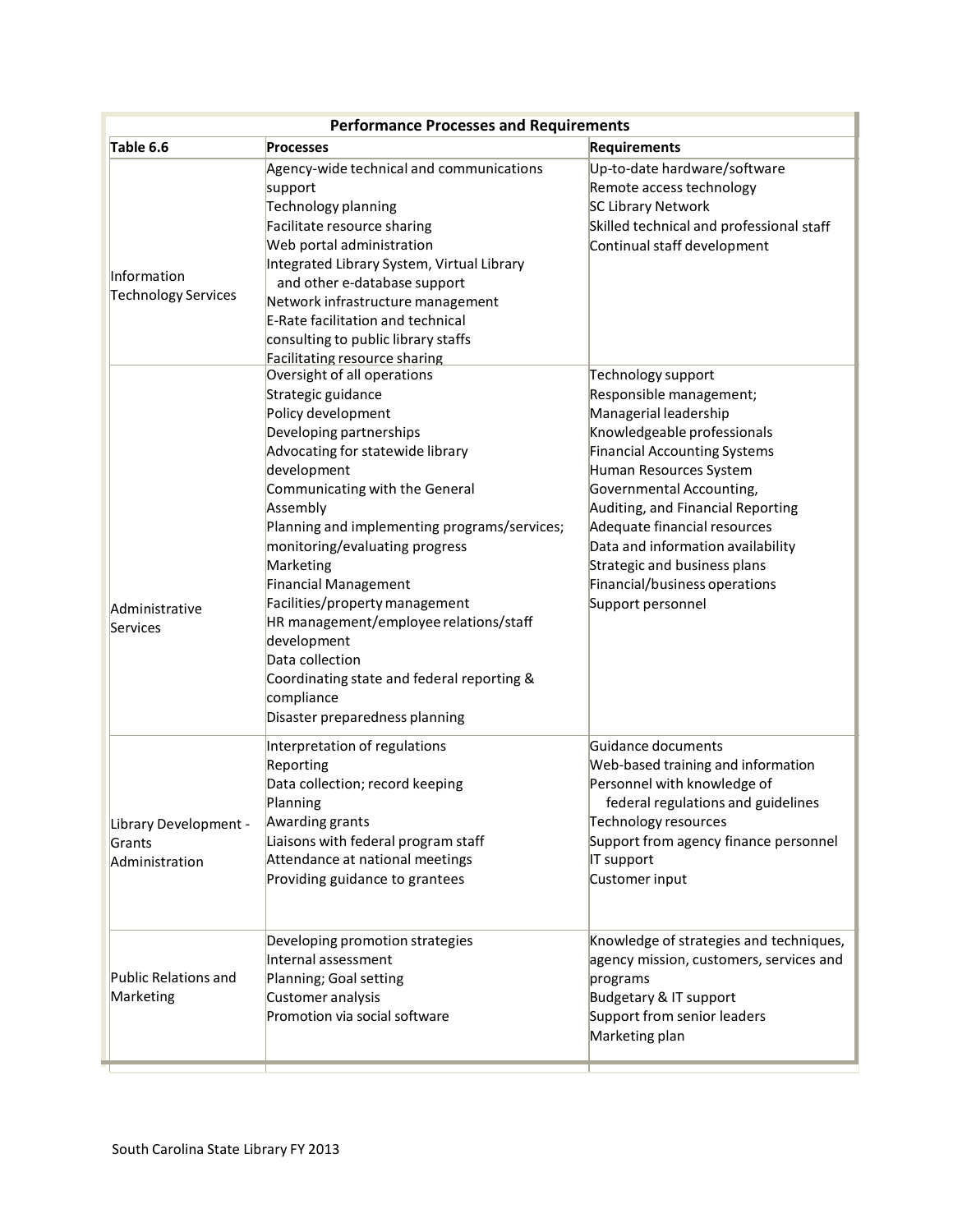# **Category 7 - Results**

# **III.7.1 & 7.2 Performance Levels and Trends for Key Measures for Product Performance and Customer Satisfaction**

Both quantitative and qualitative measures describing SCSL performance levels for accomplishment to our customers are reported by program/service areas in the pages that follow. Primary comparative data sources used were the latest editions of:

- Library Resources for the Blind and Physically Handicapped: A Directory with Budget, Staff and Collections Information and FY 2005 Statistics on Readership and Circulation. Published by Library of Congress, National Library Service for the Blind and Physically Handicapped (NLS), 2006
- U.S. Census Bureau/U.S. Institute of Library and Museum Services, State Library Agencies (StLA) Survey, produced annually
- Normative Data Project (NDP), FY 2003, State Rank Order Tables.

#### **TALKING BOOK SERVICES (TBS) – KEY RESULTS**

The State Library administers a free library program that loans audio materials with playback equipment to eligible South Carolinians.<sup>2</sup> Resources are delivered to borrowers statewide by postage-free mail. The agency is a member of the National Library Service for the Blind and Physically Handicapped (NLS), Library of Congress nationwide network of cooperating libraries.

A nationwide transition from recorded cassettes to digital flash memory cards began in 2010 and has been ongoing. Earlier cassette technology for production and distribution of digital talking books and players was phased out. Personalized readers advisory service continues to be the hallmark of the program. FTE reader advisors and professional librarians make contacts with customers by phone, email, correspondence and in-person. The number of registered talking book customers increased this year from 6,009 to 6,791.

Nationwide, older people and those with multiple disabilities are a large part of the talking book user population. The same is true of the registered readership of the TBS program with approximately 54% of its readership over age 65, 33% ages 25-65 and 13% under age 25 (of this age group, children 9-12 are 1%).

Several of our patrons contribute to the TBS donation account monthly or through an established trust. During FY13 these funds provided supplemental support for additions to collections (descriptive movies and large print books) and provided for the purchase of incentive awards for children to encourage participation in TBS summer reading program activities.

<sup>2</sup> Eligible borrowers are SC residents of all ages unable to use standard print due to blindness, reading disabilities (e.g., dyslexia), visual impairments, or temporary and permanent conditions that make holding books or turning pages difficult or impossible.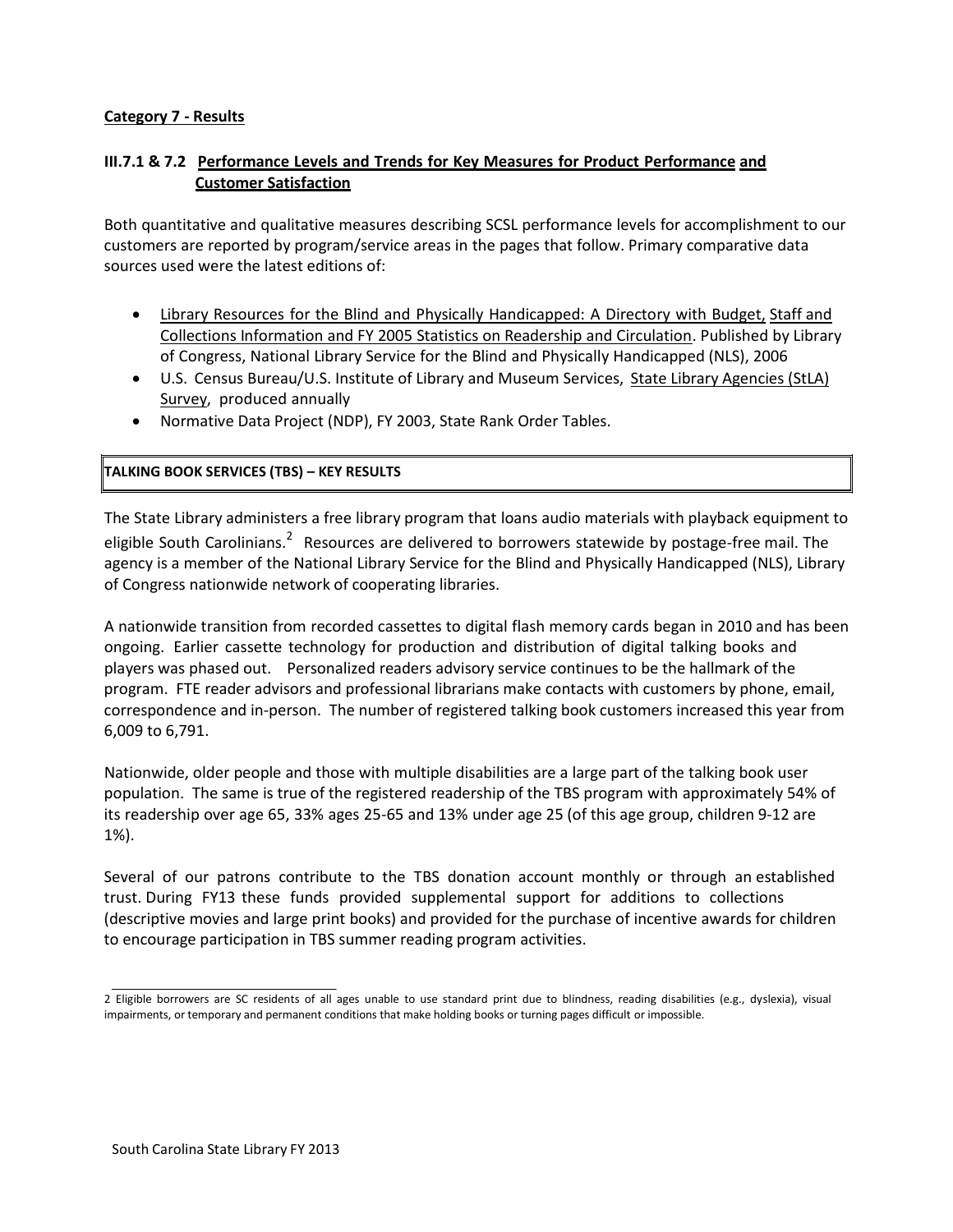#### **ELECTRONIC RESOURCES AND DISCUS PROGRAM – Key Results**

Discus is one of the State Library's best known products, as most South Carolinians have used Discus at some point during their school career. Discus ("Digital Information for SC Users) targets the state's entire population and provides residents, K-12 SCISA and SACS<sup>3</sup>-accredited private and public schools, colleges (public and private), and public and academic libraries with 24/7 free access (from home, school, or workplace computers) to subscription electronic databases and high quality learning resources. The Discus program saves South Carolina \$54,387,040 in cost avoidance, if each participating library were to purchase access to identical electronic resources individually.

To enhance the usefulness of Discus databases to the K-12 community, Discus staff work with database vendors to obtain the latest features of subscription databases. Items retrieved from the Discus resources specifically by the K-12 community totaled 8,347,105. An additional 657,035 items were retrieved outside schools and libraries, some of which is also attributable to K-12 users. Total retrievals of 9,004,140 represented a drop in usage from the previous year, attributable to major changes in the collection of resources available in 2013.

Discus staff maintains a busy schedule of training opportunities for school and library personnel throughout the year, promoted through web site postings and mass mailings to public school media specialists and private schools as well as other participating institutions. Discus staff provides consultation and guidance via email, regular mail, phone, etc. to customers from public libraries, schools, colleges, etc. Discus also offers online tutorials in the use of the online products, which can be accessed at any time.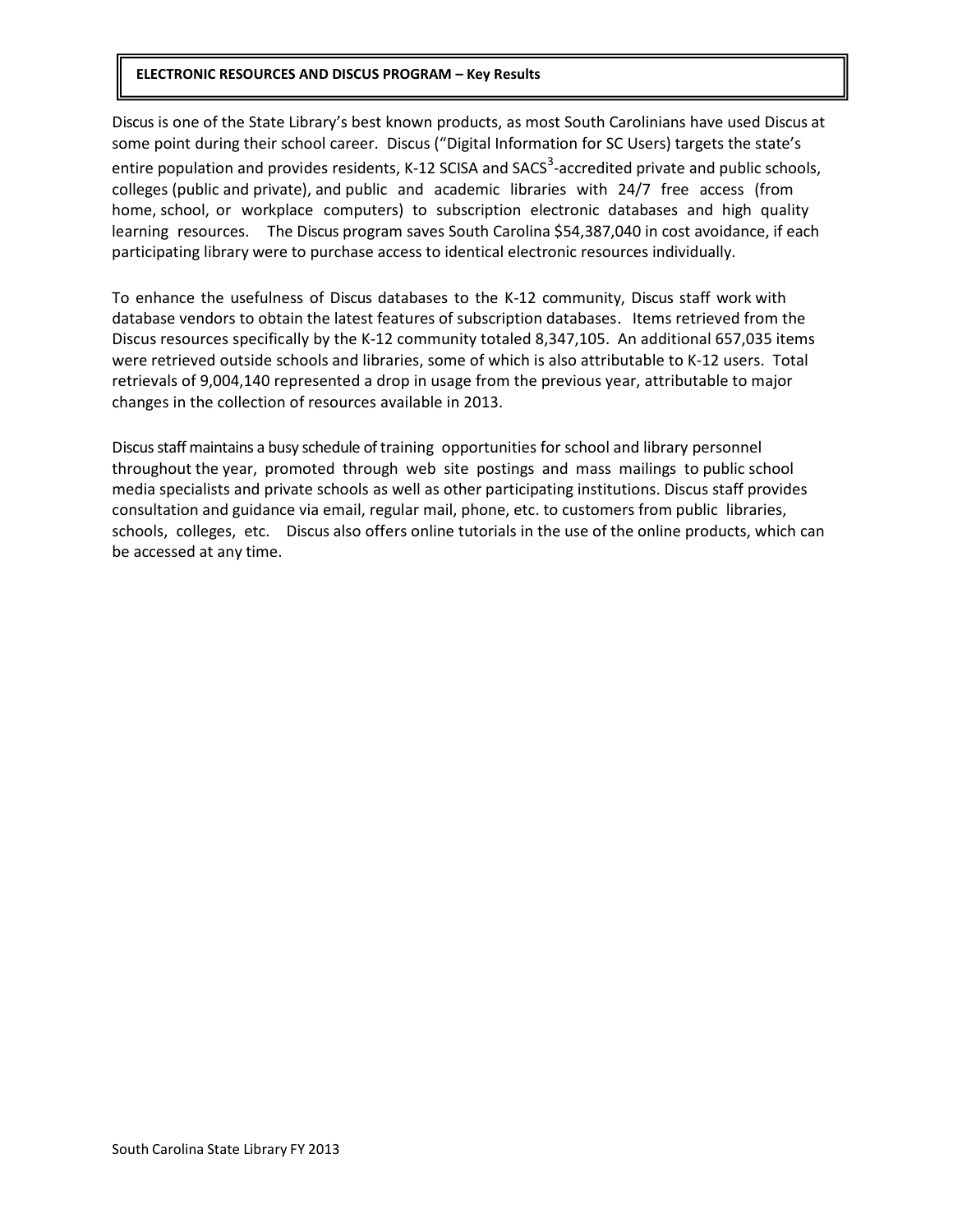#### **LIBRARY DEVELOPMENT SERVICES (LDS) – Key Results**

All that Library Development Services (LDS) offers is in support of public libraries, librarians, and the community of library users throughout South Carolina. We constantly strive to improve the quality of library resources and services to better suit and meet the needs of the public. For instance, our continuing education programs aim to equip librarians with skills in customer service, specific library operational techniques, and motivate them to provide quality service internally and to the public. We implement statewide programs that will target some of the greatest needs of citizens. With staggering illiteracy rates statewide and many children unprepared for school, LDS focuses many of its efforts on Family Literacy, supporting the child, the adult, and the child and adult together. We strive to make expenditures for which we bear responsibility as efficient and straightforward as possible so that resources get where they are needed without delay. We administered state (State Aid and Education Lottery) funds totaling more than \$7 million in FY13. LDS continued delivery of targeted, effective services where most needed, resulting in improvements in library services in all regions of the state.

**SC families, children and young adults**: The State Library provided exchanges, training and financial support for summer reading programs around the state through LSTA funding. The State Library provided thousands of Family Literacy activity calendars statewide free-of-charge to parents, childcare center staff, preschools teachers, librarians and those who work with young children to emphasize the need to build pre-reading skills and help prepare children to be ready for school. An online companion is also available: [www.daybydaysc.org](http://www.daybydaysc.org/) which includes all the information from the printed calendar along with additional quality information for families, teachers and others all in support of the well-being and reading readiness skills that children need to be successful. It also provides 24-7 access to Tumblebooks, a database of quality read along stories for children. In addition, an Early Literacy and Reading specialist was brought to South Carolina to host literacy training sessions for both librarians and childcare center staff on the six basic early literacy skills and how to provide teachable moments for children and caregivers during story times and programs. Working with multicultural audiences was also emphasized, and additional resources were provided to county library youth services staff. Trainings were open to childcare centers and their staff as well as teachers, and provided Continuing Education credit through the DSS credit granting agency CCCCD.

**Summer Reading Program**: Summer reading is a vital service for families to insure that reading comprehension skills do not regress during the summer months. The annual Summer Reading Program is kicked off with a free family event in Columbia featuring authors and illustrators, art activities, storytelling, and provision of hardcover books and literacy materials to all families who attend. All libraries in South Carolina participate in the nationwide Collaborative Summer Library Program. Participation in the summer reading program increased significantly in 2013, bringing the total participation to 119,462 children, teens and adults. Almost all South Carolina libraries offer programs for all three age groups.

**Exchanges and Workshops**: LDS provides targeted training opportunities for public library staff to improve skills and promote well-managed public library operations. Annual "Exchanges" bring library staff together for continuing education, the exchange of ideas and sharing of best practices as well as focused learning opportunities.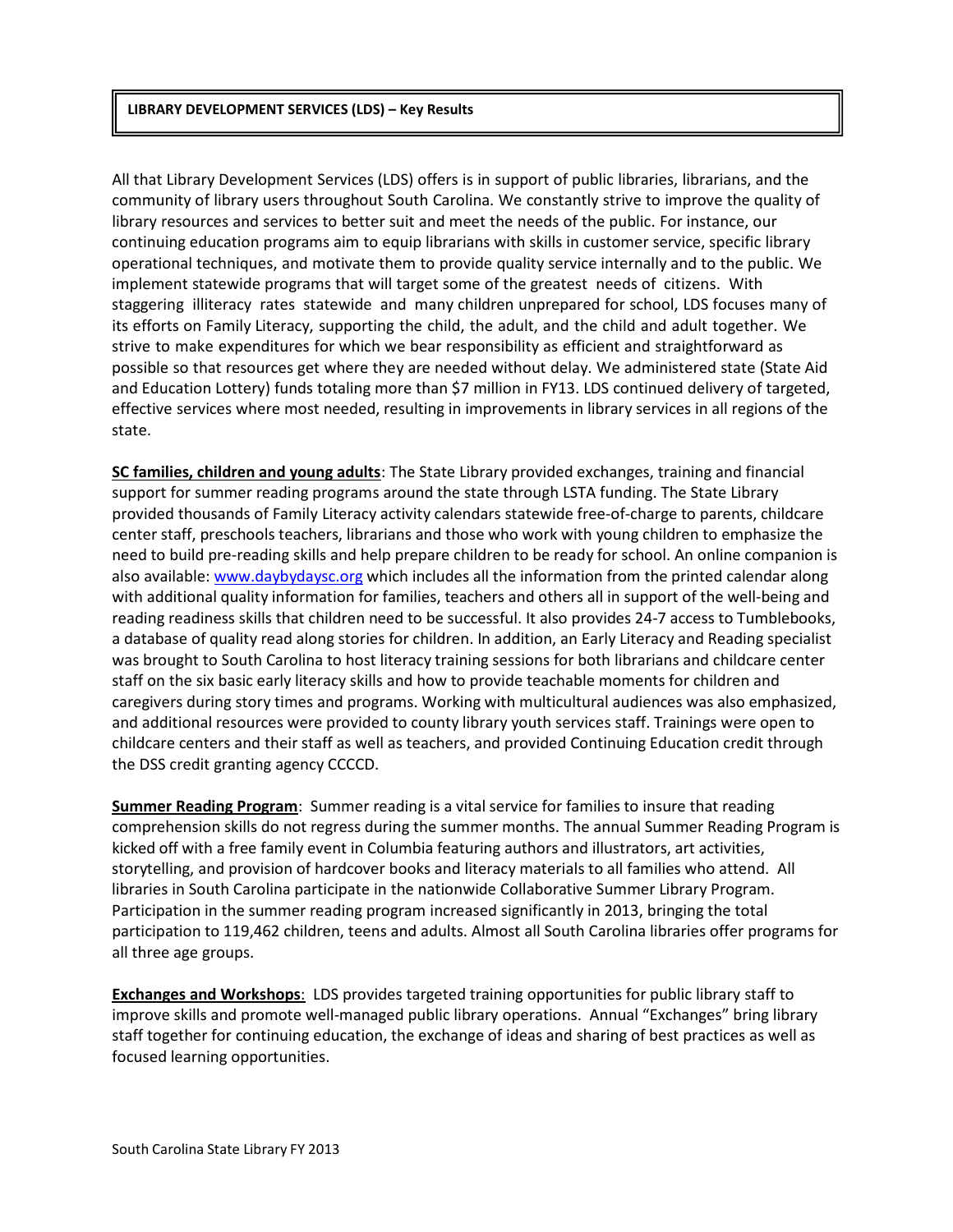**Workforce Development**: To assist with the economic recession and the burden of high unemployment, the State Library created a comprehensive Workforce Development program which continued throughout FY13. Outreach during the year was provided primarily to public libraries and selected workforce support outlets and events around the state. The WORKSC website [\(www.worksc.org\)](http://www.worksc.org/) houses all resources pertaining to workforce, job preparation, skill building, and small business outreach.

**Grants**: The State Library makes Federal funds available in the form of Library Services and Technology Act (LSTA) sub-grants, to enable public libraries to improve library services to citizens. Grant funding for libraries filled a number of pressing needs in counties, including early childhood and family literacy, teen technology, multicultural outreach, and summer reading program support grants. Other projects funded through sub-grants included digitization and staff training projects; support for the S.C. Book Festival, and grants to attend conferences and tuition assistance to library staff members to obtain the Masters in Library Science to improve skills for serving citizens.



Chart 7.3.3

3 South Carolina Independent School Association (SCISA) and Southern Association of Colleges and Schools (SCACS).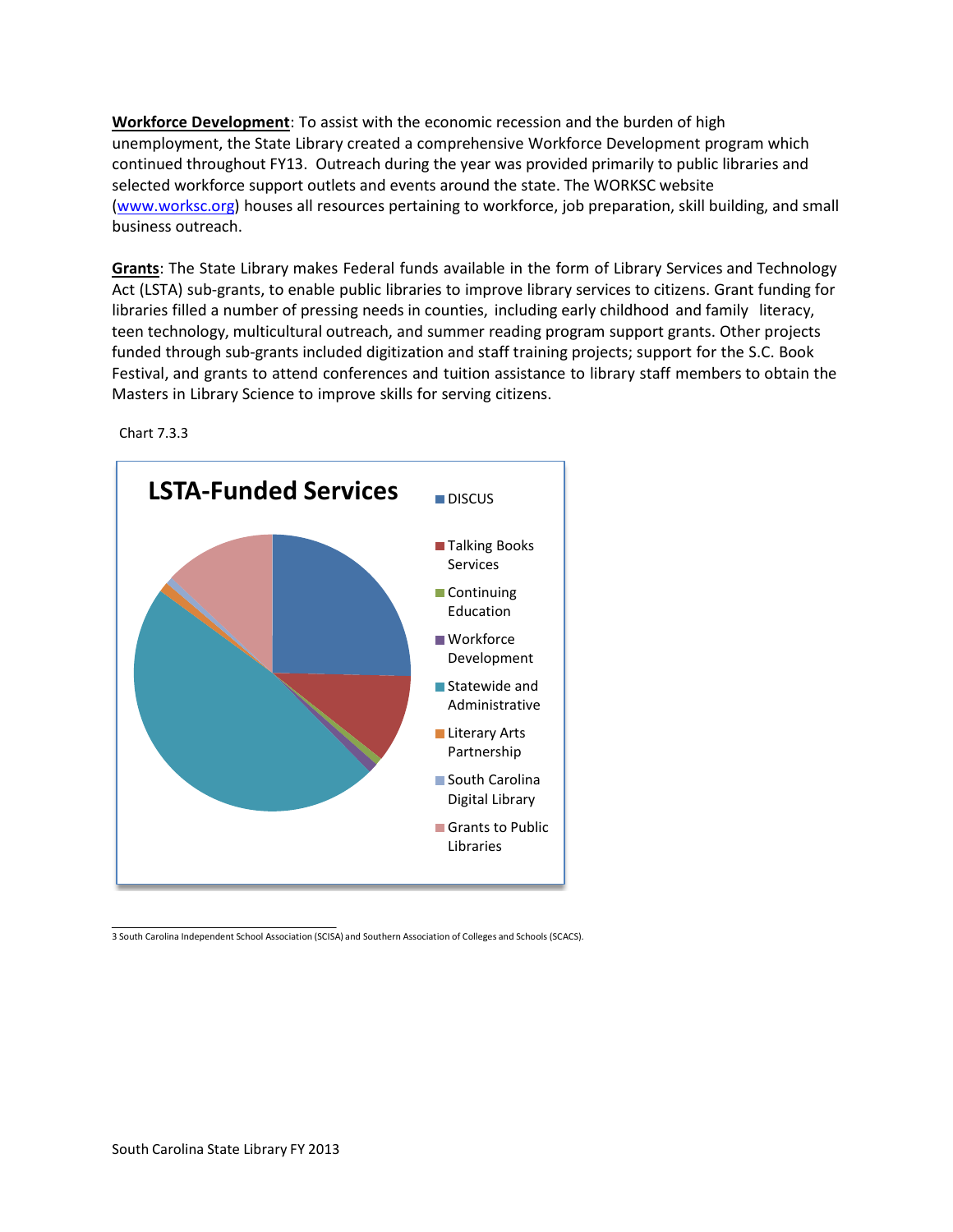# **LIBRARY SERVICES – KEY RESULTS**

The State Library's Library Services department maintains a collection of materials that serve the research and information needs of our key customer groups in the areas of business, management, technology and librarianship. Goals for Library Services focus on providing information in a variety of forms and utilizing multiple strategies suited to our customer groups.

Downloadable books became increasingly important to users in FY13 and the State Library's offering grew to over 11,000 items. All state employees have access to these current and relevant e-books. If purchased by users individually, these books would cost \$110,550. However, we negotiated a subscription which allows our patron access to these resources free of charge.

The State Library's online Digital State Documents Depository currently contains over 8500 historical and recently published state agency documents. The documents are organized by agency, full text searchable, and can be sorted by various criteria, making the information easy to access and available via the internet to South Carolina citizens' statewide.

Our Collection Management Services staff continues to preserve and maintain the physical integrity of the collection, which contains a wealth of important and valuable South Carolina materials. Library Services provides reference services, statewide reference and interlibrary loan (ILL) services to meet the needs of state government employees and the state's citizens.

Library Services maintains grants research materials and provides assistance and training on their use. Personal appointments with expert staff are available for those seeking grants who need individual assistance. Free training opportunities for state employees, library staff, and the general public on relevant topics such as grant writing, census data, etc. Last year we held 77 training sessions with a typical attendance of 30 people.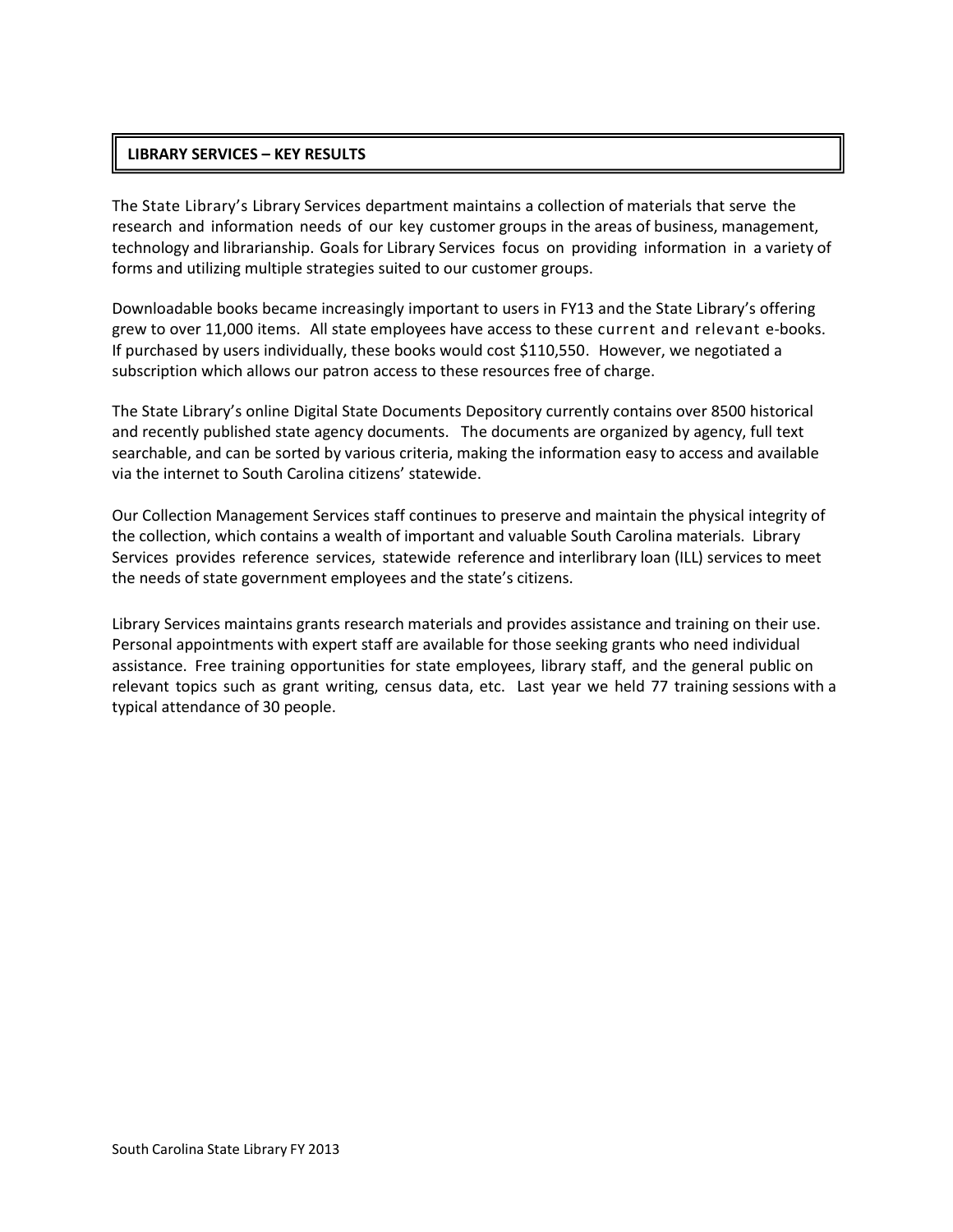# **INFORMATION TECHNOLOGY SERVICES (ITS) – KEY RESULTS**

ITS staff provides oversight, management and coordination of all agency technology services and processes and advises administration on planning and budgeting for technology operations and implementation of major statewide IT projects. The department is charged with developing the Agency's technology plan, providing web administration for all agency programs and services and for providing the unique technology support required for the Talking Book Services (TBS) program.

ITS staff provides SC's public libraries varied technical and communications support and guidance (primarily via phone or electronic means with occasional on-site assistance). Other support included but was not limited to:

- Oversight of E-Rate participation; the SCSL is the official E-Rate certifier of public library technology plans
- Migration of server equipment into a secure, temperature controlled environment here at the library which has improved the performance and reliability of our infrastructure. Installation of an entirely new network. The new network includes category 6 and fiber cabling building wide, new DSIT monitored Cisco network switches and building wide controller based wireless network that supports staff and patron access to wireless throughout the building.
- Complete redesign of the agency's server and data storage architecture in preparation for the next fiscal year's introduction of virtualization technologies which will allow the library to increase its services while keeping infrastructure costs low.
- Serving as the direct liaison with the state's Division of State Information Technology (DSIT). (All SC public libraries receive their Internet access through DSIT, who also files for E-Rate discounts for Internet access on behalf of all public libraries.)

The SC State Library continues to be a key partner in both the K-12 Technology Initiative Committee, a collaboration of the State Department of Education, SC ETV, and private telecommunications providers; the SC Government Webmasters Association (SCGW); the Assistive Technology Advisory Committee (ATAC); and the SC Information Technology Director's Association (SCITDA).

The State Library has been a leader in implementing open source solutions, reducing or eliminating licensing fees for library applications. IT staff continues to monitor and maintain the State Library's catalog and participate fully in the SCLENDS (South Carolina Evergreen Network Delivery System) consortium. The total items available through the SCLENDS consortium exceeds 2.7 million books, audiovisual, and other

library materials. 13,336,746 items were circulated in 2013 to a user population of 1,340,420 citizens in 19 counties. 18% of the residents in those counties are living below the poverty line so free access to these resources is vital.

ITS staff successfully developed and or added content to several meaningful and highly used websites this year: The StudySC [www.studysc.org](http://www.studysc.org/) site described elsewhere in this report provides online content to support South Carolina specific curriculum standards. StudySC was created by the SC State Library with a student-friendly environment arranged by grade level and by subject area where students can find the information they need fast. Staff implemented new calendar and web training software to provide a more efficient logistical foundation for ongoing continuing education programs offered online.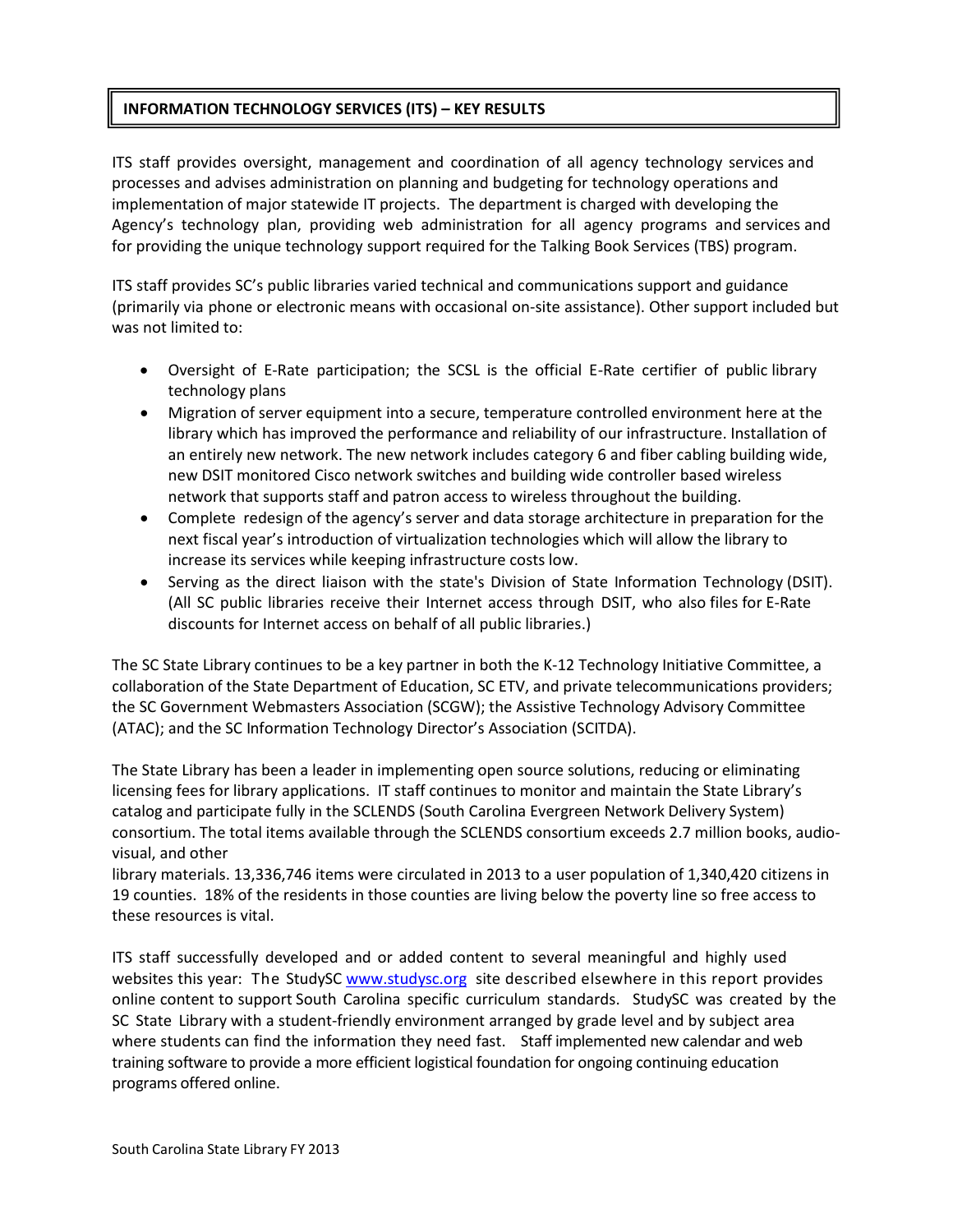#### **III.7.3 Financial Performance Results**

The state appropriated budget available for Agency operations remains grossly disproportionate to that appropriated for pass-through to public libraries. The imbalance is a consistent barrier to innovation and implementation of SCSL goals and objectives. Moreover, the steady decrease in State funding has led to the inability to meet our required Federal match and is likely to result in further reduction of Federal funds. However, we believe that we have had an incredibly successful year, under even the least advantageous circumstances, with our products and programs.



**Graph 7.3.1**

| SC State Library Overall Financial Performance (Chart 7.3.2) |                  |                 |                                    |                  |
|--------------------------------------------------------------|------------------|-----------------|------------------------------------|------------------|
|                                                              | State            | Federal         | Other                              | Total            |
| 2008-2009                                                    | \$<br>10,929,220 | \$<br>2,204,958 | \$                                 | \$<br>13,134,178 |
| 2009-2010                                                    | \$<br>9,963,576  | \$<br>2,633,725 | \$                                 | \$<br>12,597,301 |
| 2010-2011                                                    | \$<br>8,293,629  | \$<br>2,707,866 | \$<br>$\qquad \qquad \blacksquare$ | \$<br>11,001,495 |
| 2011-2012                                                    | \$<br>7,305,277  | \$<br>2,508,533 | \$                                 | \$<br>9,813,810  |
| 2012-2013                                                    | \$<br>6,668,199  | \$2,450,059     | \$                                 | \$<br>9,118,258  |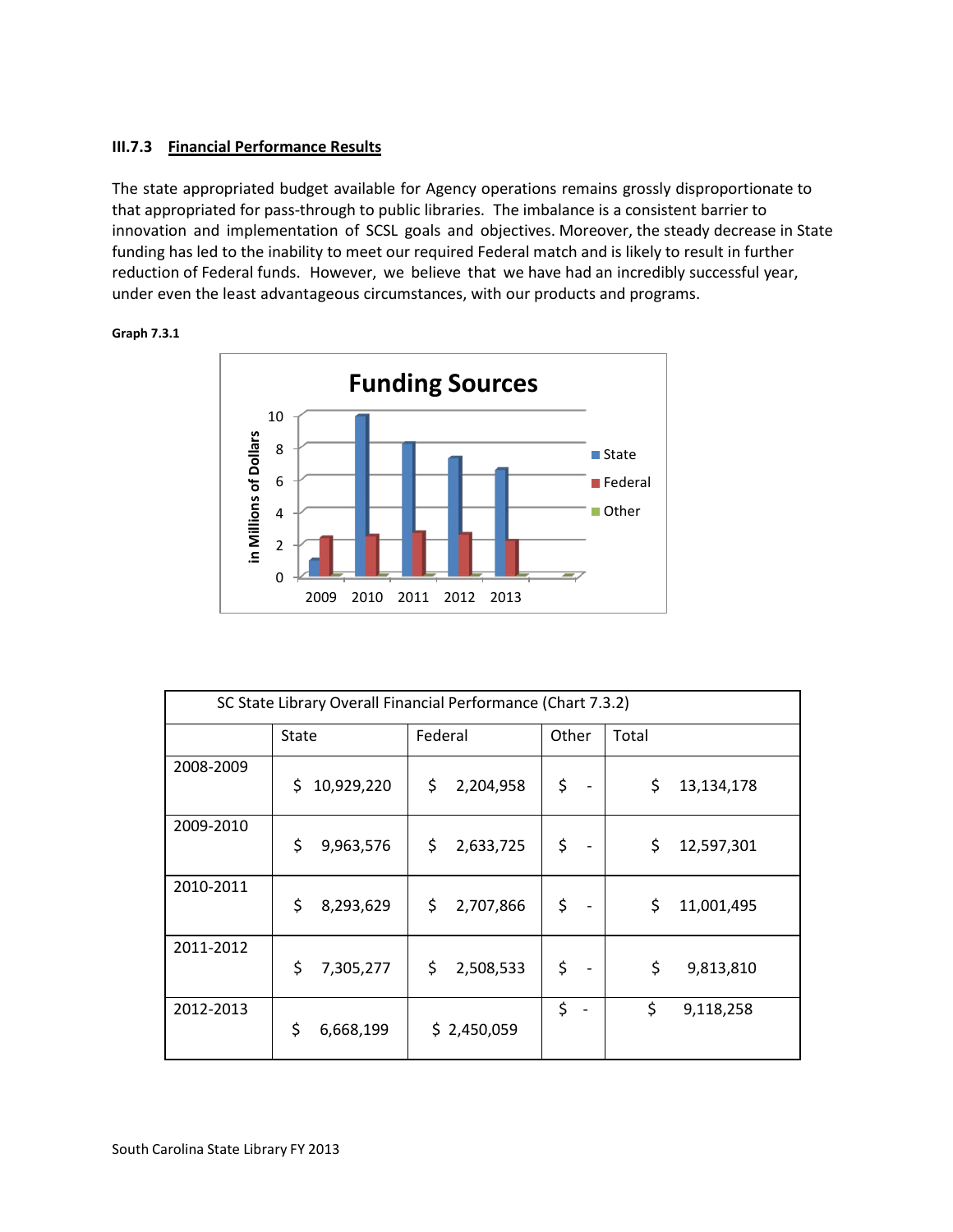Pass-through funds to public libraries represent 55% of the Agency's General Fund's budget. The State Library is functioning on less than 1.3% of the total appropriation. The budget cuts that our Agency has taken over the last several years has had a tremendous impact on the Library. We took these cuts in Discus databases, temporary services, operating, and administration services. Federal Library Services and Technology Act (LSTA) sub-grant funds are provided to public libraries through a competitive grant process. The number of sub-grants paid out in 2013 was decreased to \$225,901 with about one half of all county libraries receiving funds across the State. We also provide resources with LSTA funds for public libraries in the form of, early and family literacy centers, training opportunities, Teen Technology, Workforce Development services, digitization services and collections, and summer reading support.

Without substantial and increasing support from the State, our agency is unable to meet the required 34% match of annual Federal funds. In FFY2013 we fell behind in our match and have been forced to ask for a waiver of the match requirement. Without a waiver, we stand to lose a significant portion of our annual allocation.

# **III.7.4 Performance Measures for Workforce Engagement and Satisfaction**

The workforce climate and culture is driven by the strong leadership principles emphasizing collaboration, innovation and customer service. We continue to have a high staff vacancy rate. Employees have been asked to share the burden of additional work left by these vacancies and have done so valiantly. Staff are encouraged to attend training opportunities sponsored by other agencies/organizations, and participate in professional associations (e.g., SC State Government Improvement Network, Executive Institute Alumni Association, Certified Public Manager Society, National Institute of Governmental Purchasing, etc). An employee appreciation day is held each year in May. Employees have been asked and expected to more fully participate in the planning and accountability for the Agency, resulting in renewed innovation and service orientation.

#### **III.7.5 Performance Levels and Trends for Key Measures of Operational Efficiency**

All grant tracking occurs by each grant funded and grant year allocated to include categories where grant money was spent. This allows us to more effectively project finances for the grant and to plan for projects. The cost recovery program that we implemented has assisted us in offsetting the costs associated with maintaining the building.

#### **III.7.6 Performance Levels for Regulatory/Legal Compliance**

Established policies and procedures have been developed to reflect key regulatory requirements and to serve as guiding documents for Agency operations. Assigned personnel complete required legal, regulatory and other reporting.

All federal guidelines governing the Talking Book Services (TBS) program are strictly observed. Administration of Library Services and [Technology](http://www.statelibrary.sc.gov/index.php?option=com_content&task=view&id=255&Itemid=662) Act (LSTA) funds is done in accordance with established federal regulations and guidelines. Fiscal accountability is subject to relevant state and federal laws, with compliance monitoring accomplished through requisite audits of agency operations. Management of State Aid is similarly audited and its administration is accomplished with observance of state regulations.